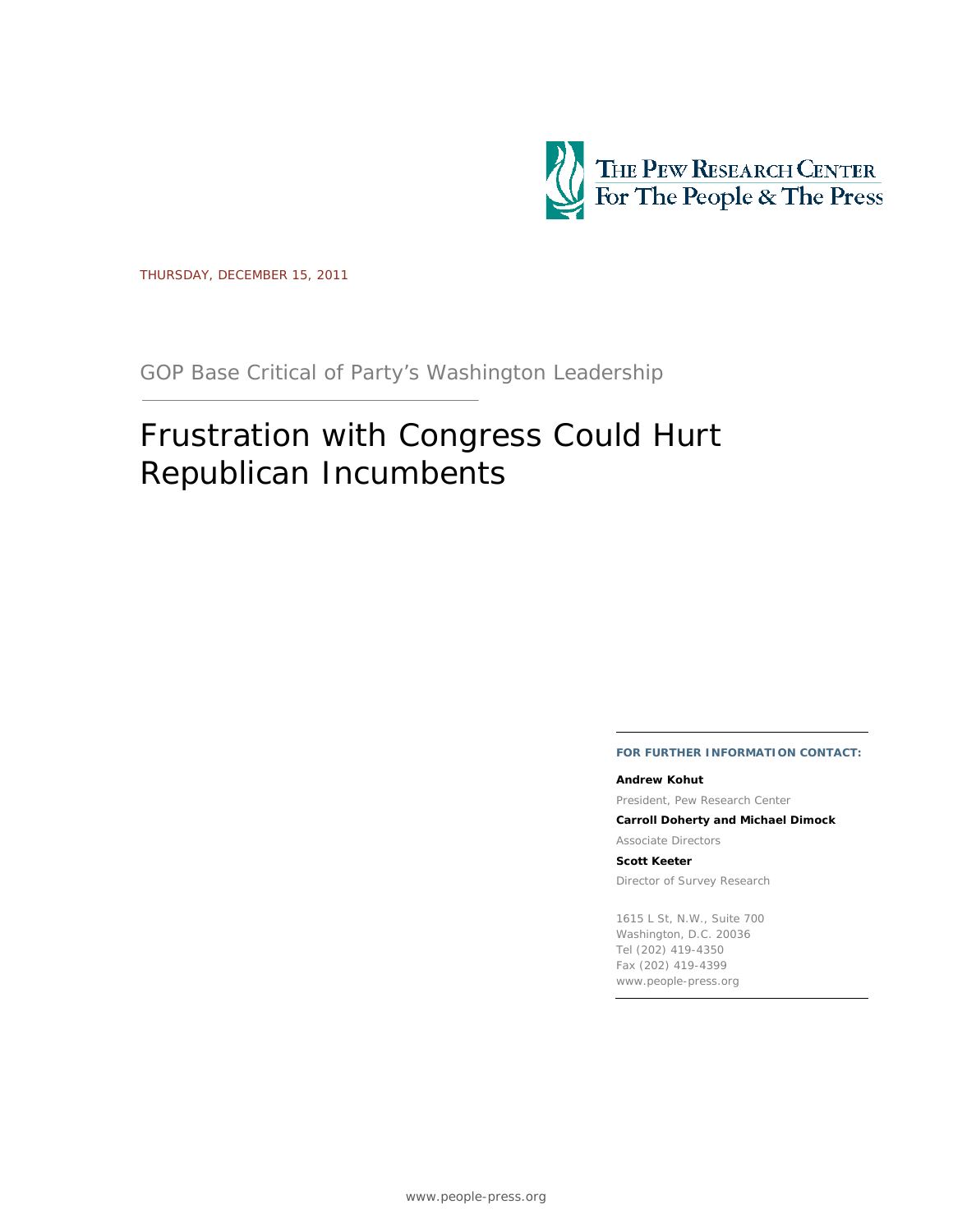# GOP Base Critical of Party's Washington Leadership Frustration with Congress Could Hurt Republican **Incumbents**

Public discontent with Congress has reached record levels, and the implications for incumbents in next year's elections could be stark. Two-in-three voters say most members of Congress should be voted out of office in 2012 – the highest on record. And the number who say their own member should be replaced matches the all-time high recorded in 2010, when fully 58 members of Congress lost reelection bids – the most in any election since 1948.

The Republican Party is taking more of the blame than the Democrats for a do-nothing Congress. A record-high 50% say that the current Congress has accomplished less than other recent Congresses, and by nearly two-toone (40% to 23%) more blame Republican leaders than Democratic leaders for this. By wide margins, the GOP is seen as the party that is more extreme in its positions, less willing to work with the other side to get things done, and less honest and ethical in the way it governs. And for the first time in over two years, the Democratic Party has gained the edge as the party better able to manage the federal government.

To be sure, neither party's leadership is viewed positively right now. Just 31% approve of how Democratic congressional leaders have performed. But even fewer (21%) approve of the job Republican leaders have done. And a

# **Record Anti-Incumbent Sentiment**

| Want to see<br>Most members                 | Feb<br>2006 | Feb<br>2008 | Feb<br>2010 | Dec<br>2011 |
|---------------------------------------------|-------------|-------------|-------------|-------------|
| reelected                                   | ℅           | ℅           | ℅           | ℅           |
| Yes                                         | 36          | 36          | 32          | 20          |
| No                                          | 49          | 49          | 53          | 67          |
| Don't know                                  | 15          | 15          | 15          | 13          |
|                                             | 100         | 100         | 100         | 100         |
| Your representative<br>reelected            |             |             |             |             |
| Yes                                         | 59          | 60          | 49          | 50          |
| No                                          | 28          | 22          | 31          | 33          |
| Other/Don't know                            | 13          | 18          | 19          | 17          |
|                                             | 100         | 100         | 100         | 100         |
| # of incumbents who<br>lost reelection bids | 24          | 23          | 58          |             |

#### **GOP Leaders Blamed For "Do-Nothing" Congress**

| Compared to<br>others, this<br>Congress has<br>accomplished | More<br>℅<br>8 | Less<br>℅<br>50               | Same<br>℅<br>37 | DK<br>℅<br>$5 = 100$ |
|-------------------------------------------------------------|----------------|-------------------------------|-----------------|----------------------|
| If "less"<br>Who's more to                                  | Rep            | Dem<br>leaders leaders (vol.) | <b>Both</b>     | Other/<br>DK         |
| blame for this?                                             | 40             | 23.                           | 32.             | $4 = 100$            |

#### **Republican Party Seen as Extreme and Uncompromising**

| Which party                                       | Rep<br>Party | Dem<br>Party | Neither Other/<br>(vol.) | DK              |
|---------------------------------------------------|--------------|--------------|--------------------------|-----------------|
| Is more extreme<br>in its positions               | ℅<br>53      | ℅<br>33      | ℅<br>1                   | ℅<br>$13 = 100$ |
| Is more willing to<br>work with the<br>other side | 25           | 51           | 12                       | $13 = 100$      |
| Can better<br>manage gov't                        | 35           | 41           | 13                       | $12 = 100$      |
| Is more honest<br>and ethical                     | 28           | 45           | 16                       | $11 = 100$      |

PEW RESEARCH CENTER Dec. 7-11, 2011. Incumbent reelection questions based on registered voters. Other questions based on general public.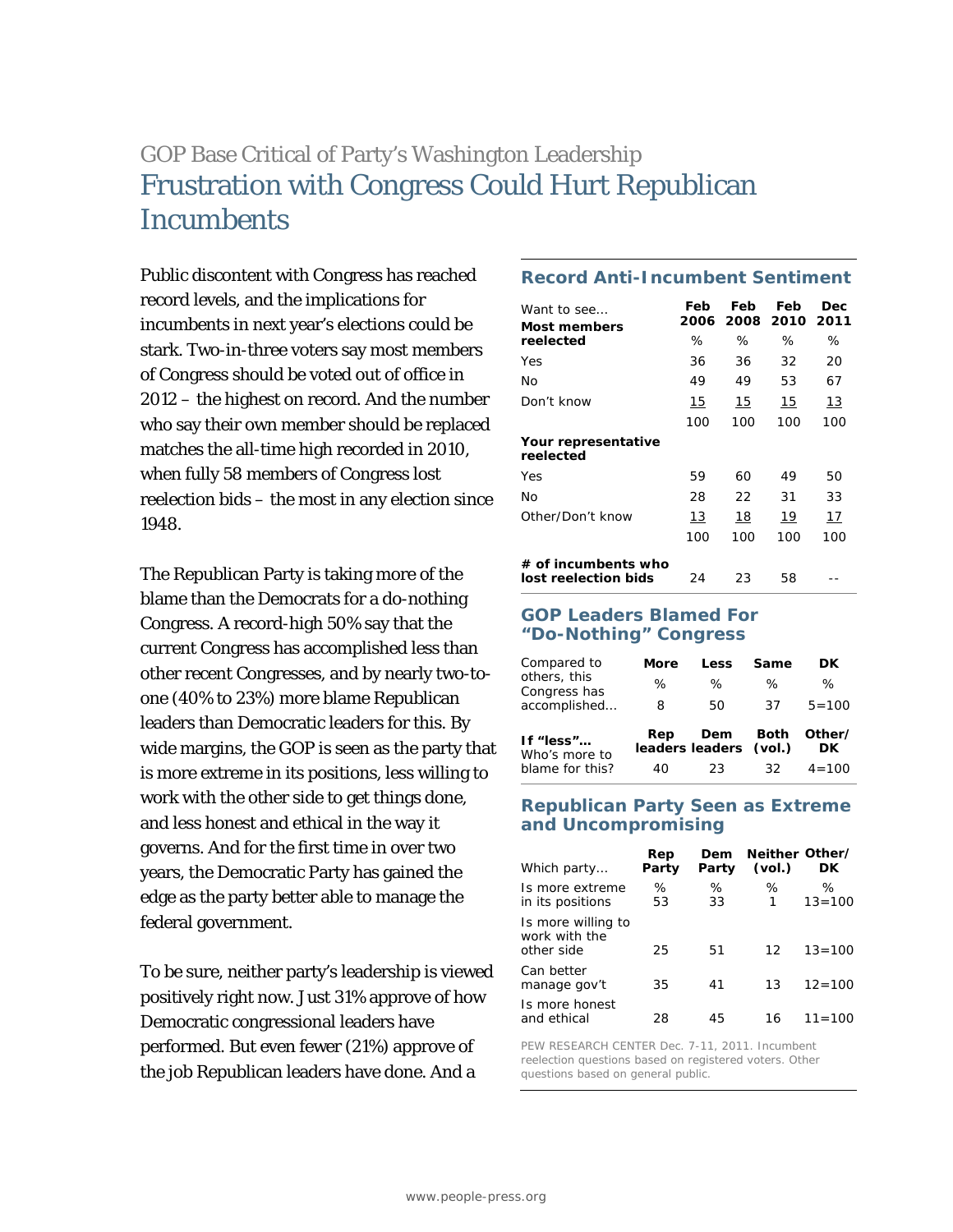good deal of this criticism is coming from within the GOP base. While Democrats approve of the job their party's leaders are doing by a 60% to 31% margin, only 49% of Republicans approve of the GOP leaders in Congress are doing, while 44% disapprove.

The latest national survey by the Pew Research Center for the People & the Press, conducted Dec. 7-11, 2011 among 1,521 adults, finds that Republicans are as eager to see big changes in Congress as they were two years ago. Despite their party's majority status in the House of Representatives, seven-in-ten Republicans say most members of

Congress should be replaced, as do 73% of independents and 60% of Democrats. This stands in stark contrast to the last several election cycles, when voters from the party with a House majority have said most members should keep their jobs.

In fact, one of the few areas of bipartisan agreement

### **Public Sees Members of Congress, Not the Political System, as the Problem**

| Which comes closer to your view of<br>Congress these days?                     | Total<br>℅ | Rep<br>% | Dem<br>℅ | l nd<br>℅ |
|--------------------------------------------------------------------------------|------------|----------|----------|-----------|
| The political system can work fine, it's<br>the members that are the problem   | 55         | 58       | 56       | 53        |
| Most members have good intentions,<br>it's the political system that is broken | 32         | 31       | 32       | 33        |
| Other/Don't know                                                               | 14         | 11       | 12       | 14        |
|                                                                                | 10C        | 1 N C    |          | 1ററ       |

PEW RESEARCH CENTER Dec. 7-11, 2011. Q43. Based on general public. Figures may not add to 100% because of rounding.

when it comes to views of Congress is that the problem with the institution is the members themselves, not the political system. In assessing Congress, 55% of the public says they think the system can work fine, it's the members that are the problem. Just 32% say they think most members have good intentions but the political system is broken. The balance of opinion is virtually identical across party lines.

Independents, who have expressed great frustration with Washington gridlock over the course of the past year, are particularly critical of the Republican Party. By a 54% to 30% margin they say the Republican Party, not the Democratic Party, is more extreme in its positions, and they are twice as likely to label the Republicans than the Democrats as the less honest and ethical party (42% vs. 21%).

Yet independents have few positive things to say about the Democratic Party either. Both parties' leaders get poor approval ratings from independents (14% approve of GOP leaders in Congress, 23% of Democratic leaders). And when independents are asked which party can best handle the most important problem facing the nation, as many volunteer "neither" as say the Democrats or the Republicans.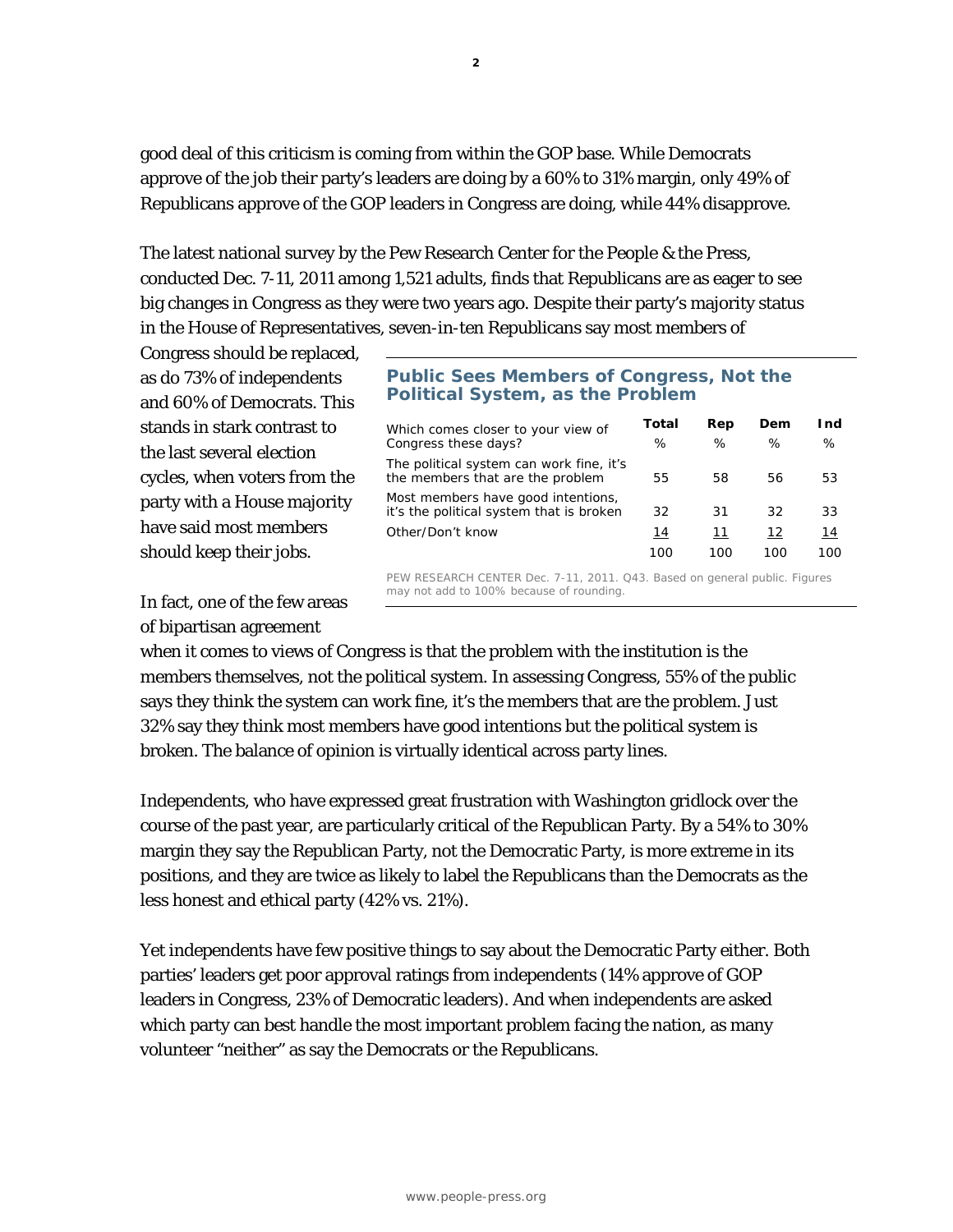**3**

As a result, entering the 2012 election cycle independents are expressing more hostility toward congressional incumbents than usual. For the first time in nearly twenty years of polling, more than seven in ten (73%) independents want most members of Congress replaced next year. And just 37% think their own member should be returned to office, while 43% say he or she should be voted out.

### **Views of Occupy Wall Street**

The arguments and concerns of the Occupy Wall Street movement are supported by many Americans, but most continue to reject the core

#### **Independents' Anti-Incumbent Mood**

| Want to see<br>Most members      | Feb<br>2006 | Feb | Feb<br>2008 2010 | Dec<br>2011 |
|----------------------------------|-------------|-----|------------------|-------------|
| reelected                        | ℅           | %   | ℅                | %           |
| Yes                              | 30          | 28  | 24               | 15          |
| No                               | 57          | 60  | 62               | 73          |
| Don't know                       | 13          | 12  | 14               | 13          |
|                                  | 100         | 100 | 100              | 100         |
| Your representative<br>reelected |             |     |                  |             |
| Yes                              | 51          | 53  | 43               | 37          |
| No                               | 36          | 29  | 37               | 43          |
| Other/Don't know                 | 11          | 17  | 20               | 19          |
|                                  | 100         | 100 | 100              | 100         |

PEW RESEARCH CENTER Dec. 7-11, 2011. Q18 & Q19. Based on independent registered voters. Figures may not add to 100% because of rounding.

conclusion that America is divided into a nation of "haves" and "have-nots." Moreover, while the Occupy Wall Street movement draws more support than opposition, its tactics are criticized, with far more saying they disapprove than approve of the way the protests have been carried out.

By a 44% to 35% margin, more Americans support than oppose the Occupy Wall Street movement overall, and by 48% to 30%, more say they agree than disagree with the concerns the protests have raised. But when it comes to the way the protests are being conducted,

### **Occupy Wall Street's Concerns Are Supported, But Tactics Are Rejected**

| The Occupy<br><b>Wall Street</b><br>movement | ℅   | The concerns<br>the protests<br>have raised | $\%$ | The way the<br>protests are being<br>conducted | ℅         |
|----------------------------------------------|-----|---------------------------------------------|------|------------------------------------------------|-----------|
| Support                                      | 44  | Agree                                       | 48   | Approve                                        | 29        |
| Oppose                                       | 35  | <b>Disagree</b>                             | 30   | Disapprove                                     | 49        |
| Other/DK                                     | 22  | Don't know                                  | 22   | Don't know                                     | <u>23</u> |
|                                              | 100 |                                             | 100  |                                                | 100       |

PEW RESEARCH CENTER Dec. 7-11, 2011 Q15; Dec. 8-11, 2011 Pew2a, Pew2b. Based on general public. Figures may not add to 100% because of rounding.

significantly more disapprove (49%) than approve (29%).

Many of the themes of the Occupy Wall Street protests resonate with the public. About half (51%) say that Wall Street hurts the American economy more than it helps it; 36% are of the view that Wall Street helps more than it hurts. A 61% majority say the economic system in this country unfairly favors the wealthy, while 36% say it is generally fair to most Americans. And fully 77% say that a few rich people and corporations have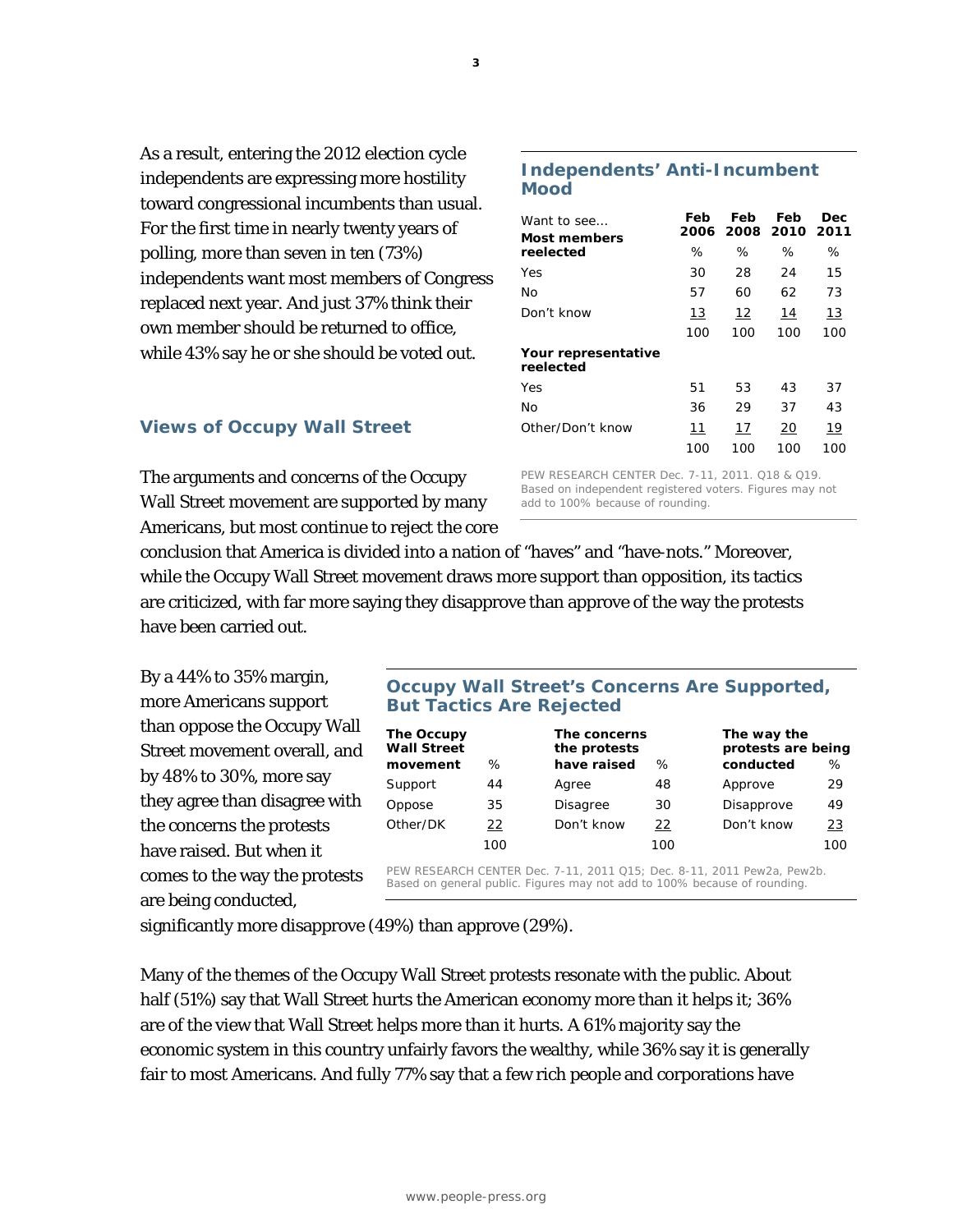too much power in this country. While still a minority view, the current survey finds 40% saying that hard work and determination are no guarantee of success, higher than in any other survey conducted over the past 17 years.

But at the same time, most Americans (58%) continue to reject the notion that American society is divided into two groups, the "haves" and the "have-nots." And when pressed to choose, more Americans describe themselves as part of the "haves" (46%) than the "have-nots" (39%).

### **Economic Outlook Remains Gloomy**

Public assessments of the American economy remain gloomy – about nine-in-ten say the economy is in only fair (38%) or poor (53%) shape. Looking forward, most say things will either be the same (50%) or worse (18%) a year from now. These assessments remain

unchanged from August despite the impression that economic news is less uniformly bad than it was over the summer. *(See "Many Fewer [Hearing Mostly Bad Economic News,"](http://www.people-press.org/2011/12/07/many-fewer-hearing-mostly-bad-economic-news/) Dec. 7, 2011.)* 

About three-quarters (76%) see the size of the national debt as a major threat to the economic well being of the United States, the highest of five issues tested. A smaller majority (59%) sees economic competition from China as a major threat, and about as many (56%) say the same about the power of financial institutions and banks. Only about half (46%) say the economic problems in Europe pose a major threat to the U.S. economy, and 44% see government regulation of business as a major threat.

# **More See U.S. Debt as Major Threat than Foreign Challenges**

*Major threat to U.S economic well being* 



PEW RESEARCH CENTER Dec. 7-11, 2011. Q36a-e.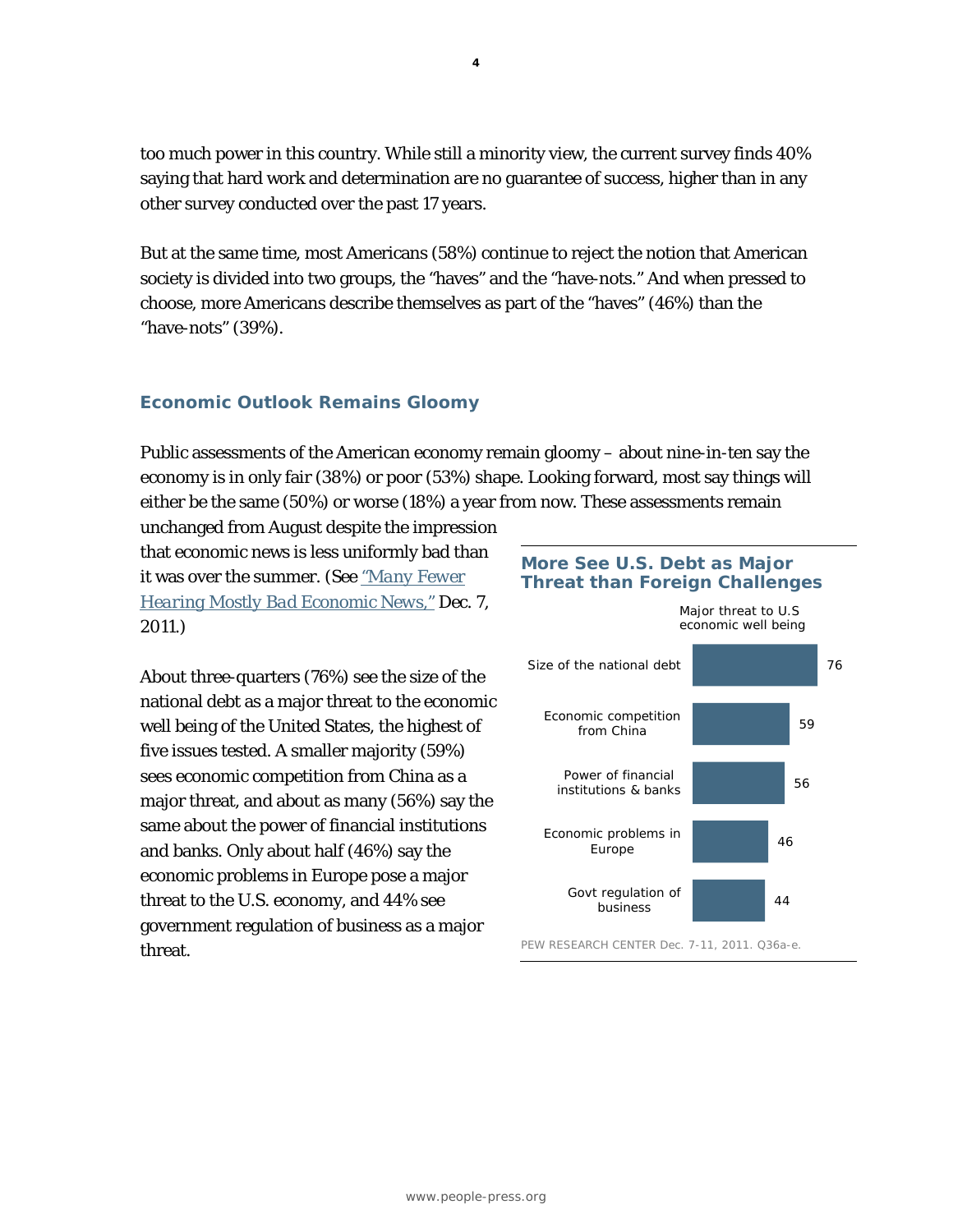#### **Most Important Problem**

Most Americans (55%) continue to cite economic issues as the most important problem facing the country. But the percentage citing any economic issue has fallen 13 points since May, from 68%. At the same time, an increasing number cite problems with government, including dissatisfaction with government and politics, partisanship and lack of political leadership. Currently 15% mention a problem associated with government and politics, up from only 4% in May.

About one-in-five (21%) say that unemployment is the biggest problem facing the country, the top economic issue cited. About one-in-ten (9%) volunteer the debt or deficit, little changed since May (10%). Other economic issues, such as inequality (2%) and problems with Wall Street and banks (1%), receive very few mentions.

Nearly four-in-ten (38%) say the Democratic Party can do a better job of handling the issue they point to as the top national problem; 32% say the Republicans can better handle this problem. One-in-five (20%) say neither party can better handle the issue.

#### **Economic Issues Dominate, But More Cite Politics, Partisanship**

| Most important problem facing                      | May            | Dec            |
|----------------------------------------------------|----------------|----------------|
| the country today:                                 | %              | %              |
| <b>NET: Economic Issues</b>                        | 68             | 55             |
| Unemployment/Lack of jobs                          | 26             | 21             |
| Economy (general)                                  | 28             | 19             |
| Deficit/National debt                              | 10             | 9              |
| Finances/Money                                     | 5.             | $\overline{2}$ |
| Taxes                                              | 1              | $\overline{2}$ |
| Distribution of wealth/Inequality                  | --             | $\overline{2}$ |
| <b>Financial crisis</b>                            | --             | 1              |
| Housing market/Foreclosures                        | 1              | 1              |
| Social Security                                    | 1              | 1              |
| Jobs moving overseas/Trade                         | 1              | 1              |
| Inflation                                          | $\overline{2}$ | 1              |
| Energy costs                                       | 7              | 1              |
| Wall Street/Corp. America/Banks                    | $ -$           | 1              |
| <b>NET: Government and Politics</b>                | 4              | 15             |
| Dissatisfaction with government/<br>politics/Obama | 4              | 10             |
| Partisanship/Parties/Gridlock                      | $-1$           | 4              |
| Lack of leadership                                 | $ -$           | 2              |
| NET: Foreign Issues/International                  | 9              | 6              |
| War/War in Iraq/War in Afghanistan                 | 5              | 4              |
| National security                                  | 1              | 1              |
| Too much foreign aid                               | 1              | 1              |
| Health care costs/Accessibility                    | 6              | 4              |
| Education/Schools                                  | $\overline{2}$ | 3              |
| Morality/Ethics/Family values                      | 1              | $\overline{2}$ |

PEW RESEARCH CENTER Dec. 7-11, 2011 Q12. Based on open-end question; multiple responses allowed. For full results, see topline.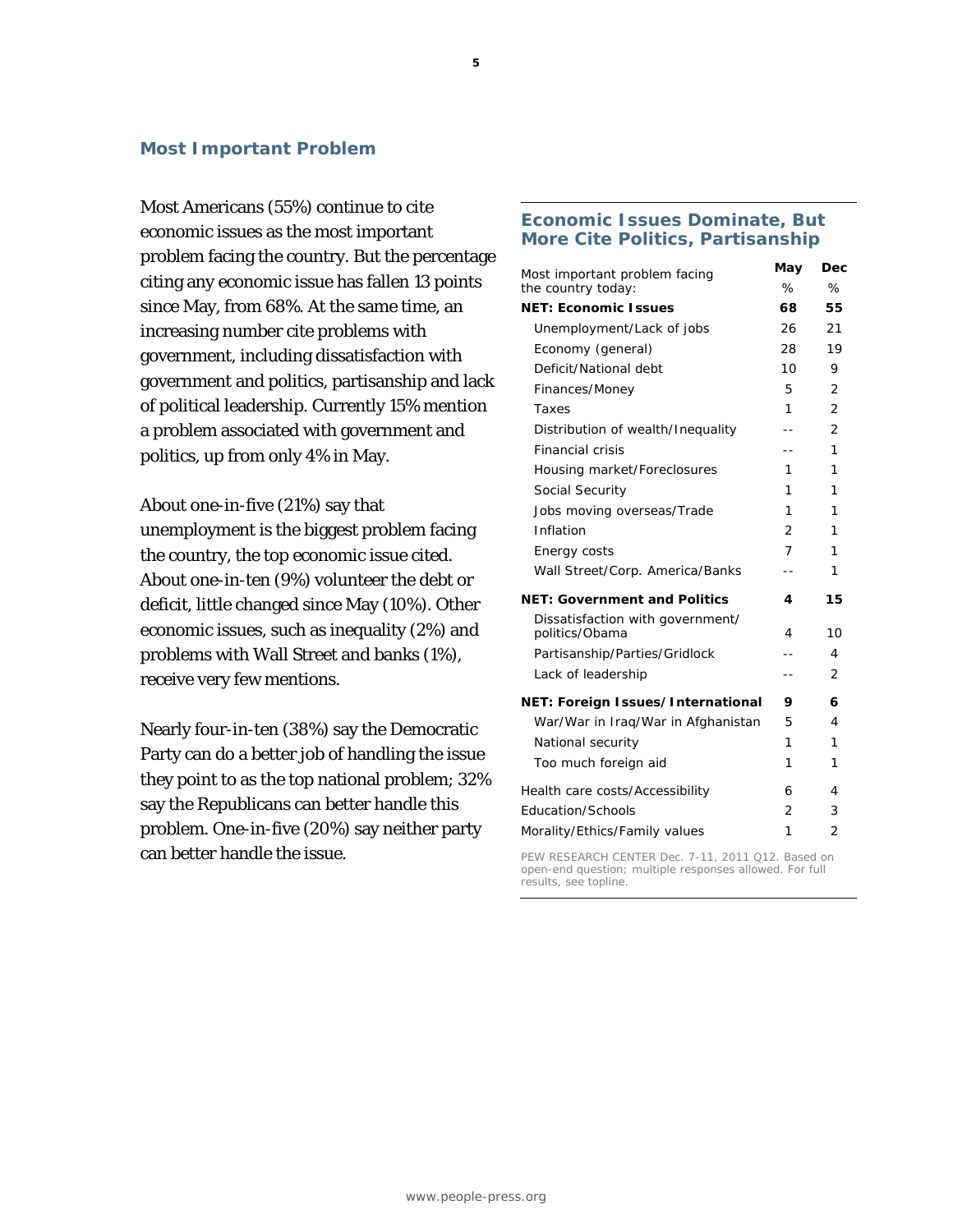# **SECTION 1: CONGRESS, THE PARTIES, AND THE ANTI-INCUMBENT MOOD**

As voters look toward the 2012 congressional elections, anti-incumbent sentiment is running at or near record highs. Just 20% of voters say they would like to see most members of Congress reelected in the next congressional election. Two-thirds (67%) think most members of Congress should be replaced. This exceeds – by double digits – previous highs set in 2010, 2006 and 1994.

As is generally the case, voters are more positive about their own congressional representative. Half (50%) say they would like to see their own representative reelected while 33% say their representative should not be reelected. Still, this equals the level of antiincumbent sentiment in 2010, when 58 incumbents went on to lose reelection bids – the most since 1948.

The level of anti-incumbent sentiment among Republican voters is particularly notable. Despite having won a majority in the House of Representatives – though not the Senate – last year, most Republicans continue to advocate a sweeping overhaul of congressional membership. Fully 70% say that most members should be replaced. This stands in stark contrast to how members of the party with a House majority have felt in recent elections. Republicans in 2006, and Democrats in 2008 and 2010, favored keeping most members in office, with only a few advocating a sweeping overhaul as Republicans do today. In

### **Record High Say Most Members of Congress Should Not be Reelected**

|                | Your |    | Want to see ____ reelected?<br>Most |    |  |
|----------------|------|----|-------------------------------------|----|--|
|                |      |    |                                     |    |  |
|                |      |    | Representative Representatives      |    |  |
|                | Yes  | No | Yes                                 | No |  |
|                | %    | %  | %                                   | %  |  |
| Dec 2011       | 50   | 33 | 20                                  | 67 |  |
| 2010           |      |    |                                     |    |  |
| Oct 2010       | 49   | 32 | 35                                  | 51 |  |
| June 2010      | 49   | 34 | 31                                  | 56 |  |
| Feb 2010       | 49   | 31 | 32                                  | 53 |  |
| Nov 2009       | 52   | 29 | 34                                  | 53 |  |
| 2008           |      |    |                                     |    |  |
| Feb 2008       | 60   | 22 | 36                                  | 49 |  |
| 2006           |      |    |                                     |    |  |
| Oct 2006       | 55   | 26 | 34                                  | 49 |  |
| June 2006      | 51   | 32 | 29                                  | 57 |  |
| Feb 2006       | 59   | 28 | 36                                  | 49 |  |
| 2002           |      |    |                                     |    |  |
| Oct 2002       | 58   | 19 | 39                                  | 38 |  |
| June 2002      | 58   | 23 | 45                                  | 37 |  |
| 2000           |      |    |                                     |    |  |
| Oct 2000       | 60   | 17 | 40                                  | 34 |  |
| July 1999      | 66   | 23 | 41                                  | 47 |  |
| 1998           |      |    |                                     |    |  |
| Oct 1998       | 64   | 19 | 41                                  | 37 |  |
| Jan 1998       | 66   | 23 | 44                                  | 43 |  |
| 1996           |      |    |                                     |    |  |
| Oct 1996       | 62   | 19 | $ -$                                | -- |  |
| Sept 1996      | 62   | 19 | 43                                  | 43 |  |
| 1994           |      |    |                                     |    |  |
| Nov 1994       | 58   | 25 | 31                                  | 51 |  |
| Early Oct 1994 | 49   | 29 | 28                                  | 56 |  |
| 1990           |      |    |                                     |    |  |
| Oct 1990*      | 62   | 22 | $-$                                 |    |  |
|                |      |    |                                     |    |  |

PEW RESEARCH CENTER Dec. 7-11, 2011. Q18 & Q19. Based on registered voters. Figures read across. See topline for complete trends. \*1990 data from Gallup.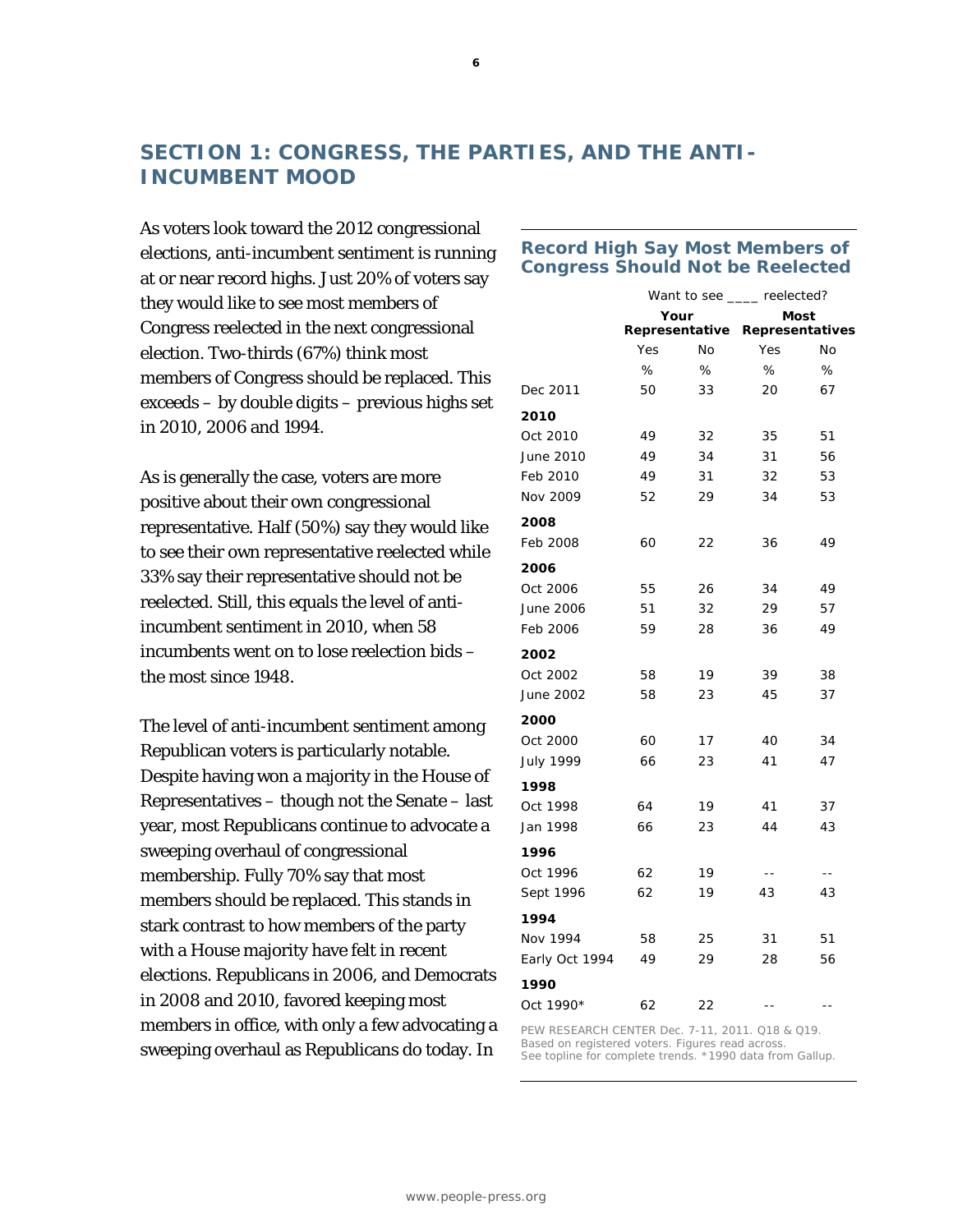those years, one party controlled both the House and Senate, unlike today.

Because of this Republican disgruntlement, there are only modest differences of opinion across party lines when it comes to reelecting incumbents. Seven-in-ten Republican voters (70%) say most members of Congress should not be reelected, as do 60% of Democrats. And when it comes to their own representative, an almost identical number of Republicans (28%) and Democrats (25%) want to see their member of Congress replaced next year.

Meanwhile, the level of anti-incumbent sentiment among independents is extensive. For the first time on record, more than sevenin-ten independents (73%) say most members of Congress should not be reelected. Just 37%

#### **Even Republicans Want Most Members to be Replaced**

| Don't want to see <b>your</b>                             | Feb | Feb | Feb<br>2006 2008 2010 2011 | Dec |
|-----------------------------------------------------------|-----|-----|----------------------------|-----|
| representative reelected                                  | ℅   | ℅   | ℅                          | ℅   |
| Total                                                     | 28  | 22  | 31                         | 33  |
| Republican                                                | 18  | 18  | 35                         | 28  |
| Democrat                                                  | 31  | 19  | 23                         | 25  |
| Independent                                               | 36  | 29  | 37                         | 43  |
| <i>Don't want to see <b>most</b></i><br>members reelected |     |     |                            |     |
| Total                                                     | 49  | 49  | 53                         | 67  |
| Republican                                                | 35  | 55  | 65                         | 70  |
| Democrat                                                  | 57  | 37  | 34                         | 60  |
| Independent                                               | 57  | 60  | 62                         | 73  |

PEW RESEARCH CENTER Dec. 7-11, 2011. Q18 & Q19. Based on registered voters.

of independent voters would like to see their representative reelected to Congress while 43% would not. By contrast, a majority of Republicans (57%) and Democrats (60%) say they would like to see their member of Congress reelected.

### **Congress Viewed as Unproductive**

From the public's perspective, the first term of the 112th Congress has been distinctly unproductive. A record high 50% of Americans say that the current Congress has accomplished less than other recent Congresses; 37% think it has accomplished about the same amount and just 8% say Congress has accomplished more.

#### **Record Number Say This Congress Has Accomplished Less Than Others**

| Compared to recent<br>ones, this Congress | Oct | Nov.<br>1994 1997 1998 2002 2006 2007 2010 2011 |     | Oct Nov Oct |     | Oct | Oct | Dec. |
|-------------------------------------------|-----|-------------------------------------------------|-----|-------------|-----|-----|-----|------|
| has accomplished                          | ℅   | %                                               | ℅   | ℅           | ℅   | ℅   | ℅   | ℅    |
| More                                      | 10  | 23                                              | 24  | 11          | 6   | 5   | 20  | 8    |
| Less                                      | 36  | 12                                              | 23  | 27          | 39  | 43  | 36  | 50   |
| About the same amount                     | 51  | 59                                              | 49  | 54          | 47  | 42  | 37  | 37   |
| Don't know                                |     | 6                                               | 4   | 8           | 8   | 10  |     | 5    |
|                                           | 100 | 100                                             | 100 | 100         | 100 | 100 | 100 | 100  |

PEW RESEARCH CENTER Dec. 7-11, 2011. Q41. Figures may not add to 100% because of rounding. \*Oct. 1998 and Nov. 2002 surveys of registered voters. Oct. 1994 data from Gallup.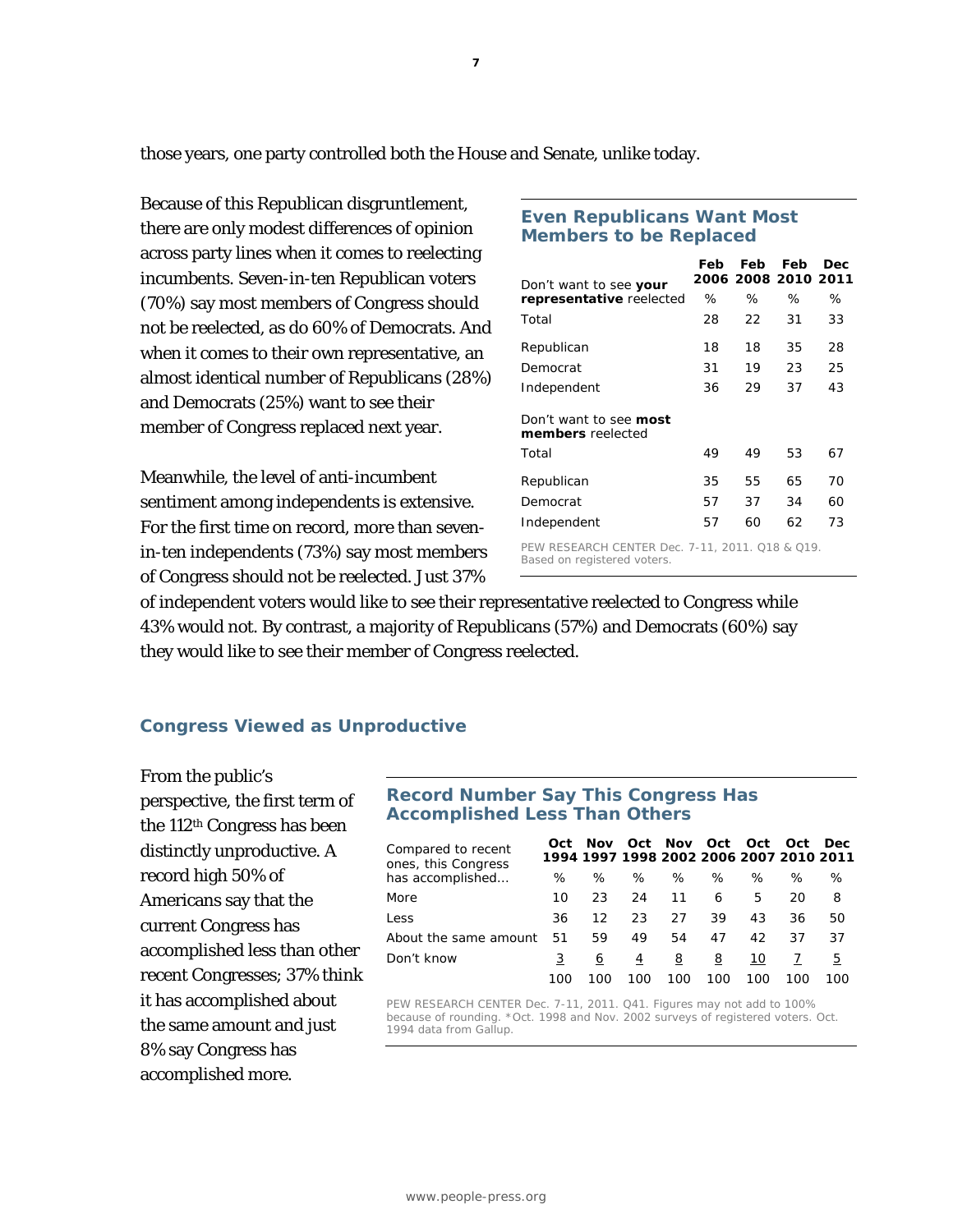To be sure, public criticism of Congress for lack of performance is not unusual. Even in 2010, when Congress had passed major health care and financial regulation bills, 36% said it had done less than most recent Congresses, 37% said it was no more or less productive than other recent Congresses, and 20% said it had done more. In October 2007, the last high point in negative views about congressional accomplishments, 43% said that they had accomplished less than recent Congresses while 42% said about the same amount.

By a wide margin, those who say Congress has accomplished less than usual this year blame Republican leaders in Congress (40%) rather than Democratic leaders (23%). But there is

#### **Independents More Likely to Fault GOP for Fewer Accomplishments**

| <b>Current Congress</b>                           | Total | Rep | Dem           | Ind |
|---------------------------------------------------|-------|-----|---------------|-----|
| has accomplished                                  | ℅     | %   | ℅             | ℅   |
| More                                              | 8     | 4   | 11            | 7   |
| Less                                              | 50    | 55  | 48            | 51  |
| Same amount                                       | 37    | 38  | 36            | 37  |
| Don't know                                        | 5     | 3   | 4             | 5   |
|                                                   | 100   | 100 | 100           | 100 |
| Among those who say less,<br>who's more to blame? |       |     |               |     |
| Republican leaders                                | 40    | 4   | 76            | 38  |
| Democratic leaders                                | 23    | 64  | $\mathcal{P}$ | 15  |
| Both (Vol.)                                       | 32    | 28  | 19            | 42  |
| Neither/Don't know                                | 4     | 3   | 3             | 4   |
|                                                   | 100   | 100 | 100           | 100 |

PEW RESEARCH CENTER Dec. 7-11, 2011. Q41 & Q42. Figures may not add to 100% because of rounding.

plenty of criticism to go around; 32% volunteer that both parties' leaders are to blame for the lack of accomplishments. Independents are especially likely to hold both parties responsible for Congress accomplishing less (42% volunteer this). Among independents who assign blame to one party, far more blame the GOP leadership than Democrats (38% to 15%).

Republicans and Democrats overwhelmingly blame the other party's leaders for Congress accomplishing less. But Republicans are more likely than Democrats to volunteer that both parties are to blame.

The leaders of both parties also continue to get very low approval ratings. Just 31% approve of the job Democratic leaders in Congress are doing. Even fewer (21%) approve of the performance of Republican congressional leaders.

Republicans are significantly less happy with their party's leadership in Congress than

### **Fewer Republicans Approve of the Job GOP Leaders are Doing**

| Approve of                               | Feb<br>2011 | July<br>2011 | Dec<br>2011 | Feb-Dec<br>change |  |  |  |
|------------------------------------------|-------------|--------------|-------------|-------------------|--|--|--|
| <b>Rep leaders</b>                       | ℅           | ℅            | ℅           |                   |  |  |  |
| Total                                    | 36          | 25           | 21          | $-15$             |  |  |  |
| Republican                               | 66          | 54           | 49          | $-17$             |  |  |  |
| Democrat                                 | 17          | 10           | 9           | -8                |  |  |  |
| Independent                              | 36          | 19           | 14          | $-22$             |  |  |  |
| Approve of<br><b>Dem leaders</b>         |             |              |             |                   |  |  |  |
| Total                                    | 33          | 30           | 31          | $-2$              |  |  |  |
| Republican                               | 10          | 8            | 9           | $-1$              |  |  |  |
| Democrat                                 | 62          | 58           | 60          | $-2$              |  |  |  |
| Independent                              | 27          | 23           | 23          | $-4$              |  |  |  |
| PEW RESEARCH CENTER Dec. 7-11, 2011. Q2. |             |              |             |                   |  |  |  |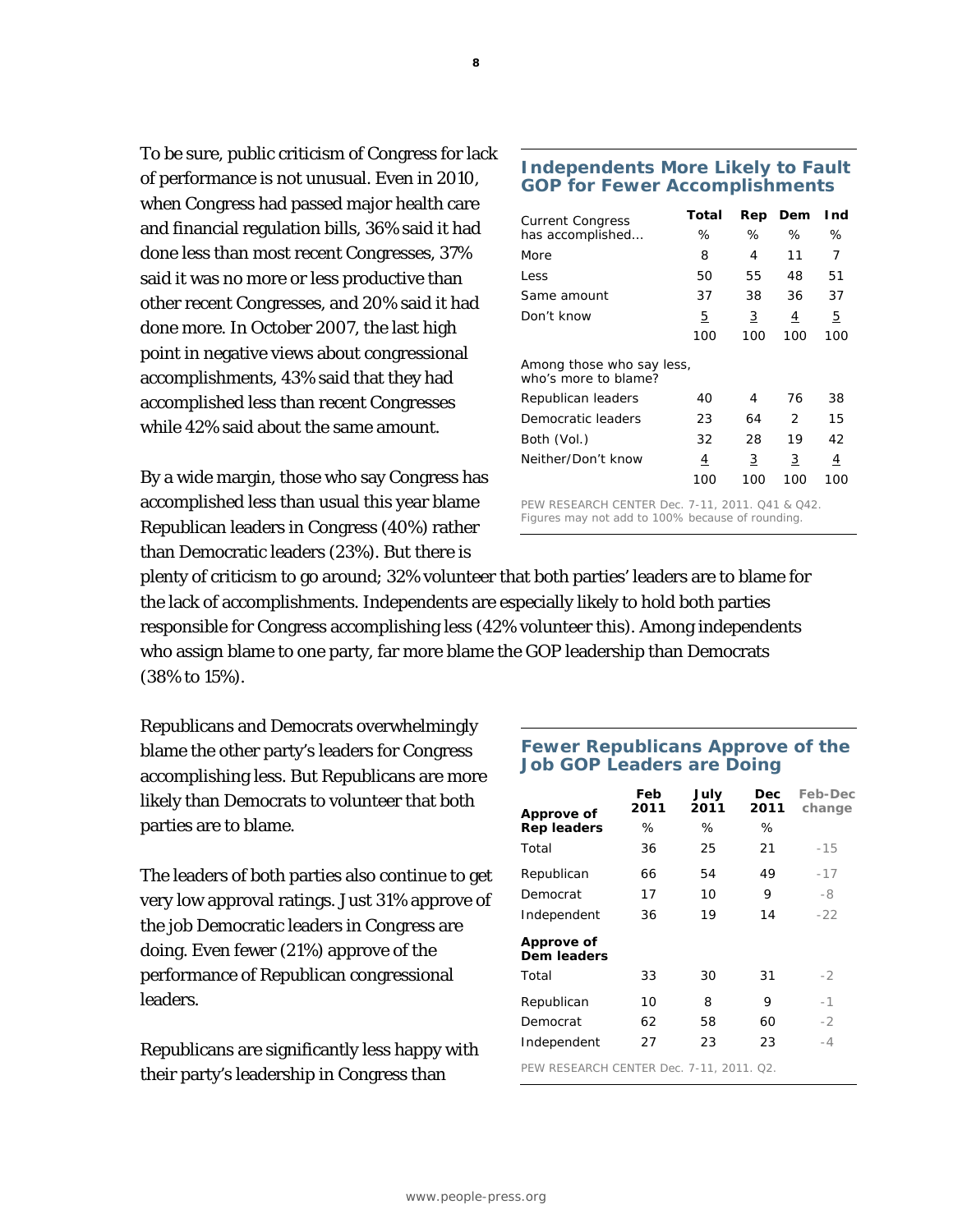Democrats are with their leaders. Republicans' approval ratings of their leaders' performance have declined from 66% earlier this year to 49% in the current survey. Nearly as many Republicans now disapprove of the job their leaders are doing (44%). Democrats give more positive ratings to their party's leaders – 60% approve, little changed from earlier this year.

Independents take a dim view of both parties' leaders. Only 23% approve of the job the Democratic leaders are doing, virtually unchanged from earlier this year. And independents' views of the job the GOP leaders are doing has dropped from 36% in February to just 14% now.

# **Republican Party Seen as More Extreme**

Democrats have a substantial lead over Republicans on several traits, such as willingness to work with political opponents and governing in an honest and ethical way. They also have an edge over the GOP as the party that can better manage the federal government. And far more continue to say the Republican Party is more extreme in its positions than say that about the Democratic Party.

By a two-to-one margin (51% to 25%) the public sees the Democratic Party as more willing to work with political leaders from the other party than the Republican Party. A majority (53%) says the GOP holds more extreme positions while 33% say the Democratic Party.

Over the past year, the Democratic Party has opened a 17-point lead over the GOP as the party that governs in a more honest and ethical way. Currently, just 28% rate the GOP as the more honest and ethical party, down from 35%

# **Democratic Party Gains Edge in Management, Honesty**

| Which party<br>Is more willing to                                                             | Dem<br>Party | Rep<br>Party | Both/<br><b>Neither</b><br>DK | <b>Diff</b> |  |  |
|-----------------------------------------------------------------------------------------------|--------------|--------------|-------------------------------|-------------|--|--|
| work w/opponents                                                                              | %            | %            | %                             |             |  |  |
| December 2011                                                                                 | 51           | 25           | $25 = 100 D + 26$             |             |  |  |
| <b>July 2011</b>                                                                              | 51           | 26           | $22 = 100$ D + 25             |             |  |  |
| April 2011                                                                                    | 49           | 32           | $18 = 100 D + 17$             |             |  |  |
| Governs in more<br>honest & ethical way                                                       |              |              |                               |             |  |  |
| December 2011                                                                                 | 45           | 28           | $27 = 100 D + 17$             |             |  |  |
| <b>July 2011</b>                                                                              | 42           | 30           | $29 = 100 D + 12$             |             |  |  |
| April 2011                                                                                    | 42           | 33           | $25 = 100$ D+9                |             |  |  |
| October 2010                                                                                  | 35           | 35           | $29 = 100$                    | Ω           |  |  |
| Can better manage<br>the government                                                           |              |              |                               |             |  |  |
| December 2011                                                                                 | 41           | 35           | $25 = 100$ D+6                |             |  |  |
| <b>July 2011</b>                                                                              | 38           | 40           | $23 = 100$                    | $R + 2$     |  |  |
| April 2011                                                                                    | 39           | 41           | $19 = 100$                    | $R+2$       |  |  |
| October 2010                                                                                  | 36           | 43           | $21 = 100$                    | $R + 7$     |  |  |
| Is more extreme<br>in its positions                                                           |              |              |                               |             |  |  |
| December 2011                                                                                 | 33           | 53           | $14 = 100 R + 20$             |             |  |  |
| October 2011                                                                                  | 38           | 50           | $11 = 100 R + 12$             |             |  |  |
| <b>July 2011</b>                                                                              | 35           | 50           | $15 = 100 R + 15$             |             |  |  |
| PEW RESEARCH CENTER Dec. 7-11, 2011. Q46. Figures may<br>not add to 100% because of rounding. |              |              |                               |             |  |  |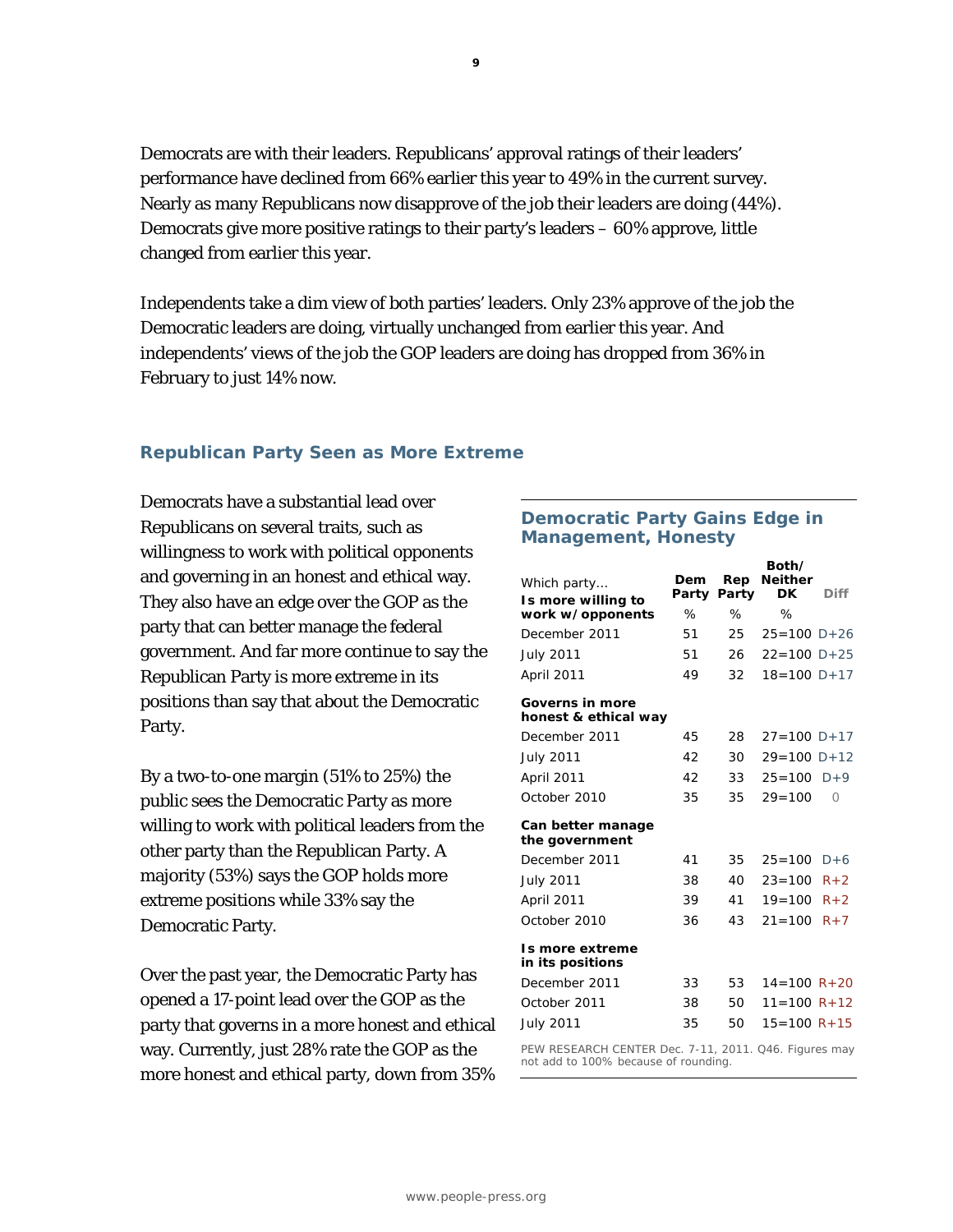last October. The share picking the Democratic Party is up 10 points, to 45% from 35%.

Currently, the Democrats have an edge over Republicans as the party better able to manage the federal government  $-41\%$  say the Democratic Party while 35% say the Republican Party. In recent years, the public has generally been divided in this evaluation, though the GOP held a slight advantage in October 2010.

Independents' views of the parties' effectiveness and credibility have shifted notably over just the past six months. In July, independents gave Republicans the edge as the party better able to manage the federal government, but the GOP has now lost that advantage. And where independents were divided as to which party was more honest and ethical in July, they now pick the Democratic Party over the Republican Party by two-to-one (42% vs. 21%).

#### **Republican Image Suffers among Independents**

|                                             | Among<br>independents |            |
|---------------------------------------------|-----------------------|------------|
| Which party                                 | July                  | Dec        |
| Can better manage gov't                     | ℅                     | ℅          |
| Republican Party                            | 42                    | 32         |
| Democratic Party                            | 30                    | 38         |
| Neither (vol.)                              | 17                    | 17         |
| Both/Don't know                             | 11                    | <u> 14</u> |
|                                             | 100                   | 100        |
|                                             | $R + 12$              | $D+6$      |
| Governs in a more honest<br>and ethical way |                       |            |
| Republican Party                            | 28                    | 21         |
| Democratic Party                            | 32                    | 42         |
| Neither (vol.)                              | 29                    | 23         |
| Both/Don't know                             | 11                    | 13         |
|                                             | 100                   | 100        |
|                                             | D+4                   | $D+21$     |

PEW RESEARCH CENTER Dec. 7-11, 2011. Q46c-d. Based on independents. Figures may not add to 100% because of rounding.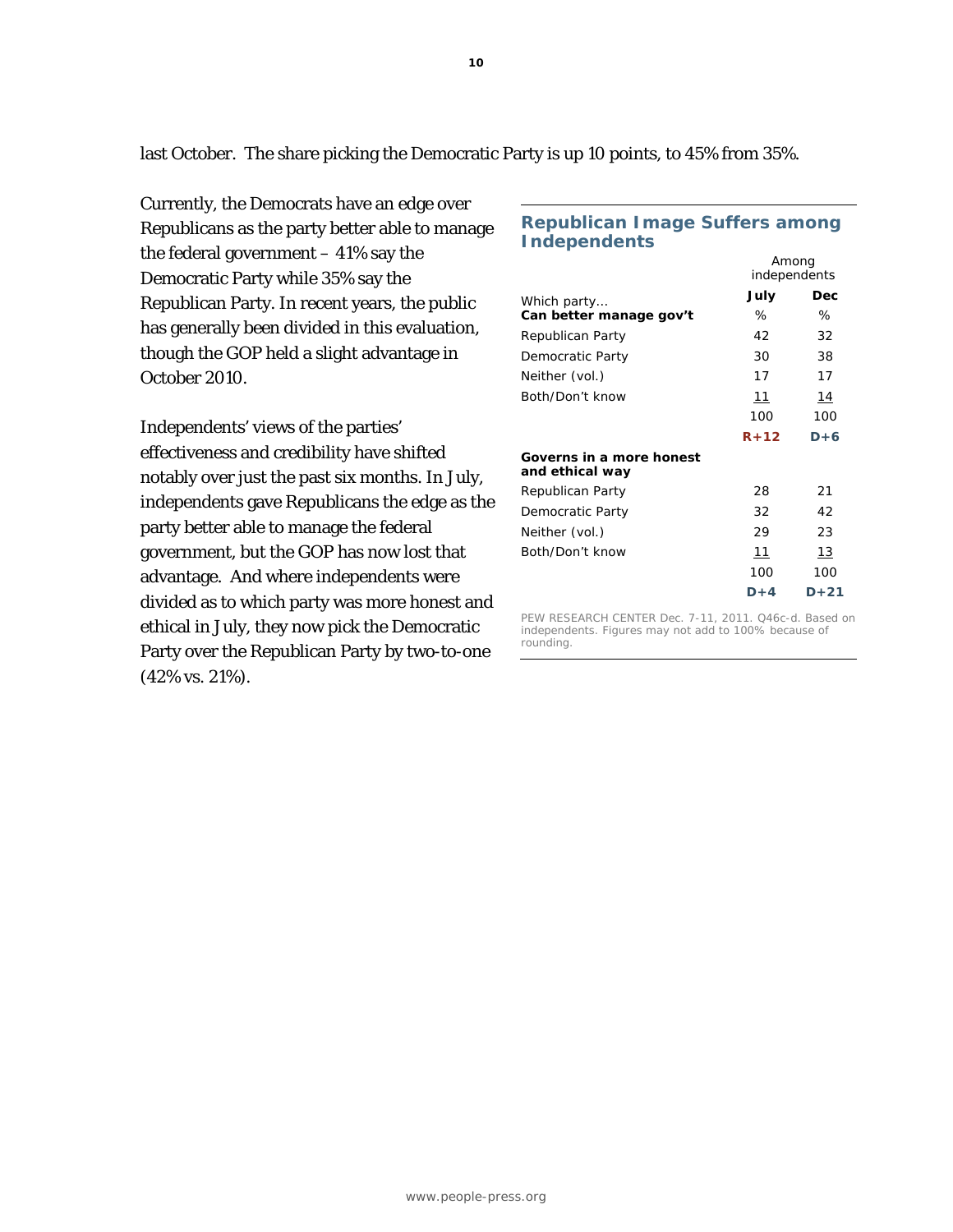# **SECTION 2: OCCUPY WALL STREET AND INEQUALITY**

Nearly three months after protests began in New York and later expanded to cities around the country, 44% support the Occupy Wall Street movement and 35% oppose it. Americans are much more likely to agree with the concerns raised by the movement than to approve of its tactics. By 48% to 30%, more Americans agree than disagree with the concerns the protests have highlighted. However, by a nearly identical margin (49% to 29%), more disapprove of the way the Occupy Wall Street protests are being conducted. Even those who say they agree with the concerns raised by the movement are somewhat divided over its tactics: 50% approve, while 40% disapprove.

The public is overwhelmingly critical of the fairness of the economic system. Most (77%) agree that there is too much power in the hands of a few rich people and corporations. And while a majority of Americans (58%) still say that "most people who want to get ahead can make it if they are willing to work hard," this is lower than at any point since the question was first asked in 1994.

Nevertheless, most Americans continue to reject the idea that the United States is a country divided between the "haves" and the "have-nots." Just 38% say they think of America this way. And there is little change in public optimism about the country's ability to solve its problems; 60% say the country can.

# **Occupy Tactics Split Democrats**

Views of the Occupy movement split along party lines. About six-in-ten Democrats (62%) agree with the concerns it has raised, compared with 50% of independents and 31% of Republicans. And while Democrats are divided about the way the protests are being conducted (43% approve, 37% disapprove), few independents (29%) or Republicans (14%) approve of the methods.

### **Occupy Wall Street: Far More Support for Concerns than Tactics**

|                                           |           |           |            |            | R-D   |
|-------------------------------------------|-----------|-----------|------------|------------|-------|
|                                           | Total     | Rep       | Dem        | l nd       | diff  |
| OWS overall                               | %         | ℅         | %          | ℅          |       |
| Support                                   | 44        | 21        | 60         | 46         | $-39$ |
| Oppose                                    | 35        | 59        | 21         | 34         | $+38$ |
| Neither (Vol.)                            | 6         | 5         | 4          | 7          |       |
| Don't know                                | 16        | 15        | 15         | <u> 14</u> |       |
|                                           | 100       | 100       | 100        | 100        |       |
| <i>Concerns raised</i><br>by OWS protests |           |           |            |            |       |
| Agree                                     | 48        | 31        | 62         | 50         | $-31$ |
| <b>Disagree</b>                           | 30        | 47        | 19         | 27         | $+28$ |
| Don't know                                | 22        | 22        | <u> 19</u> | <u>23</u>  |       |
|                                           | 100       | 100       | 100        | 100        |       |
| Way OWS protests<br>are conducted         |           |           |            |            |       |
| Approve                                   | 29        | 14        | 43         | 29         | $-29$ |
| Disapprove                                | 49        | 67        | 37         | 49         | $+30$ |
| Don't know                                | <u>23</u> | <u>19</u> | 20         | <u>22</u>  |       |
|                                           | 100       | 100       | 100        | 100        |       |

PEW RESEARCH CENTER Dec. 7-11, 2011 Q15; Dec. 8-11, 2011 Pew2a, Pew2b. Figures may not add to 100% because of rounding.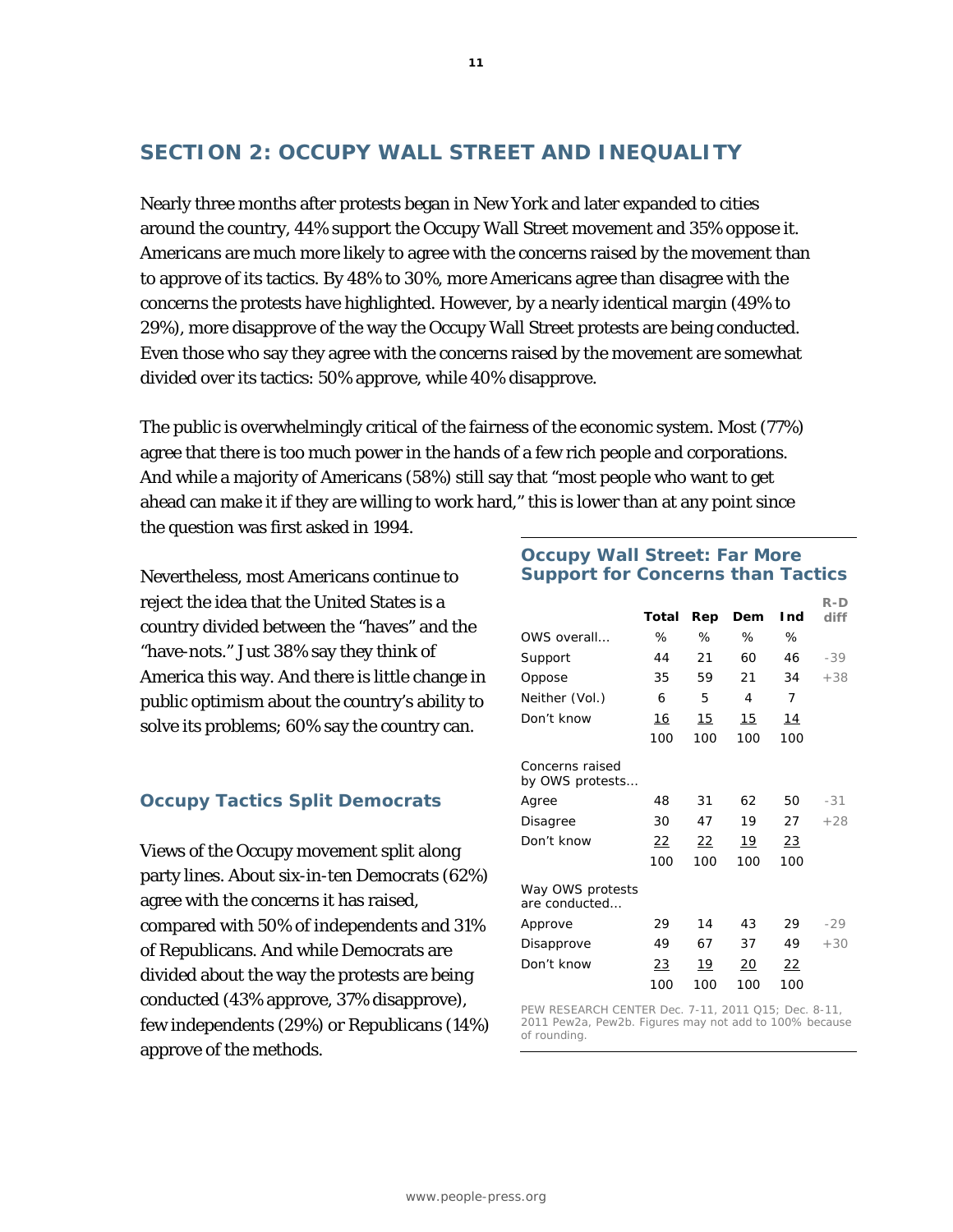Republicans overall oppose the movement by nearly three-to-one (59% oppose, 21% support). Yet while conservative Republicans oppose Occupy Wall Street by a wide margin (68% to 14%), moderate and liberal Republicans are more evenly divided (43% oppose, 38% support).

Nearly three-quarters of liberal Democrats (72%) support Occupy Wall Street, compared with more modest support (55%) among conservative and moderate Democrats.

Younger Americans back the Occupy Wall Street protests more than others: A plurality of those younger than 50 supports the movement (47% support, 30% oppose), 50-to-64 yearolds are more divided (45% support, 38% oppose), and opposition is highest among those 65 and older (33% support, 47% oppose).

The Occupy movement, which has been focused on income and wealth divisions in the country, garners more support than opposition from Americans with annual family incomes of

# **Opposition to Occupy Wall Street Higher Among Older, Affluent**

|                                                                                              | <b>Support</b> | Oppose | Neither/<br><b>DK</b> |  |  |
|----------------------------------------------------------------------------------------------|----------------|--------|-----------------------|--|--|
|                                                                                              | ℅              | ℅      | ℅                     |  |  |
| Total                                                                                        | 44             | 39     | $22 = 100$            |  |  |
| Conservative Rep                                                                             | 14             | 68     | $18 = 100$            |  |  |
| Mod/Lib Rep                                                                                  | 38             | 43     | $19 = 100$            |  |  |
| Independent                                                                                  | 46             | 34     | $20 = 100$            |  |  |
| Cons/Mod Dem                                                                                 | 55             | 25     | $20 = 100$            |  |  |
| Liberal Dem                                                                                  | 72             | 17     | $11 = 100$            |  |  |
| 18-29                                                                                        | 49             | 27     | $24 = 100$            |  |  |
| $30 - 49$                                                                                    | 45             | 32     | $23 = 100$            |  |  |
| 50-64                                                                                        | 45             | 38     | $17 = 100$            |  |  |
| $65+$                                                                                        | 33             | 47     | $20 = 100$            |  |  |
| College grad+                                                                                | 48             | 40     | $12 = 100$            |  |  |
| Some college                                                                                 | 50             | 33     | $17 = 100$            |  |  |
| HS or less                                                                                   | 39             | 33     | $28 = 100$            |  |  |
| Family income                                                                                |                |        |                       |  |  |
| \$75,000 or more                                                                             | 45             | 43     | $12 = 100$            |  |  |
| $$150k+$                                                                                     | 36             | 55     | $10 = 100$            |  |  |
| \$100k-\$149,999                                                                             | 46             | 43     | $11 = 100$            |  |  |
| \$75k-\$99.999                                                                               | 49             | 37     | $14 = 100$            |  |  |
| \$30,000-\$74,999                                                                            | 48             | 34     | $18 = 100$            |  |  |
| Less than \$30,000                                                                           | 43             | 30     | $27 = 100$            |  |  |
| PEW RESEARCH CENTER Dec. 7-11, 2011 Q15. Figures may<br>not add to 100% because of rounding. |                |        |                       |  |  |

less than \$75,000, while those earning more are about equally likely to support as oppose it (45% vs. 43%). But within that income group there are substantial internal divisions on this question: A majority of those with incomes of \$150,000 or more (55%) oppose it, compared with fewer (40%) of those with incomes between \$75,000 and \$149,999.

Notably, among Democrats and Democratic leaning independents, those with incomes of \$75,000 or more are substantially more supportive more of Occupy Wall Street than those with incomes of less than \$30,000 (71% vs. 56%). Among Republicans and Republican leaning independents the pattern is reversed: Those with incomes of \$75,000 and higher oppose the movement by nearly five-to-one (72% oppose, 15% support), views among Republicans with incomes of less than \$30,000 are more divided (41% oppose, 30% support).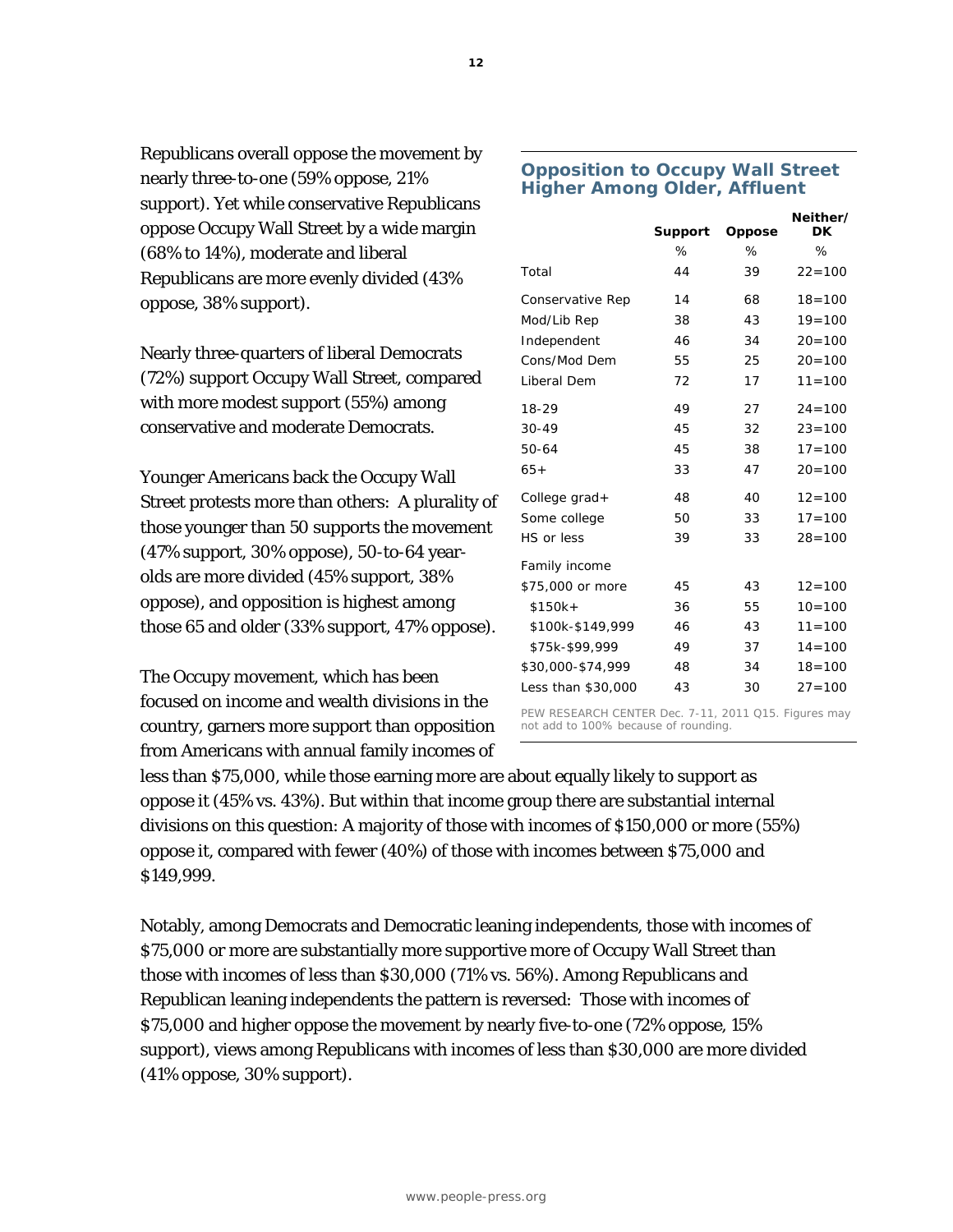## **Views of Inequality, Fairness, Wall Street**

Roughly three-quarters of the public (77%) say that they think there is too much power in the hands of a few rich people and large corporations in the United States. In a 1941 Gallup poll, six-in-ten (60%) Americans expressed this view. About nine-in-ten (91%) Democrats and eight-in-ten (80%) of independents assert that power is too concentrated among the rich and large corporations, but this view is shared by a much narrower majority (53%) of Republicans.

Reflecting a parallel sentiment, 61% of Americans now say the economic system in this country unfairly favors the wealthy and just 36% say the system is generally fair to most Americans. About three-quarters (76%) of Democrats and 61% of independents say the economic system is tilted in favor of the wealthy; a majority (58%) of Republicans say that the system is generally fair to most Americans.

#### **Wide Partisan Gap in Opinions about Inequality, Wall Street**

| Too much power in<br>hands of a few rich<br>people and large | Total | Rep | Dem | Ind            | R-D<br>diff |
|--------------------------------------------------------------|-------|-----|-----|----------------|-------------|
| corporations?                                                | ℅     | ℅   | ℅   | ℅              |             |
| Yes                                                          | 77    | 53  | 91  | 80             | $-38$       |
| No                                                           | 19    | 41  | 8   | 17             | $+33$       |
| Don't know                                                   | 4     | 6   | 1   | 3              |             |
|                                                              | 100   | 100 | 100 | 100            |             |
| Country's<br>economic system                                 |       |     |     |                |             |
| Unfairly favors the<br>wealthy                               | 61    | 39  | 76  | 61             | $-37$       |
| Is generally fair to<br>most Americans                       | 36    | 58  | 22  | 35             | $+36$       |
| Other/Don't know                                             | 3     | 2   | 2   | $\overline{4}$ |             |
|                                                              | 100   | 100 | 100 | 100            |             |
| Wall Street                                                  |       |     |     |                |             |
| Helps economy<br>more than it hurts                          | 36    | 49  | 29  | 37             | $+20$       |
| Hurts economy<br>more than it helps                          | 51    | 38  | 60  | 54             | $-22$       |
| Other/Don't know                                             | 13    | 13  | 11  | 9              |             |
|                                                              | 100   | 100 | 100 | 100            |             |

PEW RESEARCH CENTER Dec. 7-11, 2011 Q44 & Q45. Figures may not add to 100% because of rounding.

The public also views Wall Street negatively, little changed from opinions in March. Currently, just 36% say Wall Street helps the American economy more than it hurts— 51% say it hurts more than helps. Majorities of both Democrats (60%) and independents (54%) say Wall Street hurts more than helps, while nearly half of Republicans say Wall Street helps the economy (49%).

Americans with annual family incomes of \$75,000 or more are less critical of Wall Street than others. Half (50%) of higher income people say Wall Street does more good than harm, compared with just 31% of those with lower incomes.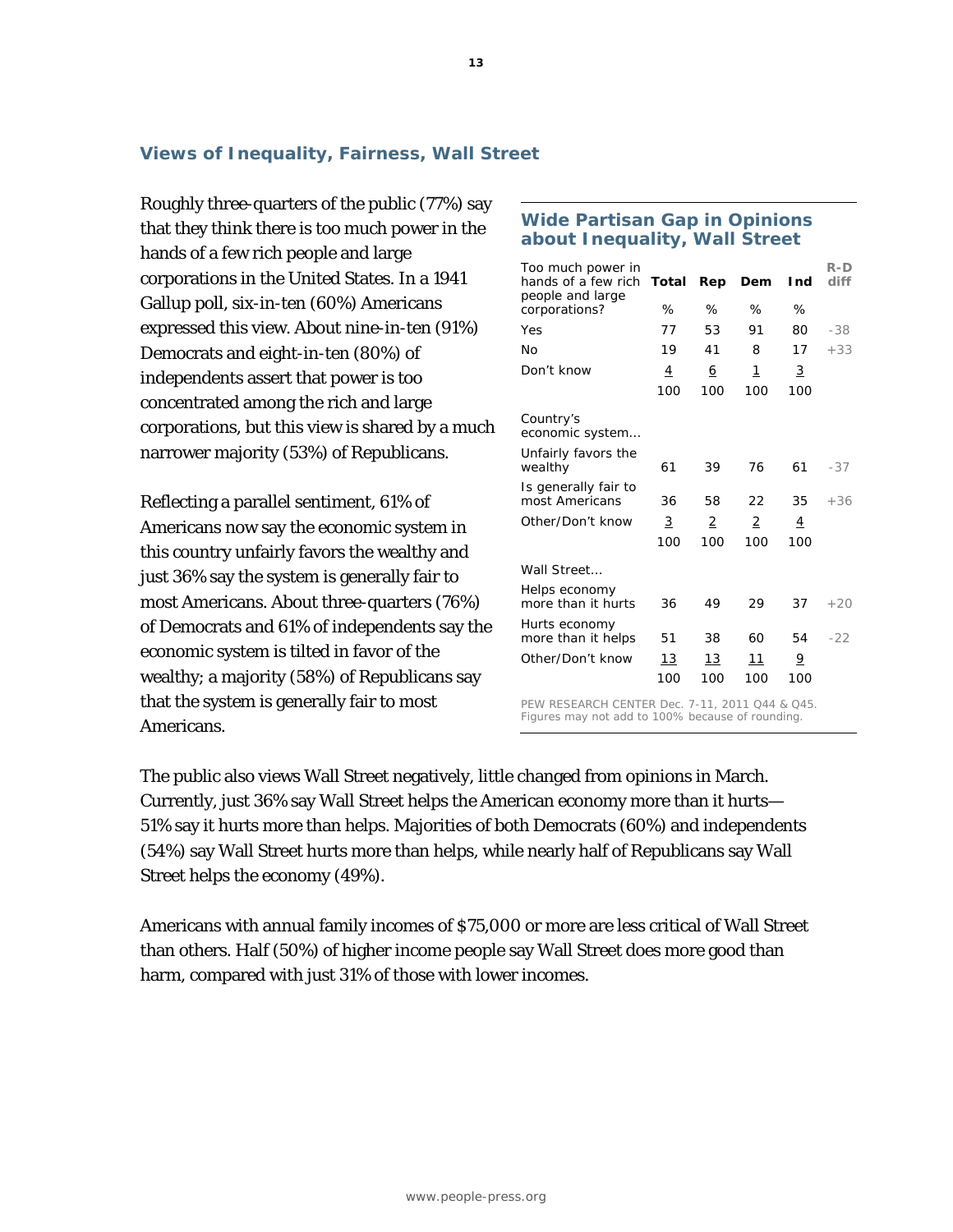### **More Are Skeptical that Hard Work Leads to Success**

On the whole, Americans continue to say hard work leads to success; 58% agree with the statement that "most people who want to get ahead can make it if they are willing to work hard," but this is substantially lower than the proportion expressing this view in previous surveys. Today, 40% agree that "Hard work and determination are no guarantee of success for most people," which is up six points since March.

Democrats are now evenly divided over whether hard work leads to success: 47% say most people who work hard can get ahead, while 50% say hard work is no guarantee of success for most people. In March, 56% said hard work leads to people getting ahead while 40% said it is no guarantee of success.

Independents also are more likely to express skepticism about the value of hard work than they were nine months ago (36% then, 42% now). Nonetheless, a majority of independents (56%) agree that most people can get ahead through hard work.

Republican views on this question are virtually unchanged over this period. Currently, 75% say most people who want to get ahead can make it if they are willing to work hard; just 24% say hard work is no guarantee of success for most people.



#### **Fewer Democrats, Independents Say Hard Work Leads to Success**

|                                                               | Mar<br>2011 | Dec.<br>2011 | Mar-Dec<br>change |
|---------------------------------------------------------------|-------------|--------------|-------------------|
| Hard work and<br>determination are no<br>quarantee of success |             |              |                   |
| for most people                                               | ℅           | ℅            |                   |
| Total                                                         | 34          | 40           | $+6$              |
| Republican                                                    | 24          | 24           | ∩                 |
| Democrat                                                      | 40          | 50           | $+10$             |
| Independent                                                   | 36          | 42           | $+6$              |

PEW RESEARCH CENTER Dec 7-11, 2011. Q44d. Figures may not add to 100% because of rounding.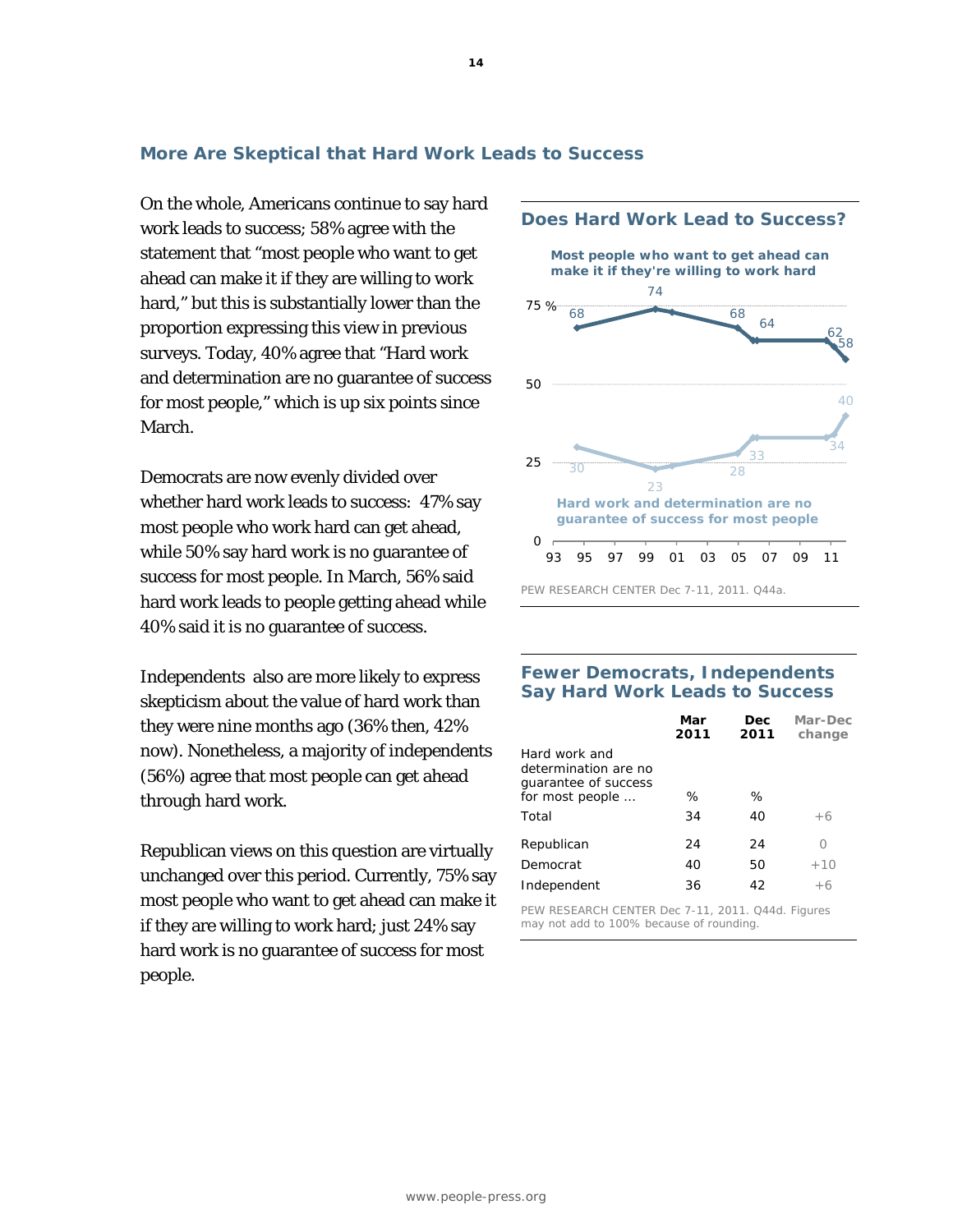# **Most Say Country Not Divided Into "Haves," "Have-Nots"**

Even as they express frustration with the fairness of economic system, most of the public rejects the notion that the nation is divided into two groups: the "haves" and the "have-nots." Nearly six-in-ten (58%) say they do not think of America in these terms, while just 38% say they do. Although opinions on this question have varied over the course of its more than 25-year history, for most of this period majorities have rejected characterizing the country in this way. And, as is the case today, if forced to choose between the options, pluralities have consistently identified themselves as "haves," rather than "have-nots" (46% vs. 39% today).

Most Republicans (72%) and independents (60%) say they do not think of America in these terms. Democrats are more divided; 52% say the country is divided along these lines, while 46% say it is not.

#### **Public Rejects Idea of "Haves" vs. "Have-Nots" Society**

*Is American society divided into two groups, the 'haves' and the 'have-nots?'* 



*If you had to choose, which group are you in?* 

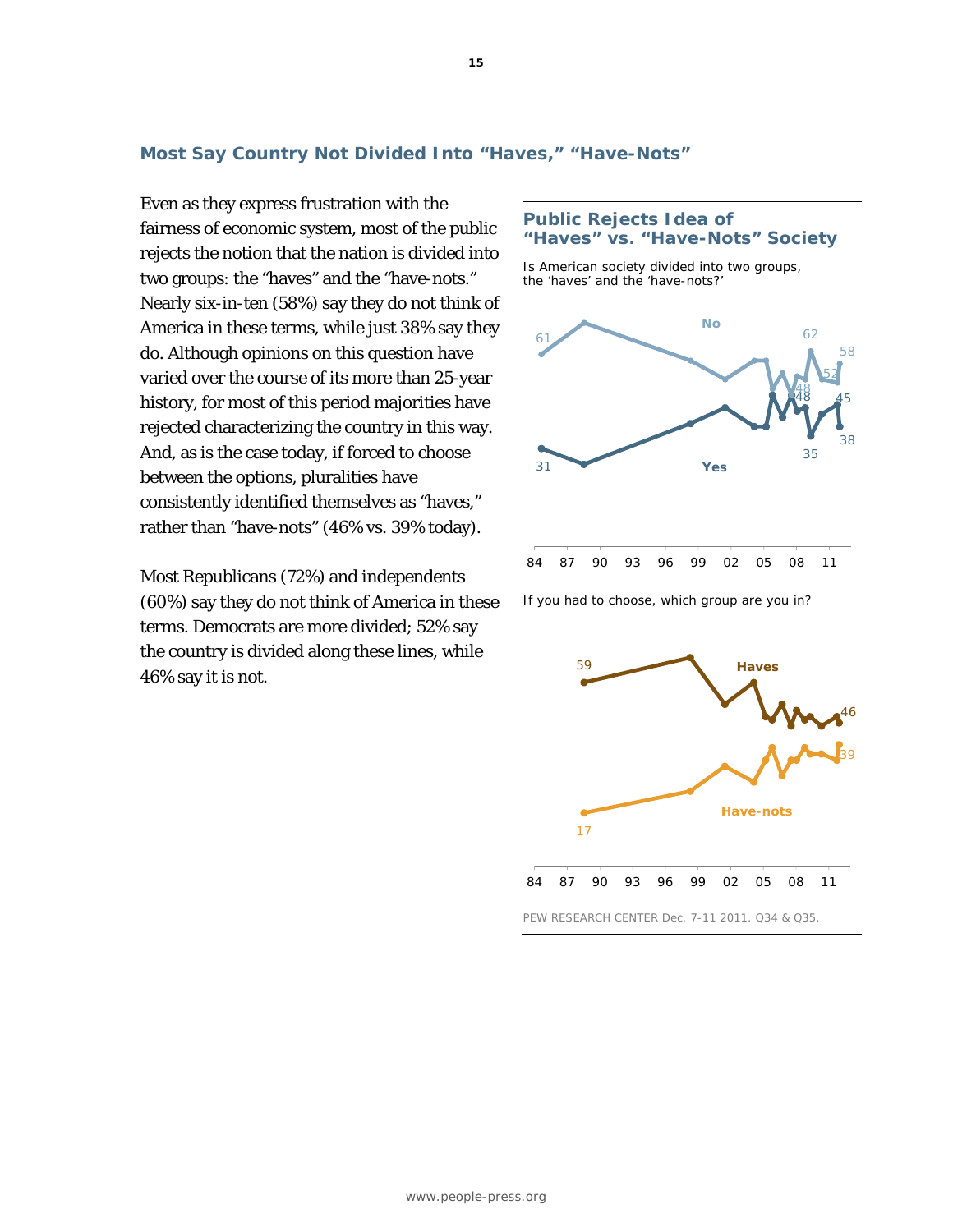# **SECTION 3: VIEWS OF NATIONAL ECONOMY, MAJOR ECONOMIC THREATS**

The vast majority of Americans rate U.S. economic conditions as only fair (38%) or poor (53%) and most expect more of the same – or worse – over the course of the next year. Half (50%) expect the economy to be unchanged a year from now, while 18% expect things to get worse. Just 28% expect the economy to improve.

These grim expectations come even as fewer Americans say they are hearing mostly bad news about the economy. [In a separate survey](http://www.people-press.org/2011/12/07/many-fewer-hearing-mostly-bad-economic-news/) conducted Dec. 1-4, 36% said the economic news these days is mostly bad, down from 67% four months ago.

The public's economic outlook has soured over the past two years. In June 2009 nearly half (48%) were optimistic about the economy, and

#### **Most Foresee No Economic Improvement Next Year**

*A year from now, economic conditions will be…* 



as recently as April 2010, a 42% plurality expected economic conditions in the country to improve over the next year. That figure fell to 29% in June and August of this year and remains low, at 28% today.

Democrats are more optimistic than either Republicans or independents; 39% of

Democrats think the economy will improve over the coming year compared with 21% and 23% of Republicans and independents, respectively. Yet Democratic expectations have declined sharply over the past few years. As recently as April 2010, 61%

| <b>Across Party Lines, Few See Economy Improving</b>       |             |             |             |             |             |                    |
|------------------------------------------------------------|-------------|-------------|-------------|-------------|-------------|--------------------|
| <b>Economic conditions</b><br>will be <b>better</b> a year | Jun<br>2009 | Apr<br>2010 | Oct<br>2010 | Jun<br>2011 | Aug<br>2011 | <b>Dec</b><br>2011 |
| from now                                                   | ℅           | %           | $\%$        | ℅           | %           | $\%$               |
| Total                                                      | 48          | 42          | 35          | 29          | 29          | 28                 |
| Republican                                                 | 31          | 27          | 23          | 16          | 22          | 21                 |
| Democrat                                                   | 63          | 61          | 52          | 45          | 42          | 39                 |
| Independent                                                | 44          | 36          | 32          | 24          | 24          | 23                 |
| PEW RESEARCH CENTER Dec. 7-11, 2011, 033.                  |             |             |             |             |             |                    |

of Democrats thought the economy was on track to improve.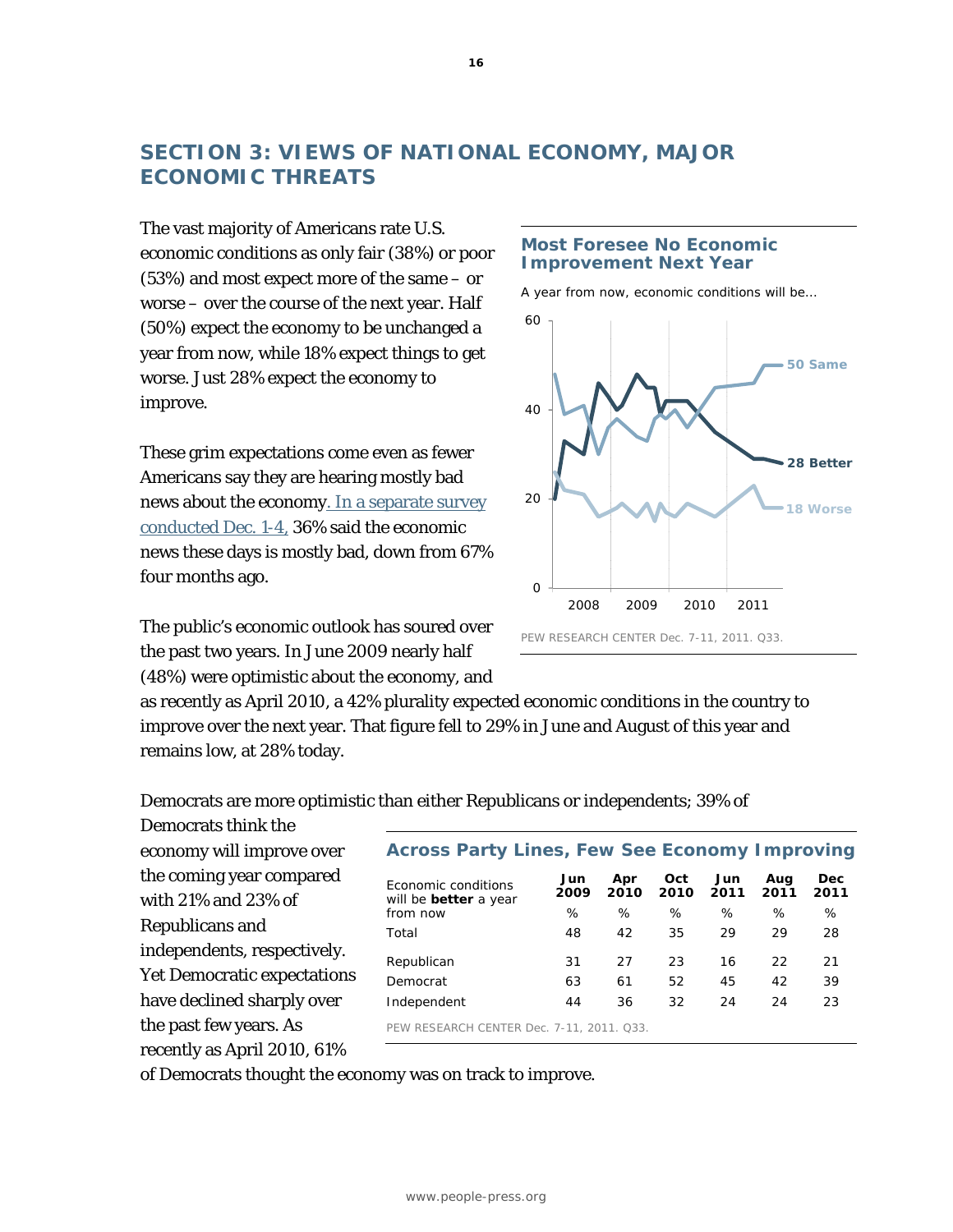# **Threats to America's Economic Well-Being**

Asked to rate several possible threats to the country's economic well being, 76% say the size of the national debt is a major threat, while smaller majorities cite economic competition from China (59%) and the power of financial institutions and banks (56%). Fewer than half say Europe's economic problems (46%) and government regulation of business (44%) are major threats to the nation's economic wellbeing.

Large majorities across partisan groups see the national debt as a major threat, but Republicans (88%) are more likely than Democrats (67%) to express this view; 77% of independents say the size of the national debt represents a major threat to U.S. well-being.

The partisan gap is even wider in views of whether government regulation of business is a major economic threat. More than six-in-ten Republicans (63%) say government regulation is a major threat; just 42% of independents and 33% of Democrats agree.

### **National Debt Seen as Top Economic Threat**

*% saying each is major threat to economic wellbeing…* 



PEW RESEARCH CENTER Dec. 7-11, 2011. Q36a-e.

**R-D** 

## **Partisans Differ in Concern about Regulation, Financial Institutions**

| % saying __ poses a major threat             | Rep | Dem | I nd | <b>Diff</b> |
|----------------------------------------------|-----|-----|------|-------------|
| to U.S. economic well being                  | ℅   | %   | %    |             |
| Government regulation of business            | 63  | 33  | 42   | $+30$       |
| Size of the national debt                    | 88  | 67  | 77   | $+21$       |
| Economic competition from China              | 66  | 53  | 62   | $+1.3$      |
| Europe's economic problems                   | 49  | 43  | 49   | $+6$        |
| Power of financial institutions, banks       | 45  | 62  | 59   | $-17$       |
| PEW RESEARCH CENTER Dec. 7-11, 2011. Q36a-e. |     |     |      |             |

Most Democrats (62%) and independents (59%) say the power of financial institutions is a major threat to the nation's economic well-being, compared with 45% of Republicans.

Europe's economic problems are not widely seen as a danger to the U.S. economy. Only about half of Republicans and independents (49% each) say Europe's problems represent a major threat to the economic well-being of the United States. Similarly, 43% of Democrats see the situation in Europe as a major threat.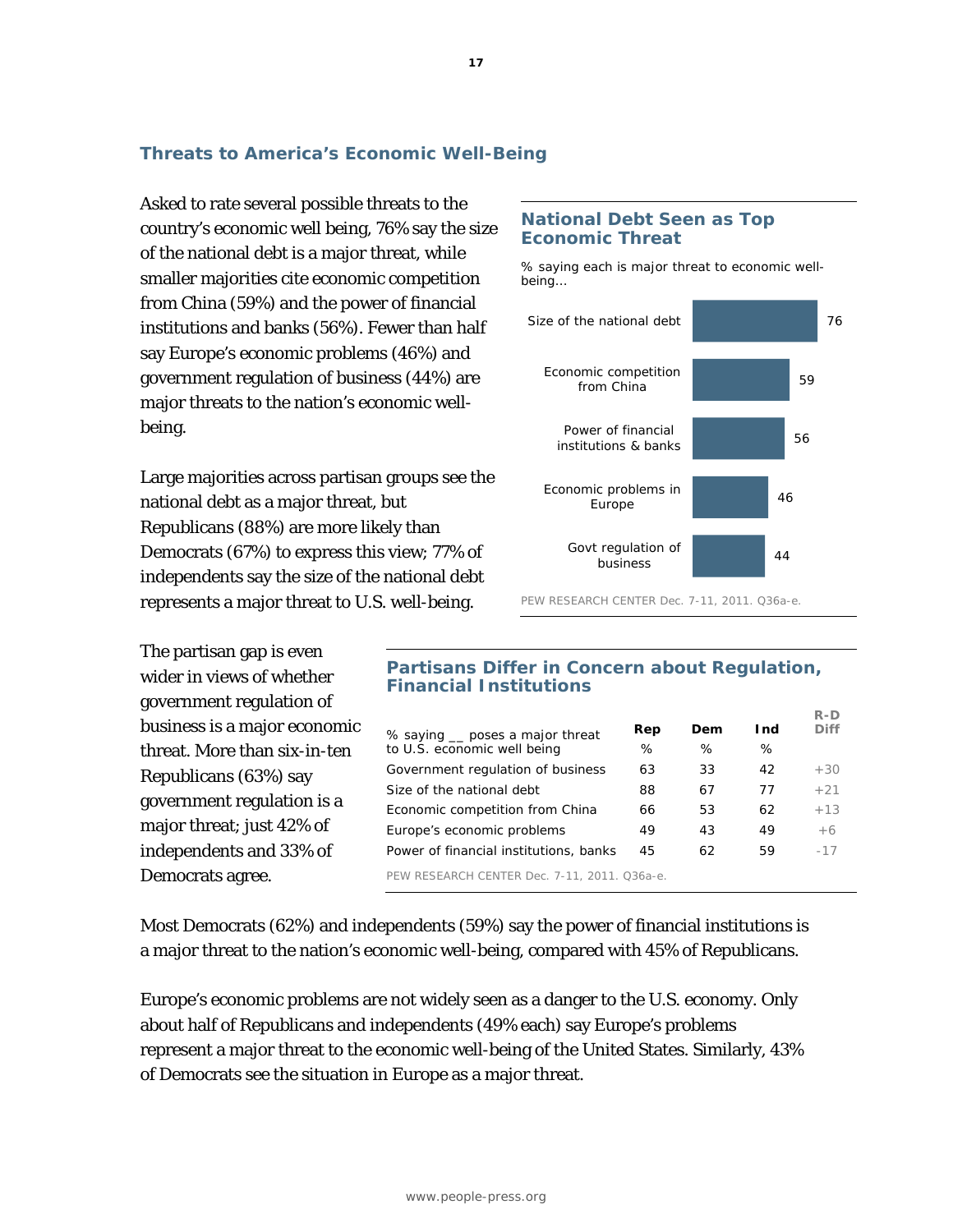# **Personal Finances: Not Great Now, But Expected to Improve**

Americans' assessments of their own finances have remained steady, if not especially positive. About four-in-ten call their personal financial situations excellent (6%) or good (32%), while more say they are in only fair (37%) or poor (24%) shape financially.

At the same time, most Americans remain optimistic about their financial futures: 58% expect their own financial situations to improve over the next year. This has varied little in recent years, and financial hope has a long history: Since the question was first asked almost 20 years ago, a majority always has said their own financial situations would improve over the next year.

Republicans are more likely to say their current economic situations are excellent or good (54%) than are independents (36%) or Democrats (32%). Democrats are slightly more likely than Republicans to expect their personal finances to improve over the next

# **Personal Financial Ratings and Outlook Unchanged**

| Current personal                                      | Feb | Dec<br>2009 2009 2010 2011 2011 | Oct | Jun | Dec |  |
|-------------------------------------------------------|-----|---------------------------------|-----|-----|-----|--|
| financial situation:                                  | ℅   | ℅                               | ℅   | ℅   | ℅   |  |
| Excellent/Good                                        | 38  | 35                              | 39  | 38  | 38  |  |
| Only fair/Poor                                        | 61  | 63                              | 59  | 61  | 61  |  |
| Don't know                                            | 1   | 2                               | 1   | 1   | 1   |  |
|                                                       | 100 | 100                             | 100 | 100 | 100 |  |
| Over the next year,<br>situation will                 |     |                                 |     |     |     |  |
| Improve a lot/some                                    | 54  | 53                              | 57  | 56  | 58  |  |
| Stay the same (Vol.)                                  | 13  | 15                              | 17  | 13  | 15  |  |
| Worsen a lot/some                                     | 29  | 27                              | 22  | 28  | 22  |  |
| Don't know                                            | 4   | $\overline{4}$                  | 5   | 3   | 4   |  |
|                                                       | 100 | 100                             | 100 | 100 | 100 |  |
| PEW RESEARCH CENTER Dec. 7-11, 2011. Q.30-31. Figures |     |                                 |     |     |     |  |

may not add to 100% because of rounding.

year (62% versus 54%); 60% of independents also express optimism about their finances.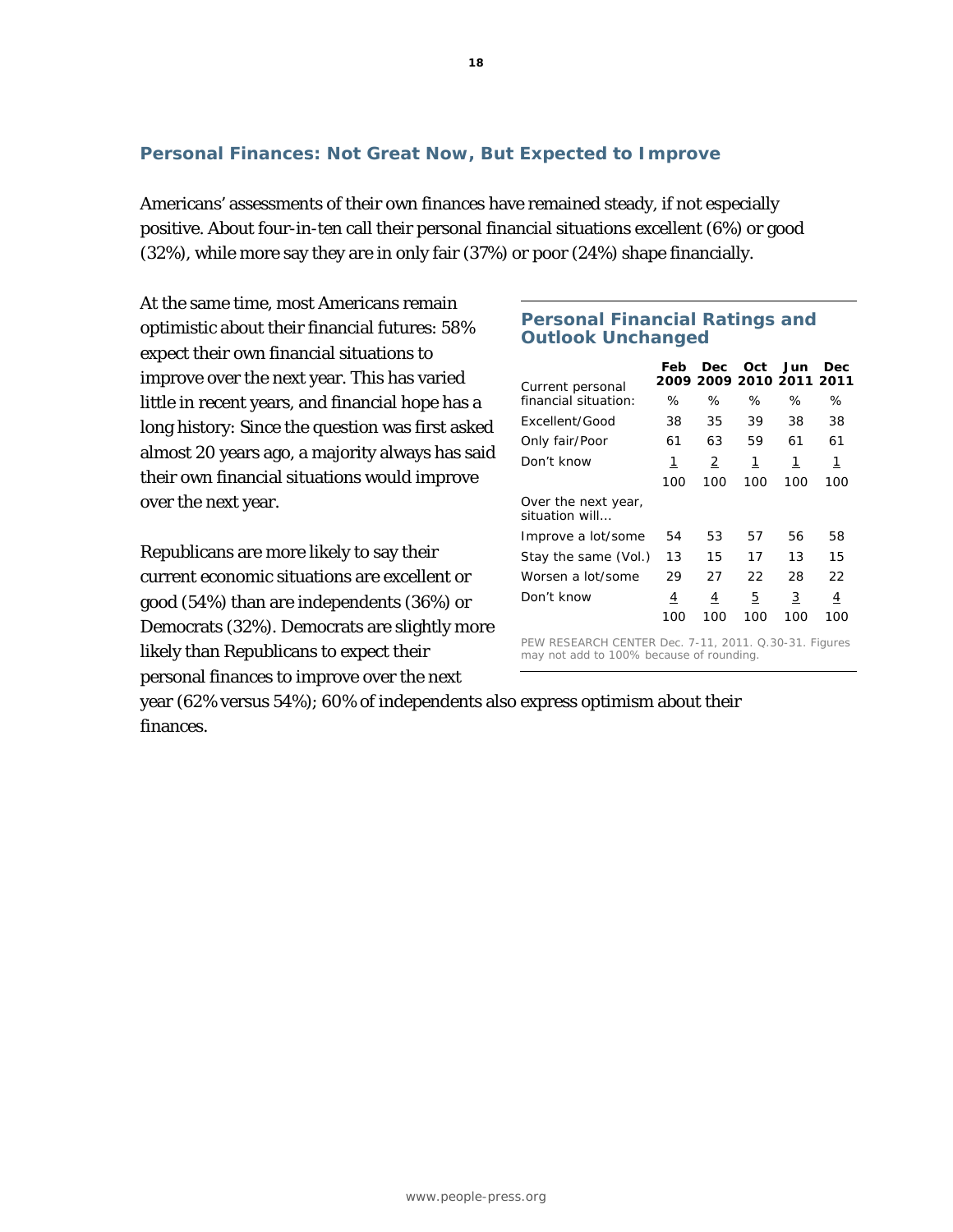#### **About the Surveys**

Most of the analysis in this report is based on telephone interviews conducted December 7-11, 2011 among a national sample of 1,521 adults, 18 years of age or older, living in all 50 U.S. states and the District of Columbia (914 respondents were interviewed on a landline telephone, and 607 were interviewed on a cell phone, including 284 who had no landline telephone). The survey was conducted by interviewers at Princeton Data Source under the direction of Princeton Survey Research Associates International. A combination of landline and cell phone random digit dial samples were used; both samples were provided by Survey Sampling International. Interviews were conducted in English and Spanish. Respondents in the landline sample were selected by randomly asking for the youngest adult male or female who is now at home. Interviews in the cell sample were conducted with the person who answered the phone, if that person was an adult 18 years of age or older. For detailed information about our survey methodology, see http://peoplepress.org/methodology/

The combined landline and cell phone sample are weighted using an iterative technique that matches gender, age, education, race, Hispanic origin, region, and population density to parameters from the March 2010 Census Bureau's Current Population Survey. The sample also is weighted to match current patterns of telephone status and relative usage of landline and cell phones (for those with both), based on extrapolations from the 2010 National Health Interview Survey. The weighting procedure also accounts for the fact that respondents with both landline and cell phones have a greater probability of being included in the combined sample and adjusts for household size within the landline sample. Sampling errors and statistical tests of significance take into account the effect of weighting. The following table shows the sample sizes and the error attributable to sampling that would be expected at the 95% level of confidence for different groups in the survey:

| Group             | <b>Sample Size</b> | Plus or minus         |
|-------------------|--------------------|-----------------------|
| Total sample      | 1.521              | 3.5 percentage points |
| Republicans       | 380                | 6.5 percentage points |
| Democrats         | 489                | 5.5 percentage points |
| Independents      | 569                | 5.0 percentage points |
| Registered voters | 1,211              | 3.5 percentage points |

Sample sizes and sampling errors for other subgroups are available upon request.

In addition to sampling error, one should bear in mind that question wording and practical difficulties in conducting surveys can introduce error or bias into the findings of opinion polls.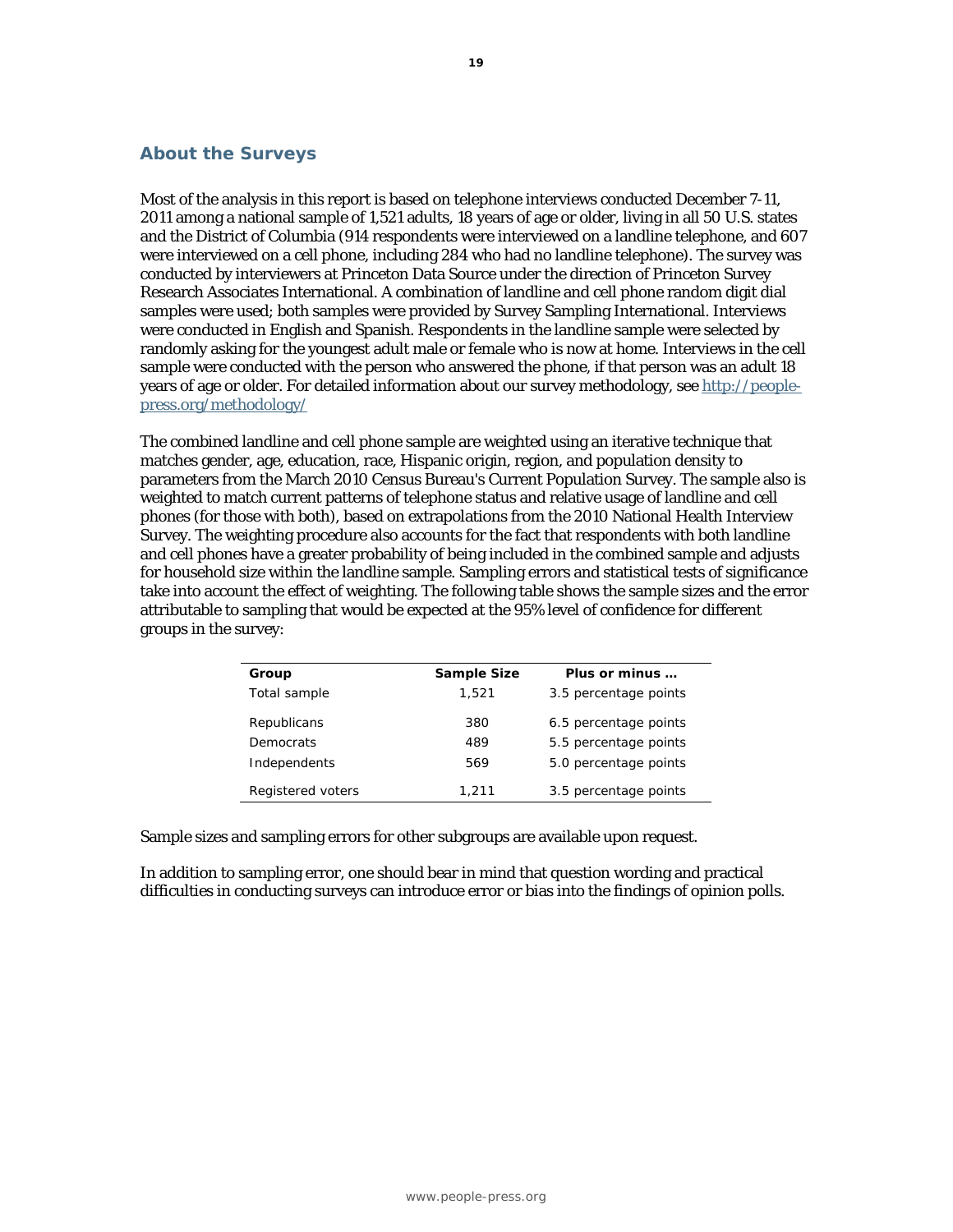Some of the analysis in this report is based on telephone interviews conducted December 8-11, 2011, among a national sample of 1,008 adults 18 years of age or older living in the continental United States (608 respondents were interviewed on a landline telephone, and 400 were interviewed on a cell phone, including 188 who had no landline telephone). The survey was conducted by interviewers at Princeton Data Source under the direction of Princeton Survey Research Associates International. A combination of landline and cell phone random digit dial samples were used; both samples were provided by Survey Sampling International. Interviews were conducted in English. Respondents in the landline sample were selected by randomly asking for the youngest adult male or female who is now at home. Interviews in the cell sample were conducted with the person who answered the phone, if that person was an adult 18 years of age or older. For detailed information about our survey methodology, see: http://peoplepress.org/methodology/.

The combined landline and cell phone sample are weighted using an iterative technique that matches gender, age, education, race, Hispanic origin, region, and population density to parameters from the March 2010 Census Bureau's Current Population Survey. The sample also is weighted to match current patterns of telephone status, based on extrapolations from the 2010 National Health Interview Survey. The weighting procedure also accounts for the fact that respondents with both landline and cell phones have a greater probability of being included in the combined sample and adjusts for household size within the landline sample. Sampling errors and statistical tests of significance take into account the effect of weighting. The following table shows the sample sizes and the error attributable to sampling that would be expected at the 95% level of confidence for different groups in the survey:

| Group        | Sample Size | Plus or minus         |
|--------------|-------------|-----------------------|
| Total sample | 1,008       | 4.0 percentage points |
| Republicans  | 283         | 7.0 percentage points |
| Democrats    | 318         | 7.0 percentage points |
| Independents | 313         | 7.0 percentage points |

Sample sizes and sampling errors for other subgroups are available upon request.

In addition to sampling error, one should bear in mind that question wording and practical difficulties in conducting surveys can introduce error or bias into the findings of opinion polls.

© Pew Research Center, 2011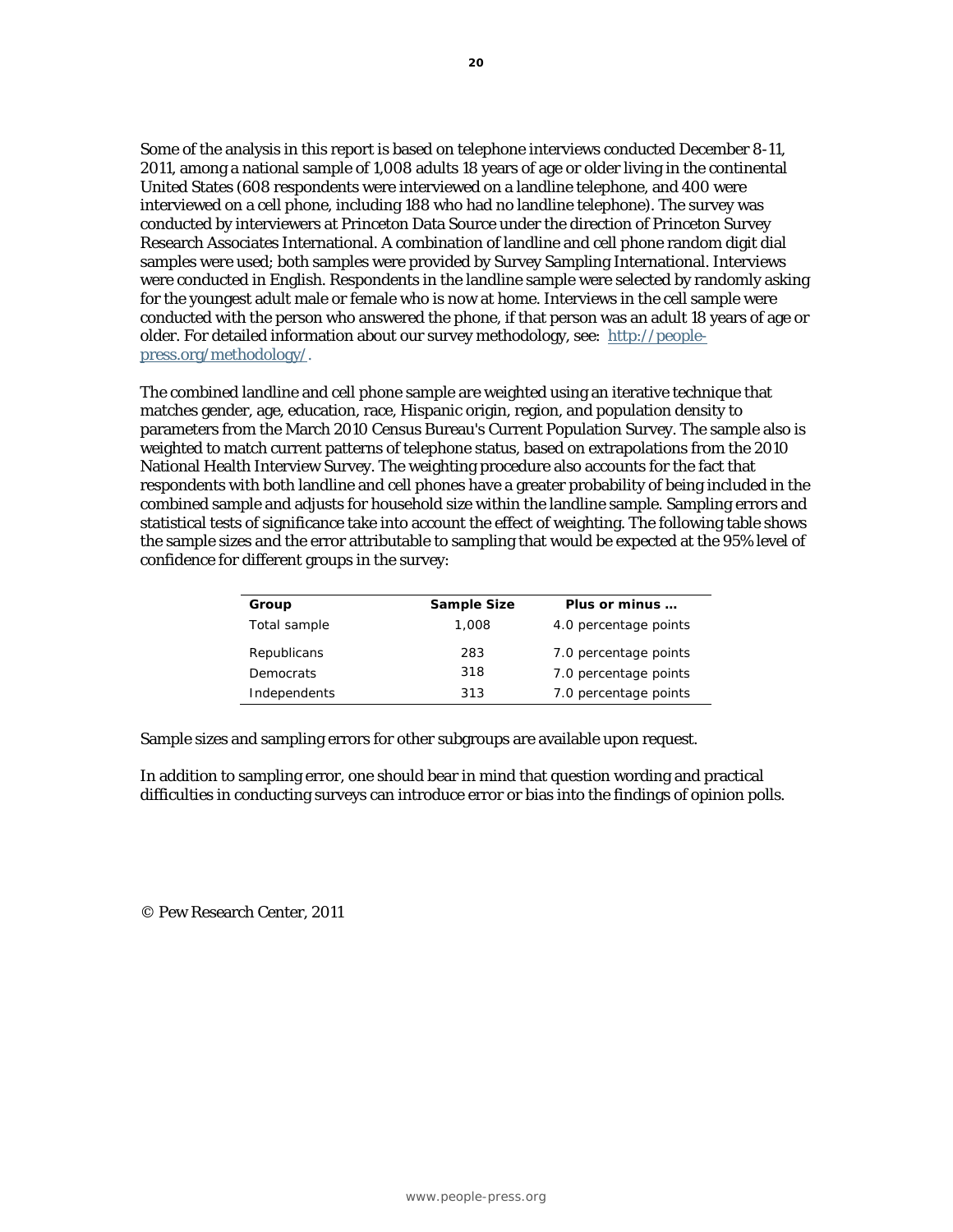#### **PEW RESEARCH CENTER FOR THE PEOPLE & THE PRESS DECEMBER 2011 POLITICAL SURVEY FINAL TOPLINE December 7-11, 2011 N=1521**

#### **QUESTION 1 PREVIOUSLY RELEASED**

**ASK ALL:**<br>Q.2 Do Q.2 Do you approve or disapprove of the job the **[INSERT ITEM; RANDOMIZE]** are doing? **[IF DK ENTER AS DK. IF DEPENDS PROBE ONCE WITH:** Overall do you approve or disapprove of the job the **[ITEM]** are doing? **IF STILL DEPENDS ENTER AS DK]. [INTERVIEWER INSTRUCTION: REPEAT FULL QUESTION FOR NEXT ITEM]** 

|    |                                | <u>Approve</u> | Disapprove | (VOL.)<br>DK/Ref |
|----|--------------------------------|----------------|------------|------------------|
| а. | Republican leaders in Congress |                |            |                  |
|    | Dec 7-11, 2011                 | 21             | 68         | 11               |
|    | Nov 9-14, 2011                 | 23             | 67         | 10               |
|    | Aug 17-21, 2011                | 22             | 69         | 9                |
|    | Jul 20-24, 2011                | 25             | 66         | 10               |
|    | Mar 30-Apr 3, 2011             | 30             | 61         | 9                |
|    | Feb 24-27, 2011                | 36             | 45         | 19               |
|    | Jan 5-9, 2011 <sup>1</sup>     | 34             | 43         | 22               |
|    | Nov 4-7, 2010                  | 41             | 37         | 22               |
|    | Sep 30-Oct 3, 2010             | 24             | 60         | 16               |
|    | Jul 22-25, 2010                | 33             | 53         | 14               |
|    | Jun 16-20, 2010                | 31             | 55         | 14               |
|    | Apr 8-11, 2010                 | 30             | 56         | 14               |
|    | Mar 10-14, 2010                | 25             | 59         | 16               |
|    | Jan 6-10, 2010                 | 27             | 57         | 16               |
|    | Dec 9-13, 2009                 | 29             | 51         | 20               |
|    | Sep 30-Oct 4, 2009             | 24             | 60         | 17               |
|    | Jun 10-14, 2009                | 29             | 56         | 15               |
|    | Mar 9-12, 2009                 | 28             | 51         | 21               |
|    | Feb 4-8, 2009                  | 34             | 51         | 15               |
|    | Early October, 2006            | 33             | 56         | 11               |
|    | June, 2006                     | 30             | 53         | 17               |
|    | March, 2006                    | 32             | 50         | 18               |
|    | January, 2006                  | 33             | 52         | 15               |
|    | Early November, 2005           | 33             | 50         | 17               |
|    | Early October, 2005            | 32             | 52         | 16               |
|    | Mid-September, 2005            | 36             | 49         | 15               |
|    | Mid-May, 2005                  | 35             | 50         | 15               |
|    | Mid-March, 2005                | 39             | 44         | 17               |
|    | Early February, 2004           | 41             | 42         | 17               |
|    | January, 2003                  | 48             | 37         | 15               |
|    | June, 2002                     | 50             | 34         | 16               |
|    | May, 2002                      | 49             | 34         | 17               |
|    | February, 2002                 | 56             | 24         | 20               |
|    | Early September, 2001          | 43             | 39         | 18               |
|    | June, 2001                     | 40             | 40         | 20               |
|    | May, 2001                      | 45             | 36         | 19               |
|    | April, 2001                    | 45             | 30         | 25               |
|    | January, 2001                  | 43             | 36         | 21               |
|    | July, 2000                     | 36             | 46         | 18               |
|    | May, 2000                      | 40             | 42         | 18               |
|    | March, 2000                    | 38             | 43         | 19               |
|    | February, 2000                 | 40             | 43         | 17               |
|    |                                |                |            |                  |

 $\overline{a}$ 1

Question wording for Nov. 4-7, 2010, and Jan. 5-9, 2011, was: "Do you approve or disapprove of Republican congressional leaders' policies and plans for the future?"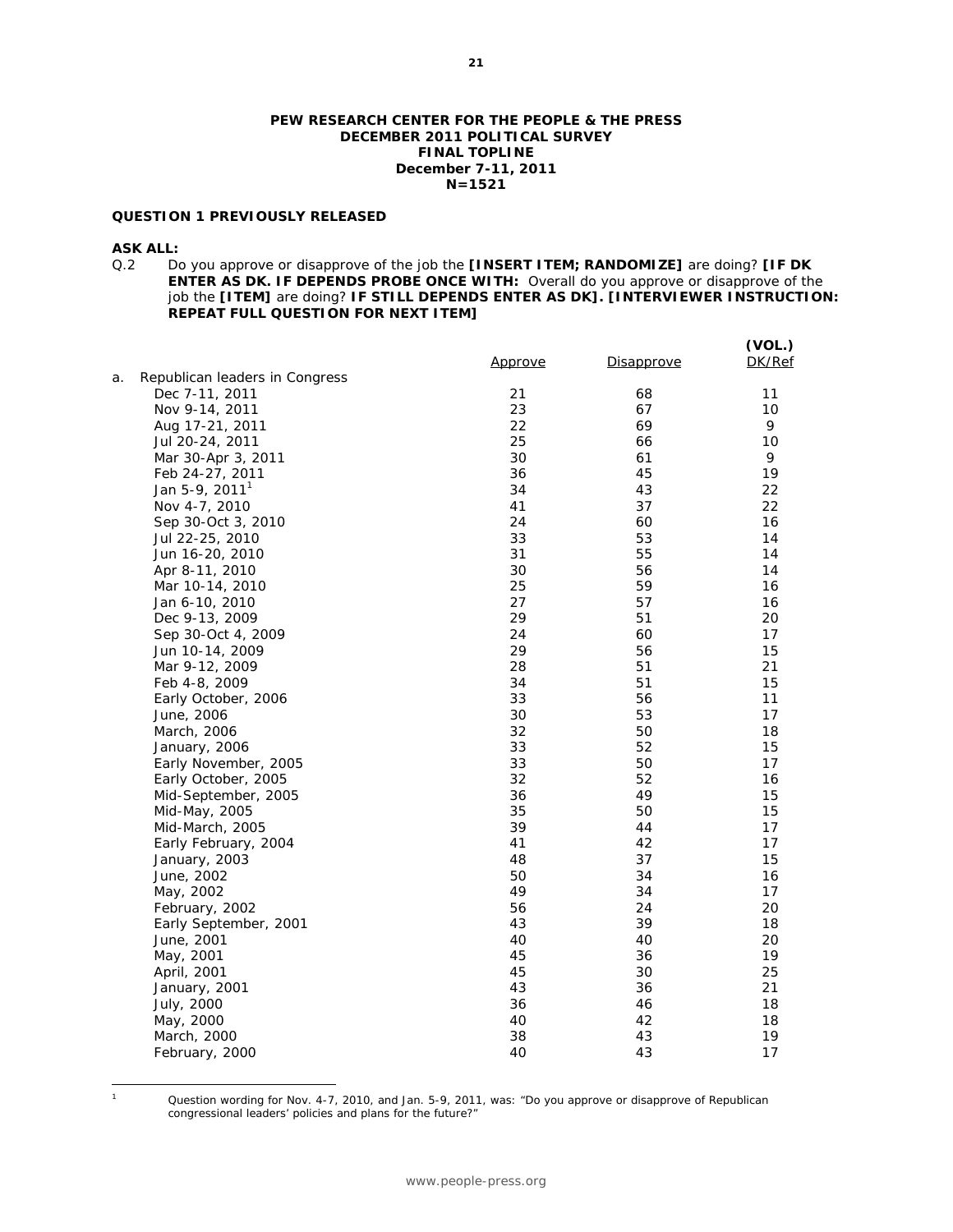#### **Q.2 CONTINUED…**

| Q.2 CONTINUED                        |         |                   | (VOL.) |
|--------------------------------------|---------|-------------------|--------|
|                                      | Approve | <b>Disapprove</b> | DK/Ref |
| January, 2000                        | 39      | 41                | 20     |
| December, 1999                       | 38      | 42                | 20     |
| October, 1999                        | 34      | 50                | 16     |
| Late September, 1999                 | 34      | 46                | 20     |
| August, 1999                         | 40      | 44                | 16     |
| July, 1999                           | 36      | 45                | 19     |
| June, 1999                           | 37      | 46                | 17     |
| May, 1999                            | 38      | 44                | 18     |
| March, 1999                          | 38      | 47                | 15     |
| February, 1999                       | 37      | 51                | 12     |
| January, 1999                        | 38      | 50                | 12     |
| Early December, 1998                 | 38      | 49                | 13     |
| November, 1998                       | 41      | 48                | 11     |
| Early September, 1998                | 44      | 37                | 19     |
| Early August, 1998                   | 43      | 37                | 20     |
| June, 1998                           | 42      | 38                | 20     |
| May, 1998                            | 40      | 41                | 19     |
| April, 1998                          | 41      | 40                | 19     |
| March, 1998                          | 43      | 39                | 18     |
| January, 1998                        | 43      | 41                | 16     |
| November, 1997                       | 41      | 43                | 16     |
| August, 1997                         | 42      | 44                | 14     |
| June, 1997                           | 33      | 50                | 17     |
| May, 1997                            | 40      | 44                | 16     |
| April, 1997                          | 40      | 44                | 16     |
| February, 1997                       | 44      | 42                | 14     |
| January, 1997                        | 38      | 47                | 15     |
| December, 1996 <sup>2</sup>          | 40      | 43                | 17     |
| July, 1996                           | 38      | 48                | 14     |
| June, 1996                           | 36      | 50                | 14     |
| April, 1996                          | 39      | 46                | 15     |
| March, 1996                          | 35      | 51                | 14     |
| February, 1996                       | 33      | 53                | 14     |
| January, 1996                        | 36      | 54                | 10     |
| October, 1995                        | 36      | 51                | 13     |
| September, 1995                      | 36      | 50                | 14     |
| August, 1995                         | 38      | 45                | 17     |
| June, 1995                           | 41      | 45                | 14     |
| April, 1995                          | 44      | 43                | 13     |
| March, 1995                          | 43      | 39                | 18     |
| December, 1994                       | 52      | 28                | 20     |
| b.<br>Democratic leaders in Congress |         |                   |        |
| Dec 7-11, 2011                       | 31      | 58                | 11     |
| Nov 9-14, 2011                       | 30      | 61                | 9      |
| Aug 17-21, 2011                      | 29      | 63                | 9      |
| Jul 20-24, 2011                      | 30      | 60                | 10     |
| Mar 30-Apr 3, 2011                   | 31      | 60                | 9      |
| Feb 24-27, 2011                      | 33      | 48                | 19     |
| Sep 30-Oct 3, 2010                   | 30      | 53                | 17     |
| Jul 22-25, 2010                      | 35      | 56                | 10     |
| Jun 16-20, 2010                      | 35      | 53                | 12     |
| Apr 8-11, 2010                       | 38      | 51                | 11     |
| Mar 10-14, 2010                      | 31      | 57                | 12     |
| Jan 6-10, 2010                       | 35      | 53                | 11     |
| Dec 9-13, 2009                       | 36      | 47                | 17     |
| Sep 30-Oct 4, 2009                   | 33      | 53                | 15     |
|                                      |         |                   |        |

 $\overline{a}$ 

From December, 1994, through December, 1996, the question was worded: "As best you can tell, do you approve or<br>disapprove of the policies and proposals of the Republican leaders in Congress?".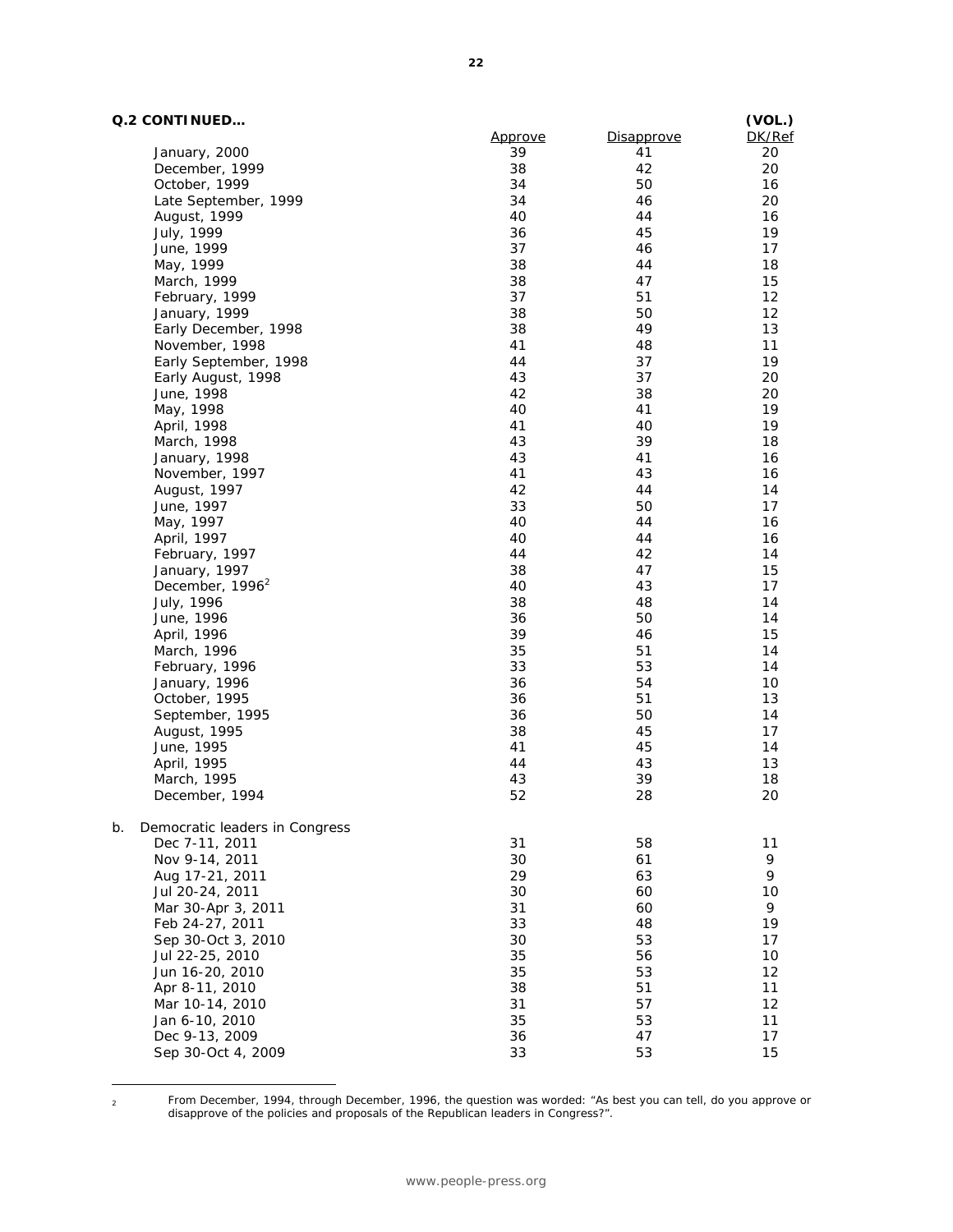#### **Q.2 CONTINUED…**

| Q.2 CONTINUED               |                |            | (VOL.) |
|-----------------------------|----------------|------------|--------|
|                             | <u>Approve</u> | Disapprove | DK/Ref |
| Jun 10-14, 2009             | 42             | 45         | 13     |
| Mar 9-12, 2009              | 47             | 35         | 18     |
| Feb 4-8, 2009               | 48             | 38         | 14     |
| August, 2008                | 31             | 58         | 11     |
| January, 2008               | 31             | 53         | 16     |
| November, 2007              | 35             | 50         | 15     |
| October, 2007               | 31             | 54         | 15     |
| July, 2007                  | 33             | 54         | 13     |
| June, 2007                  | 34             | 49         | 17     |
| April, 2007                 | 36             | 43         | 21     |
| March, 2007 <sup>3</sup>    | 37             | 42         | 21     |
| February, 2007              | 41             | 36         | 23     |
| Mid-January, 2007           | 39             | 34         | 27     |
| November, 2006 <sup>4</sup> | 50             | 21         | 29     |
| Early October, 2006         | 35             | 53         | 12     |
| June, 2006                  | 32             | 50         | 18     |
| March, 2006                 | 34             | 46         | 20     |
| January, 2006               | 34             | 48         | 18     |
| Early November, 2005        | 36             | 44         | 20     |
| Early October, 2005         | 32             | 48         | 20     |
| Mid-September, 2005         | 36             | 45         | 19     |
| Mid-May, 2005               | 39             | 41         | 20     |
| Mid-March, 2005             | 37             | 44         | 19     |
| Early February, 2004        | 38             | 42         | 20     |
| June, 2002                  | 47             | 36         | 17     |
| May, 2002                   | 42             | 37         | 21     |
| February, 2002              | 49             | 30         | 21     |
| Early September, 2001       | 49             | 30         | 21     |
| June, 2001                  | 50             | 28         | 22     |
| December, 1994              | 52             | 28         | 20     |

#### **NO QUESTIONS 3, 10-11**

#### **QUESTIONS 4-9 HELD FOR FUTURE RELEASE**

 $\sqrt{3}$ 3 In March 2007 the question was worded: "Do you approve or disapprove of the policies and proposals of the Democratic leaders in Congress?".<br>A Cuestion wording in Ne

Question wording in November, 2006, and December, 1994, was: "As best you can tell, do you approve or disapprove of Democratic congressional leaders' policies and plans for the future?".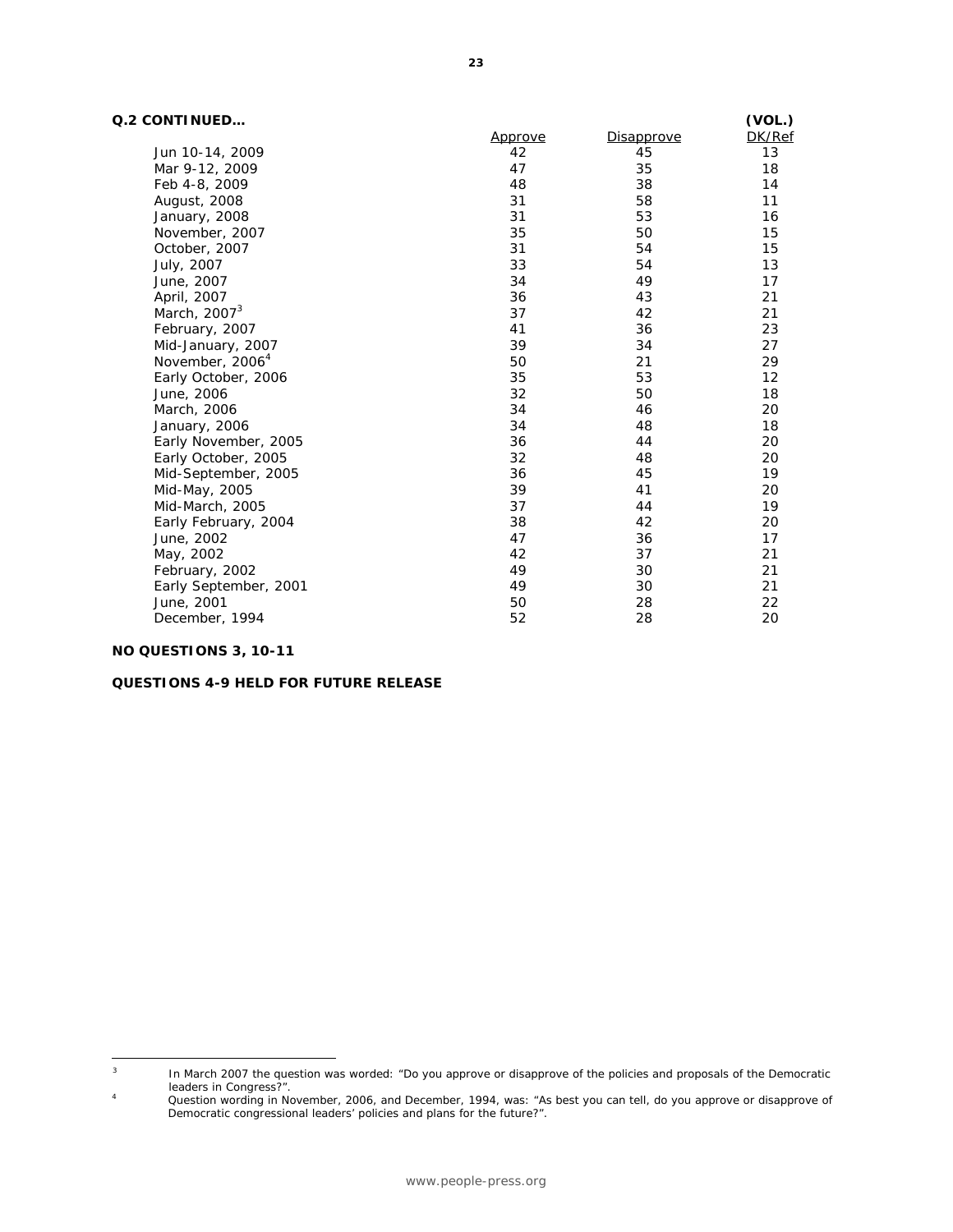# **ASK ALL:**<br>Q.12 W

What do you think is the most important problem facing the country today? **[RECORD VERBATIM RESPONSE. PROBE FOR CLARITY – DO NOT PROBE FOR ADDITIONAL MENTIONS. IF MORE THAN ONE MENTION, RECORD IN ORDER OF MENTION]** 

| Dec            |                                      |                |                |                |                |                |                | Early |                |                |                |                |
|----------------|--------------------------------------|----------------|----------------|----------------|----------------|----------------|----------------|-------|----------------|----------------|----------------|----------------|
| $7 - 11$       |                                      | May            |                | Jan Aug        | Feb            | Aug Feb        |                | Oct   | Jul            | Jan            | Sep            | Jan            |
| 2011           |                                      | $11^5$         | 11             | 10             | 10             | 09             | 09             | 08    | 08             | 08             | 07             | 07             |
| 21             | Unemployment/Lack of jobs            | 26             | 35             | 27             | 31             | 19             | 31             | 9     | 5              | 5              | 3              | 5              |
| 19             | Economy (general)                    | 28             | 27             | 35             | 24             | 27             | 53             | 55    | 39             | 20             | 10             | 5              |
|                | Dissatisfaction with gov't/politics/ |                |                |                |                |                |                |       |                |                |                |                |
| 10             | Obama                                | 4              | 9              | 9              | 5              | 5              | 5              | 4     | 3              | 6              | $\overline{7}$ | 8              |
|                | Deficit/National debt/Balanced       |                |                |                |                |                |                |       |                |                |                |                |
| 9              | budget/Gov't spending                | 10             | 11             | 3              | 11             | 6              | 4              | 1     | 1              | 2              | 1              | 1              |
| 4              | Partisanship/Parties/Gridlock        | $-$            | $ -$           | $-$            | $-$            | $-$            | $-$            | $-$   | $-$            | $-$            | $-$            |                |
| 4              | Health care/costs/accessibility      | 6              | 9              | 4              | 13             | 20             | 3              | 4     | 3              | 10             | $\overline{7}$ | 8              |
| 4              | War/War in Iraq/War in Afghan.       | 5              | 3              | 3              | $\overline{4}$ | 5              | 3              | 11    | 17             | 27             | 37             | 42             |
|                | Education/schools/affording          |                |                |                |                |                |                |       |                |                |                |                |
| 3              | education                            | 2              | 3              | 1              | 1              | 2              | 1              |       | 4              | 4              | 3              | 4              |
| $\overline{2}$ | Morality/Ethics/Family values        | $\mathbf{1}$   | $\overline{2}$ | 4              | 3              | 3              | 1              | 1     | 3              | $\overline{2}$ | 3              | 3              |
| $\overline{2}$ | Finances/money                       | 5              | $\mathfrak{D}$ | $\overline{2}$ | $- -$          |                | $ -$           | 4     | $ -$           | $ -$           | $ -$           |                |
| $\overline{2}$ | Poverty/Hunger/Starvation            | 1              | $\mathbf{1}$   | $\overline{2}$ | 1              | 1              | 1              | 1     | 1              | 3              | 3              | 3              |
| $\overline{2}$ | Lack of leadership                   | $-1$           | $-$            | $\overline{a}$ | $\overline{a}$ |                | $-$            | $-$   | $-$            | $-$            | $-$            |                |
| $\overline{2}$ | Taxes                                | 1              | 1              | 1              | 1              |                |                | 1     | $-$            | 2              | 1              |                |
| 2              | Distribution of wealth/inequality    | $-1$           | 1              | $-$            | $\sim$ $\sim$  |                | $-$            | 1     | 1              | $-$            | $-$            |                |
| 1              | Greed                                | $-$            | $=$ $-$        |                | --             |                |                | $-$   | $=$ $-$        | $\sim$ $\sim$  |                |                |
| 1              | Immigration                          | 1              | $\overline{2}$ | $\overline{2}$ | 1              | 1              | 1              | 1     | $\overline{2}$ | 6              | 6              | 5              |
| 1              | Financial crisis                     | $-$            | $\overline{a}$ | 4              | 4              | $\overline{7}$ | 16             | 26    | $-$            | $\overline{a}$ | $\sim$ $\sim$  | $-1$           |
| 1              | Housing market/foreclosures          | 1              | 1              | $\overline{2}$ | $- -$          | $- -$          | $-$            | 5     | $-$            | $-$            | $- -$          | $-$            |
| 1              | Social Security                      | 1              | $-$            | $-$            | $-$            | 1              | $-$            | 1     | $-$            | 1              | 1              | 1              |
| 1              | National security                    | 1              | 1              | $- -$          | 1              | 1              | 1              | 1     | 3              | 3              | 3              | 1              |
| 1              | Defense/national security            | 1              | 1              | $- -$          | 1              | 1              | 1              | 1     | 3              | 3              | 3              | 1              |
| 1              | Jobs moving overseas/Trade           | 1              | 1              | $- -$          | 2              | 1              | 1              | 1     | 1              | 1              | $-$            | $ -$           |
| 1              | Inflation                            | 2              | $\overline{2}$ | 1              | $-$            | $- -$          | $\overline{2}$ | 5     | 6              | 3              | 1              | $-$            |
| 1              | Energy costs                         | $\overline{7}$ | $\overline{2}$ | $\overline{a}$ |                |                | $-$            | 5     | 19             | 3              | $\overline{2}$ | $\overline{2}$ |
| 1              | Crime/Violence                       | 1              | 1              | $-$            | 1              | 1              | 1              | $-$   | 1              | 1              | $\overline{2}$ | $\overline{2}$ |
| 1              | Drugs/Alcohol                        |                | 1              | 1              | $-$            |                | $\sim$ $\sim$  | --    | $-$            | 1              | 1              | 1              |
| 1              | Race relations/Racism                | $-$            | $-$            | 1              | $-$            | $- -$          | $- -$          | $-$   | 1              | 1              | $-$            | $-$            |
|                | Environment/Pollution/               |                |                |                |                |                |                |       |                |                |                |                |
| 1              | Global warming                       | $-$            | 1              | $\mathbf{1}$   | 1              | $\sim$ $\sim$  | 1              | 1     | 3              | 1              | 1              | 1              |
| 1              | Too much foreign aid/Spend at home 1 |                | $\overline{a}$ | $-$            | $-$            |                |                | 1     | $\overline{a}$ | $-$            | 1              |                |
| 1              | Wall St/Corporate America/banks      | $ -$           | 1              | $ -$           | --             |                | $-$            | $ -$  | $-$            | $- -$          | --             |                |
| 8              | Other                                |                |                |                |                |                |                |       |                |                |                |                |
| 6              | Don't know/No answer                 | 7              | 5              | 7              | 6              | 5              | 3              | 4     | 4              | 5              | 5              | $\overline{7}$ |
|                | (NET) FOREIGN ISSUES/                |                |                |                |                |                |                |       |                |                |                |                |
| 6              | <b>INTERNATIONAL</b>                 | 9              | 6              | 4              | 11             | 10             | 7              | 18    | 25             | 36             | 48             | 50             |
| 55             | (NET) ECONOMIC                       | 68             | 62             | 65             | 65             | 55             | 80             | 75    | 61             | 34             | 20             | 15             |

*Total exceeds 100% due to multiple responses*

|<br>5

Complete trend for Q12 not shown; trends available to 1987.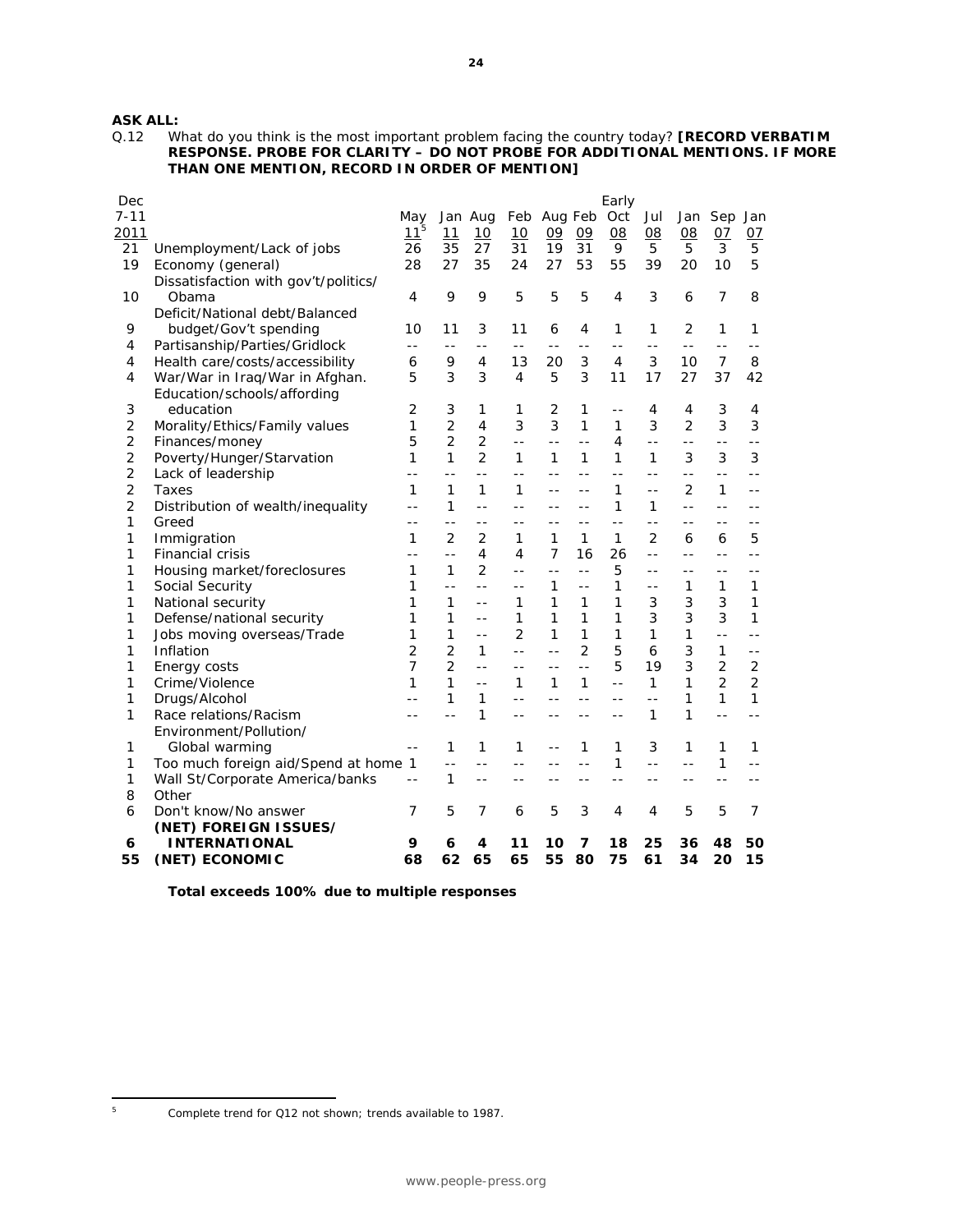# **ASK IF ANSWER GIVEN IN Q.12 (Q.12=1) [N=1443]:** Q.13 Which political party do you think can do a better journed

Which political party do you think can do a better job of handling the problem you just mentioned – the Republican Party or the Democratic Party? **[IF NECESSARY:** thinking about what you see as the most important problem …**]**

|                                    |              |                       | (VOL.)            |        |
|------------------------------------|--------------|-----------------------|-------------------|--------|
|                                    |              | Republican Democratic | No                | (VOL.) |
|                                    | <u>Party</u> | <u>Party</u>          | difference        | DK/Ref |
| Dec 7-11, 2011                     | 32           | 38                    | 20                | 11     |
| Feb 3-9, 2010                      | 31           | 38                    | 19                | 12     |
| Aug 27-30, 2009                    | 23           | 38                    | 28                | 11     |
| January, 2007                      | 24           | 42                    | 21                | 13     |
| January, 2006                      | 27           | 41                    | 19                | 13     |
| January, 2005                      | 36           | 35                    | 18                | 11     |
| Mid-January, 2004                  | 35           | 35                    | 14                | 16     |
| March, 2002                        | 38           | 27                    | 21                | 14     |
| Gallup: January, 1999 <sup>6</sup> | 33           | 43                    | n/a               | 24     |
| Gallup: April, 1998                | 40           | 42                    | 10                | 8      |
| July, 1996                         | 36           | 35                    | 18                | 11     |
| April, 1995                        | 42           | 32                    | 17                | 9      |
| July, 1994                         | 36           | 33                    | 16                | 15     |
| June, 1993                         | 28           | 35                    | 23                | 14     |
| January, 1992                      | 32           | 41                    | $12 \overline{ }$ | 15     |
| May, 1990 <i>(RVs)</i>             | 29           | 30                    | 31                | 10     |
| May, 1988                          | 26           | 38                    | 22                | 14     |
| January, 1988                      | 30           | 35                    | 24                | 11     |
| May, 1987                          | 28           | 38                    | 24                | 10     |

#### **NO QUESTION 14**

#### **ASK ALL:**

 $\overline{6}$ 

7

Q.15 From what you've read and heard about the Occupy Wall Street movement involving demonstrations in cities around the country, do you strongly support, somewhat support, somewhat oppose, or strongly oppose the Occupy Wall Street Movement?

|                  | ----------Support---------- |                 |       | ----------Oppose---------- |          |       |                | (VOL.)     |
|------------------|-----------------------------|-----------------|-------|----------------------------|----------|-------|----------------|------------|
|                  |                             |                 | Some- |                            |          | Some- | (VOL.)         | DK/        |
|                  | Total                       | <b>Strongly</b> | what  | <u>Total</u>               | Stronalv | what  | <b>Neither</b> | <u>Ref</u> |
| Dec 7-11, 2011   | 44                          | 15              | 29    | 35                         | 10       | 16    |                | 16         |
| Oct 20-23, 2011' | 39                          | 16              | 23    | 35                         | 16       | 19    |                | 20         |

#### **NO QUESTION 16-17**

#### **REGIST/REGICERT PREVIOUSLY RELEASED**

In January 1999, the "no difference" and "don't know" categories are combined.

In October 2011 question read "From what you've read and heard do you strongly support, somewhat support, somewhat oppose, or strongly oppose the Occupy Wall Street movement" and was asked as part of a list.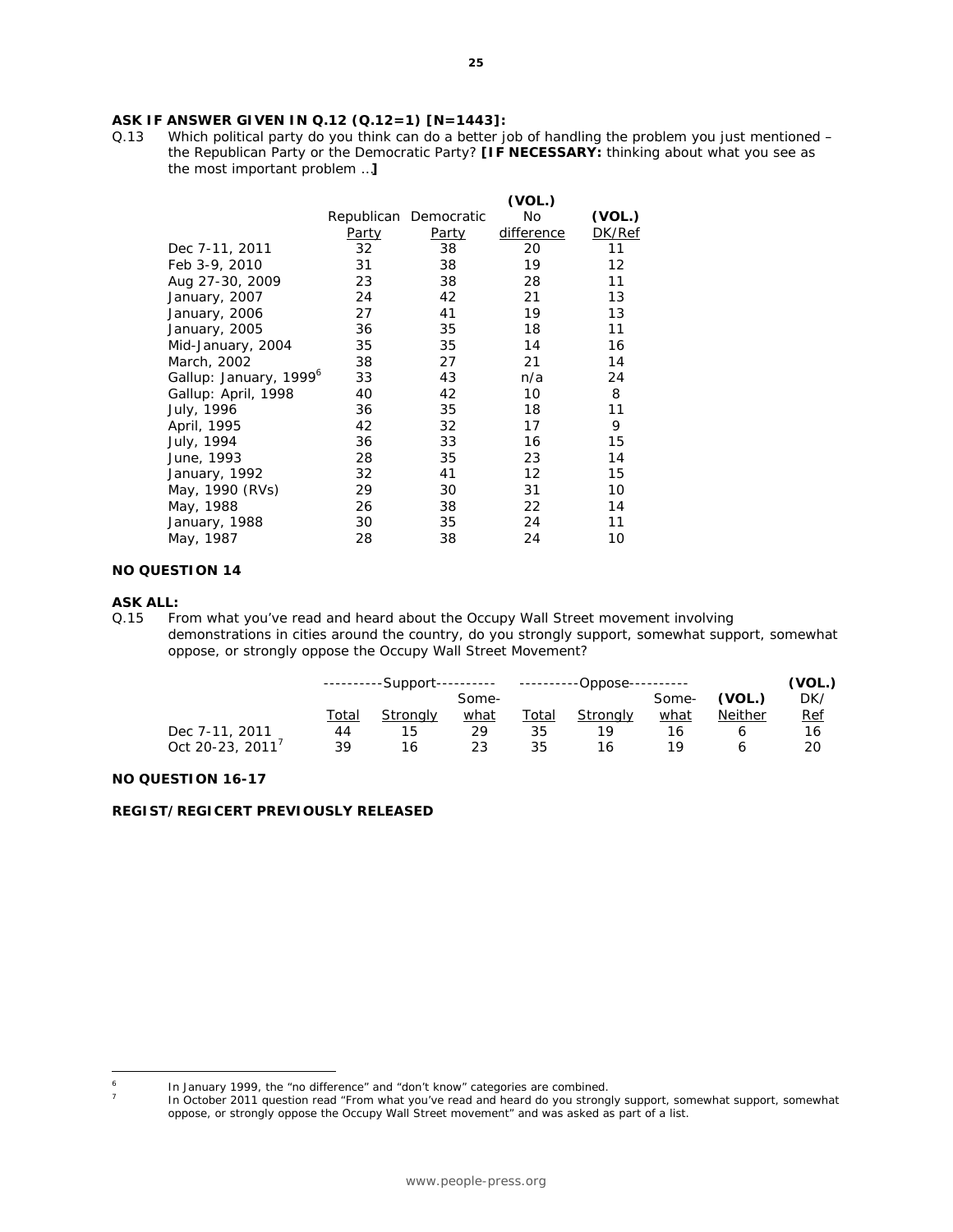#### **ASK ALL REGISTERED VOTERS (REGICERT=1):**

Thinking about another topic...<br>Q.18 Would you like to see y Would you like to see your representative in Congress be re-elected in the next congressional election, or not?

#### **BASED ON REGISTERED VOTERS [N=1211]:**

|                       |            |           | (VOL.)                |               |
|-----------------------|------------|-----------|-----------------------|---------------|
|                       |            |           | Representative (VOL.) |               |
|                       | <u>Yes</u> | <u>No</u> | <u>not running</u>    | <u>DK/Ref</u> |
| Dec 7-11, 2011        | 50         | 33        | 1                     | 16            |
| 2010 Election         |            |           |                       |               |
| Oct 27-30, 2010       | 49         | 32        | 2                     | 18            |
| Oct 13-18, 2010       | 47         | 32        | 1                     | 20            |
| Aug 25-Sep 6, 2010    | 49         | 33        | 1                     | 17            |
| Jun 16-20, 2010       | 49         | 34        | 1                     | 16            |
| Mar 11-21, 2010       | 43         | 32        | 1                     | 24            |
| Feb 3-9, 2010         | 49         | 31        | $^\star$              | 19            |
| Oct 28-Nov 8, 2009    | 52         | 29        | 1                     | 18            |
| 2008 Election         |            |           |                       |               |
| Late February, 2008   | 60         | 22        | 1                     | 17            |
| 2006 Election         |            |           |                       |               |
| November, 2006        | 55         | 25        | 1                     | 19            |
| Late October, 2006    | 55         | 26        | 1                     | 18            |
| Early October, 2006   | 50         | 27        | 1                     | 22            |
| September, 2006       | 53         | 27        | 1                     | 19            |
|                       | 51         | 30        | $^{\star}$            | 19            |
| August, 2006          | 51         | 32        | 1                     | 16            |
| June, 2006            | 57         | 28        | 1                     | 14            |
| April, 2006           | 59         |           | 1                     |               |
| February, 2006        | 57         | 28<br>25  | 1                     | 12            |
| September, 2005       |            |           |                       | 17            |
| 2002 Election         |            |           |                       |               |
| Early October, 2002   | 58         | 19        | 2                     | 21            |
| June, 2002            | 58         | 23        | 1                     | 18            |
| 2000 Election         |            |           |                       |               |
| Early November, 2000  | 59         | 16        | 2                     | 23            |
| October, 2000         | 60         | 17        | 1<br>$^\star$         | 22            |
| July, 1999            | 66         | 23        |                       | 11            |
| 1998 Election         |            |           |                       |               |
| Late October, 1998    | 64         | 19        | 1                     | 16            |
| Early October, 1998   | 58         | 20        | 2                     | 20            |
| Early September, 1998 | 63         | 20        | 1                     | 16            |
| March, 1998           | 63         | 21        | 1                     | 15            |
| January, 1998         | 66         | 23        | 0                     | 11            |
| August, 1997          | 66         | 22        | O                     | 12            |
| 1996 Election         |            |           |                       |               |
| Early November, 1996  | 60         | 16        | 3                     | 21            |
| October, 1996         | 62         | 19        | 2                     | 17            |
| Late September, 1996  | 55         | 17        | 2                     | 26            |
| Early September, 1996 | 62         | 19        | 2                     | 17            |
| 1994 Election         |            |           |                       |               |
| November, 1994        | 58         | 25        | 1                     | 16            |
| Late October, 1994    | 55         | 30        | 2                     | 13            |
| Early October, 1994   | 49         | 29        | 2                     | 20            |
| 1990 Election         |            |           |                       |               |
| Gallup: October, 1990 | 62         | 22        | 2                     | 14            |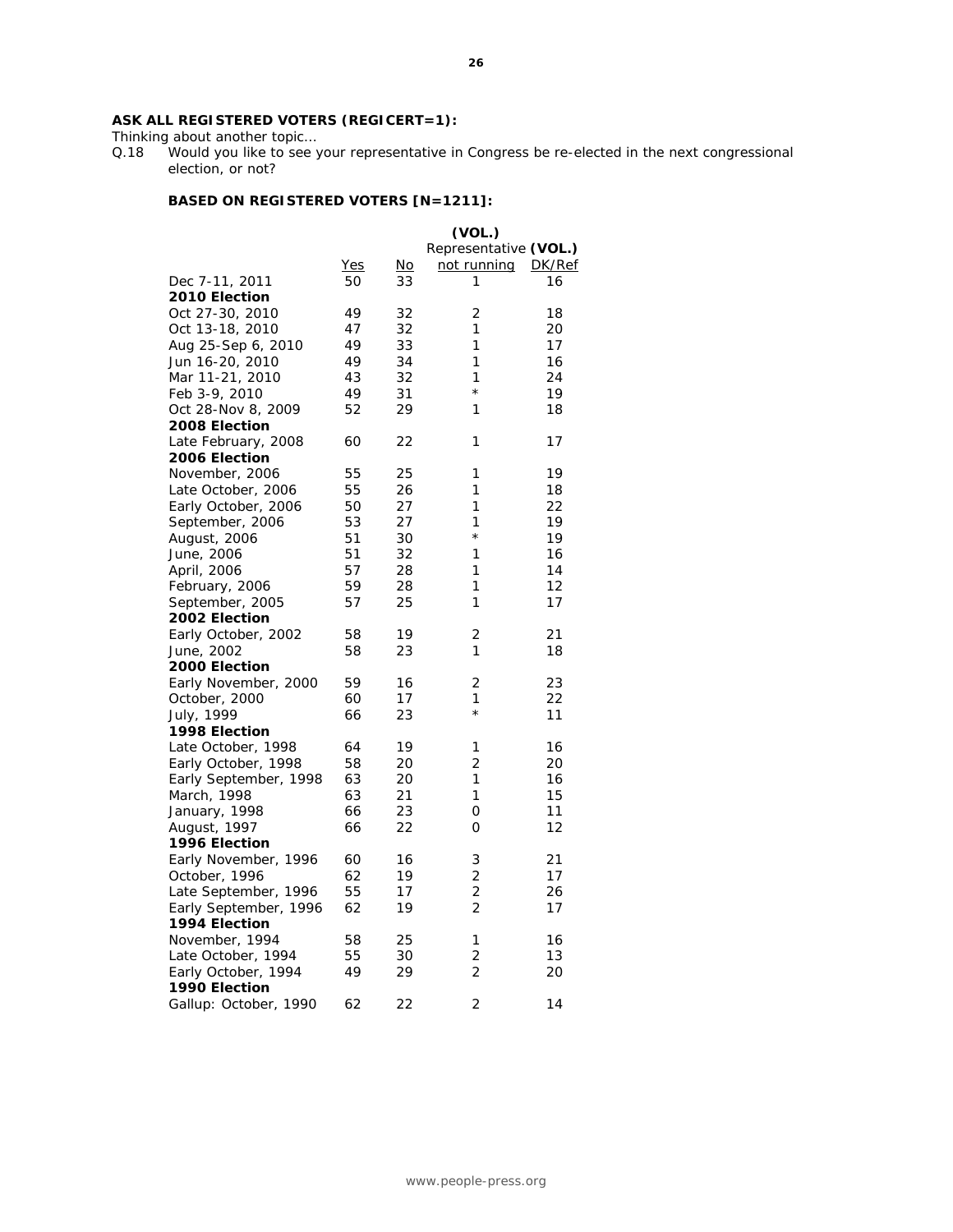# **ASK ALL REGISTERED VOTERS (REGICERT=1):**  $Q.19$  Regardless of how you feel about your own

Regardless of how you feel about your own representative, would you like to see most members of Congress re-elected in the next congressional election, or not?

#### **BASED ON REGISTERED VOTERS [N=1211]:**

|                       |            |           | (VOL.) |
|-----------------------|------------|-----------|--------|
|                       | <u>Yes</u> | <u>No</u> | DK/Ref |
| Dec 7-11, 2011        | 20         | 67        | 13     |
| 2010 Election         |            |           |        |
| Oct 27-30, 2010       | 35         | 51        | 13     |
| Oct 13-18, 2010       | 33         | 54        | 13     |
| Aug 25-Sep 6, 2010    | 33         | 56        | 11     |
| Jun 16-20, 2010       | 31         | 56        | 13     |
| Mar 11-21, 2010       | 27         | 57        | 15     |
| Feb 3-9, 2010         | 32         | 53        | 15     |
| Oct 28-Nov 8, 2009    | 34         | 53        | 13     |
| 2008 Election         |            |           |        |
| Late February, 2008   | 36         | 49        | 15     |
| 2006 Election         |            |           |        |
| November, 2006        | 37         | 46        | 17     |
| Late October, 2006    | 34         | 49        | 17     |
| Early October, 2006   | 32         | 48        | 20     |
| September, 2006       | 35         | 49        | 16     |
| August, 2006          | 36         | 49        | 15     |
| June, 2006            | 29         | 57        | 14     |
| April, 2006           | 34         | 53        | 13     |
| February, 2006        | 36         | 49        | 15     |
| September, 2005       | 36         | 48        | 16     |
| 2002 Election         |            |           |        |
| Early October, 2002   | 39         | 38        | 23     |
| June, 2002            | 45         | 37        | 18     |
| 2000 Election         |            |           |        |
| October, 2000         | 40         | 34        | 26     |
| July, 1999            | 41         | 47        | 12     |
| 1998 Election         |            |           |        |
| Late October, 1998    | 41         | 37        | 22     |
| Early October, 1998   | 39         | 39        | 22     |
| Early September, 1998 | 46         | 37        | 17     |
| March, 1998           | 45         | 41        | 14     |
| January, 1998         | 44         | 43        | 13     |
| August, 1997          | 45         | 42        | 13     |
| 1996 Election         |            |           |        |
| Early September, 1996 | 43         | 43        | 14     |
| 1994 Election         |            |           |        |
| November, 1994        | 31         | 51        | 18     |
| Late October, 1994    | 31         | 56        | 13     |
| Early October, 1994   | 28         | 56        | 16     |
|                       |            |           |        |

#### **NO QUESTIONS 20-24**

#### **QUESTIONS 25-29 PREVIOUSLY RELEASED**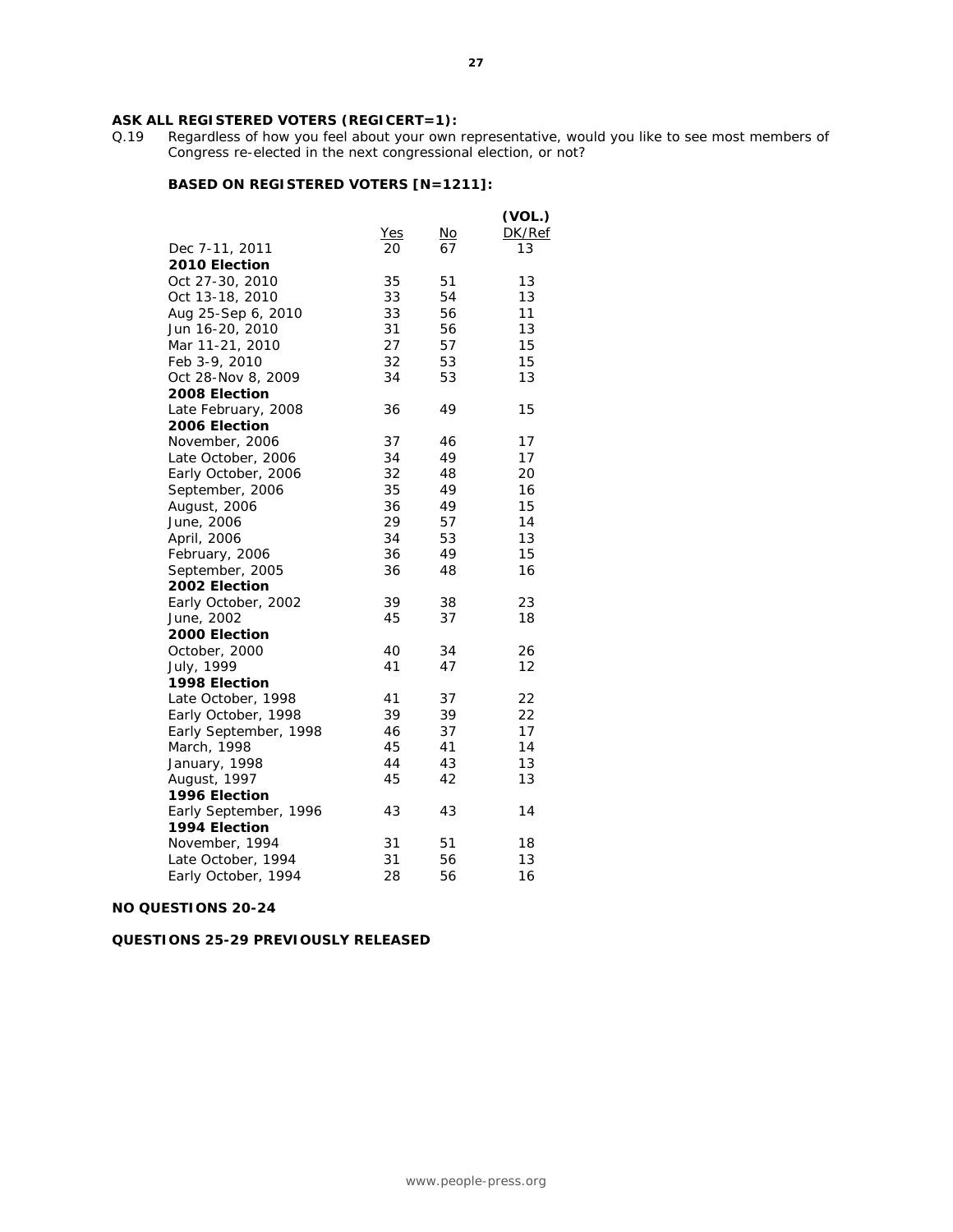#### **RANDOMIZE Q.30/Q.31 IN BLOCK WITH Q.32/Q.33 BLOCK ASK ALL:**

Thinking now about your own personal finances...

Q.30 How would you rate your own personal financial situation? Would you say you are in excellent shape, good shape, only fair shape or poor shape financially?

|                          |                |             | Only        |             | (VOL.)         |
|--------------------------|----------------|-------------|-------------|-------------|----------------|
|                          | Excellent      | <u>Good</u> | <u>fair</u> | <u>Poor</u> | DK/Ref         |
| Dec 7-11, 2011           | 6              | 32          | 37          | 24          | 1              |
| Jun 15-19, 2011          | 5              | 33          | 40          | 21          | 1              |
| Mar 30-Apr 3, 2011       | $\overline{7}$ | 29          | 36          | 26          | $\overline{2}$ |
| Feb 2-7, 2011            | $\overline{7}$ | 29          | 41          | 22          | $\mathbf{1}$   |
| Dec 1-5, 2010            | 5              | 30          | 40          | 23          | $\overline{2}$ |
| Oct 13-18, 2010          | 6              | 33          | 36          | 23          | $\mathbf{1}$   |
| Aug 25-Sep 6, 2010       | 6              | 30          | 40          | 23          | 1              |
| Jun 3-6, 2010            | 6              | 32          | 38          | 20          | 4              |
| Mar 10-14, 2010          | 6              | 31          | 39          | 22          | 2              |
| Dec 9-13, 2009           | 7              | 28          | 39          | 24          | $\overline{2}$ |
| Oct 28-Nov 8, 2009       | 5              | 30          | 40          | 25          | 1              |
| Sep 30-Oct 4, 2009       | 6              | 32          | 38          | 22          | 1              |
| Aug 11-17, 2009          | 6              | 31          | 36          | 26          | $\overline{2}$ |
| Jun 10-14, 2009          | 6              | 32          | 39          | 22          | 1              |
| Feb 4-8, 2009            | 5              | 33          | 41          | 20          | 1              |
| December, 2008           | 6              | 32          | 40          | 21          | 1              |
| Early October, 2008      | 6              | 35          | 40          | 18          | $\mathbf{1}$   |
| July, 2008               | 9              | 33          | 37          | 19          | $\overline{2}$ |
|                          | 8              | 35          | 39          |             | $\overline{c}$ |
| April, 2008              | 8              | 39          |             | 16          | $\overline{2}$ |
| March, 2008              | 9              |             | 34          | 17          | $\overline{c}$ |
| Early February, 2008     |                | 36          | 37          | 16          |                |
| January, 2008            | 10             | 39          | 34          | 15          | $\overline{2}$ |
| November, 2007           | 9              | 41          | 34          | 15          | 1              |
| September, 2007          | 10             | 38          | 34          | 16          | $\overline{2}$ |
| February, 2007           | 8              | 41          | 36          | 14          | 1              |
| December, 2006           | 8              | 40          | 35          | 16          | 1              |
| Late October, 2006       | 9              | 40          | 33          | 16          | $\overline{2}$ |
| March, 2006              | 9              | 39          | 36          | 15          | 1              |
| January, 2006            | 7              | 39          | 37          | 15          | $\sqrt{2}$     |
| Mid-May, 2005            | 7              | 37          | 39          | 16          | 1              |
| January, 2005            | 10             | 41          | 34          | 14          | 1              |
| August, 2004             | 9              | 42          | 34          | 14          | 1              |
| September, 2003          | 10             | 38          | 36          | 15          | 1              |
| Late March, 2003         | 10             | 43          | 31          | 12          | 4              |
| January, 2003            | $\overline{7}$ | 38          | 39          | 15          | 1              |
| Early October, 2002      | 7              | 39          | 37          | 16          | 1              |
| June, 2002               | 5              | 40          | 37          | 16          | 2              |
| Late September, 2001     | $\overline{7}$ | 40          | 37          | 14          | $\overline{2}$ |
| June, 2001               | 6              | 38          | 39          | 16          | 1              |
| June, 2000               | 9              | 43          | 35          | 11          | $\overline{2}$ |
| August, 1999             | 6              | 43          | 41          | 9           | 1              |
| May, 1997                | 7              | 43          | 38          | 11          | 1              |
| September, 1996 (RVs)    | 8              | 47          | 34          | 10          | 1              |
| February, 1995           | 8              | 39          | 38          | 14          | 1              |
| March, 1994              | 5              | 41          | 40          | 13          | 1              |
| December, 1993           | 5              | 34          | 45          | 15          | 1              |
| U.S. News: January, 1993 | 4              | 33          | 46          | 16          | 1              |
| U.S. News: October, 1992 | 6              | 34          | 40          | 19          | 1              |
| U.S. News: August, 1992  | 5              | 30          | 47          | 17          | 1              |
| U.S. News: May, 1992     | 4              | 35          | 45          | 15          | 1              |
| U.S. News: January, 1992 | 4              | 32          | 45          | 18          | 1              |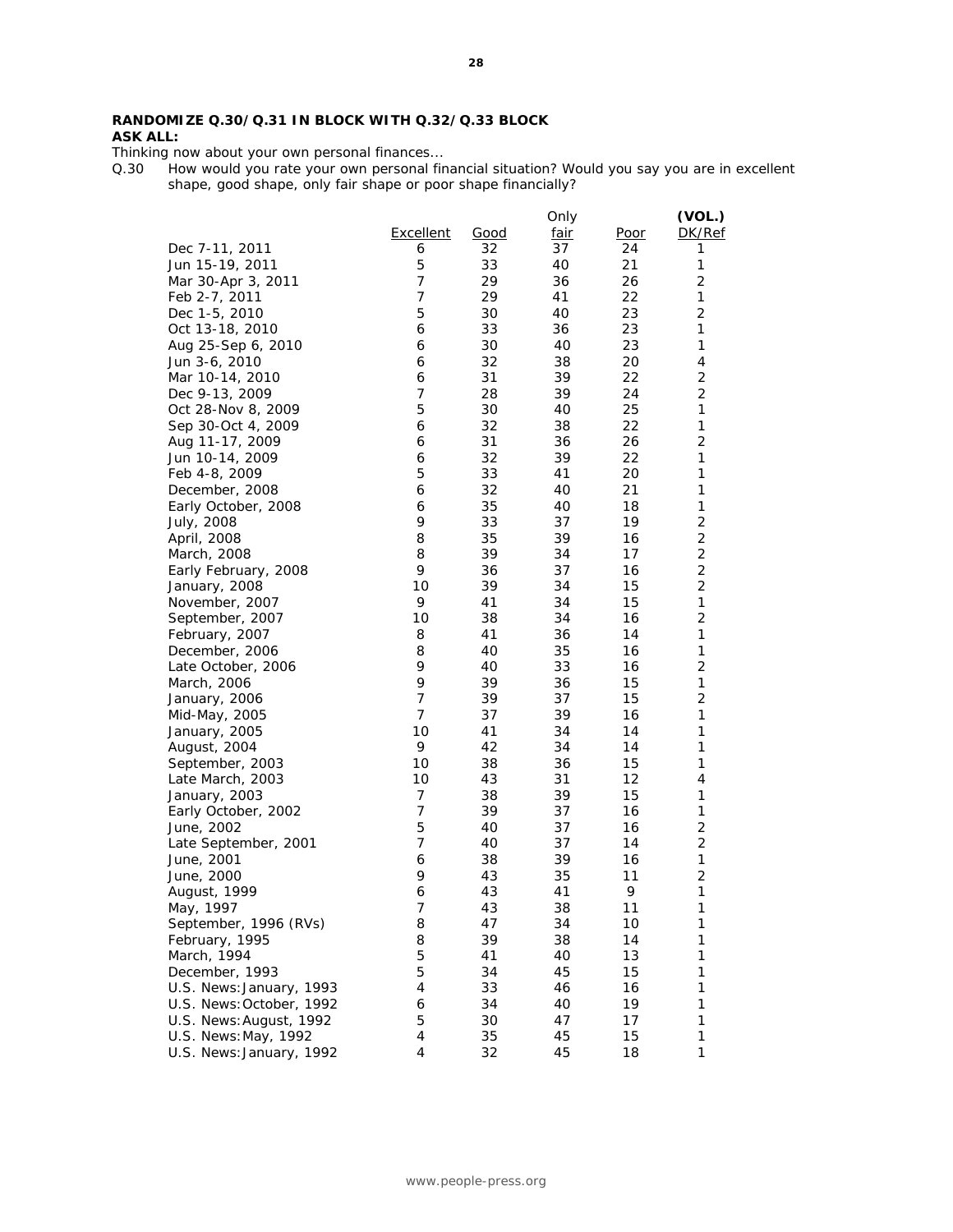Over the course of the next year, do you think the financial situation of you and your family will improve a lot, improve some, get a little worse or get a lot worse?

|                          |                |         |                |                           | (VOL.)   |                           |
|--------------------------|----------------|---------|----------------|---------------------------|----------|---------------------------|
|                          | Improve        | Improve | Get a          | Get a lot                 | Stay the | (VOL.)                    |
|                          | a lot          | some    | little worse   | worse                     | same     | DK/Ref                    |
| Dec 7-11, 2011           | 9              | 49      | 17             | 5                         | 15       | 4                         |
| Jun 15-19, 2011          | $\overline{7}$ | 49      | 21             | $\overline{7}$            | 13       | $\ensuremath{\mathsf{3}}$ |
| Mar 30-Apr 3, 2011       | $\overline{7}$ | 44      | 23             | 10                        | 13       | 3                         |
| Dec 1-5, 2010            | $\overline{7}$ | 49      | 20             | 6                         | 14       | $\sqrt{4}$                |
| Oct 13-18, 2010          | 9              | 48      | 16             | 6                         | 17       | 5                         |
| Mar 10-14, 2010          | 9              | 52      | 15             | 8                         | 12       | 4                         |
| Dec 9-13, 2009           | 9              | 44      | 19             | 8                         | 15       | 4                         |
| Oct 28-Nov 8, 2009       | 6              | 50      | 19             | 8                         | 13       | $\sqrt{4}$                |
| Sep 30-Oct 4, 2009       | 10             | 49      | 17             | 6                         | 13       | 4                         |
| Aug 11-17, 2009          | 8              | 47      | 17             | 8                         | 15       | 5                         |
| Jun 10-14, 2009          | 9              | 54      | 17             | $\boldsymbol{7}$          | 9        | $\sqrt{4}$                |
| Feb 4-8, 2009            | $\overline{7}$ | 47      | 22             | $\overline{7}$            | 13       | 4                         |
| December, 2008           | $\overline{7}$ | 49      | 21             | 6                         | 13       | 4                         |
| Early October, 2008      | 8              | 51      | 20             | 6                         | 9        | 6                         |
| July, 2008               | $\overline{7}$ | 44      | 21             | $\overline{7}$            | 14       | $\overline{7}$            |
| March, 2008              | 10             | 45      | 20             | $\overline{7}$            | 13       | 5                         |
| January, 2008            | 11             | 49      | 16             | 6                         | 14       | 4                         |
| September, 2007          | 10             | 52      | 14             | 4                         | 16       | 4                         |
| February, 2007           | 11             | 52      | 12             | $\ensuremath{\mathsf{3}}$ | 19       | 3                         |
| December, 2006           | 10             | 57      | 13             | 3                         | 14       | 3                         |
| January, 2006            | 10             | 51      | 14             | 5                         | 16       | $\overline{\mathbf{4}}$   |
| Mid-May, 2005            | 10             | 51      | 15             | 5                         | 15       | 4                         |
| January, 2005            | 10             | 54      | 14             | $\sqrt{4}$                | 15       | 3                         |
| August, 2004             | 13             | 57      | 9              | 3                         | 12       | 6                         |
| September, 2003          | 11             | 53      | 15             | $\sqrt{4}$                | 14       | 3                         |
| Late March, 2003         | 12             | 51      | 15             | $\sqrt{4}$                | 11       | $\overline{7}$            |
| January, 2003            | 9              | 51      | 18             | 5                         | 13       | $\sqrt{4}$                |
| Early October, 2002      | 10             | 54      | 13             | 5                         | 12       | 6                         |
| June, 2002               | 11             | 55      | 15             | $\sqrt{4}$                | 11       | 4                         |
| January, 2002            | 12             | 53      | 15             | 5                         | 11       | 4                         |
| Late September, 2001     | 9              | 46      | 16             | $\sqrt{4}$                | 17       | 8                         |
| June, 2001               | 11             | 52      | 15             | $\sqrt{4}$                | 14       | 4                         |
| January, 2001            | 11             | 46      | 18             | 9                         | 12       | 4                         |
| January, 1999            | 17             | 55      | $\overline{7}$ | 3                         | 14       | $\sqrt{4}$                |
| May, 1997                | 12             | 56      | 10             | $\overline{c}$            | 17       | $\ensuremath{\mathsf{3}}$ |
| February, 1995           | 11             | 53      | 13             | $\sqrt{3}$                | 17       | 3                         |
| March, 1994              | 10             | 57      | 11             | $\ensuremath{\mathsf{3}}$ | 16       | 3                         |
| U.S. News: October, 1992 | 9              | 51      | 14             | 3                         | 15       | 8                         |
| U.S. News: August, 1992  | 6              | 50      | 20             | 5                         | 14       | 5                         |
| U.S. News: May, 1992     | 8              | 49      | 22             | 4                         | 13       | 4                         |
| U.S. News: January, 1992 | $\mathsf Q$    | 46      | 19             | 5                         | 16       | 5                         |
|                          |                |         |                |                           |          |                           |

#### **RANDOMIZE Q.30/Q.31 IN BLOCK WITH Q.32/Q.33 BLOCK ASK ALL:**

Thinking now about the nation's economy…

Q.32 How would you rate economic conditions in this country today… as excellent, good, only fair, or poor?

|            |      | Only        |      | VOL.,  |
|------------|------|-------------|------|--------|
| Excellent  | Good | <u>fair</u> | Poor | DK/Ref |
| $\star$    |      | 38          | 53   |        |
|            |      | 37          | 56   |        |
| $^{\star}$ |      | 45          | 46   |        |
|            |      | 38          | 53   |        |
|            |      |             |      |        |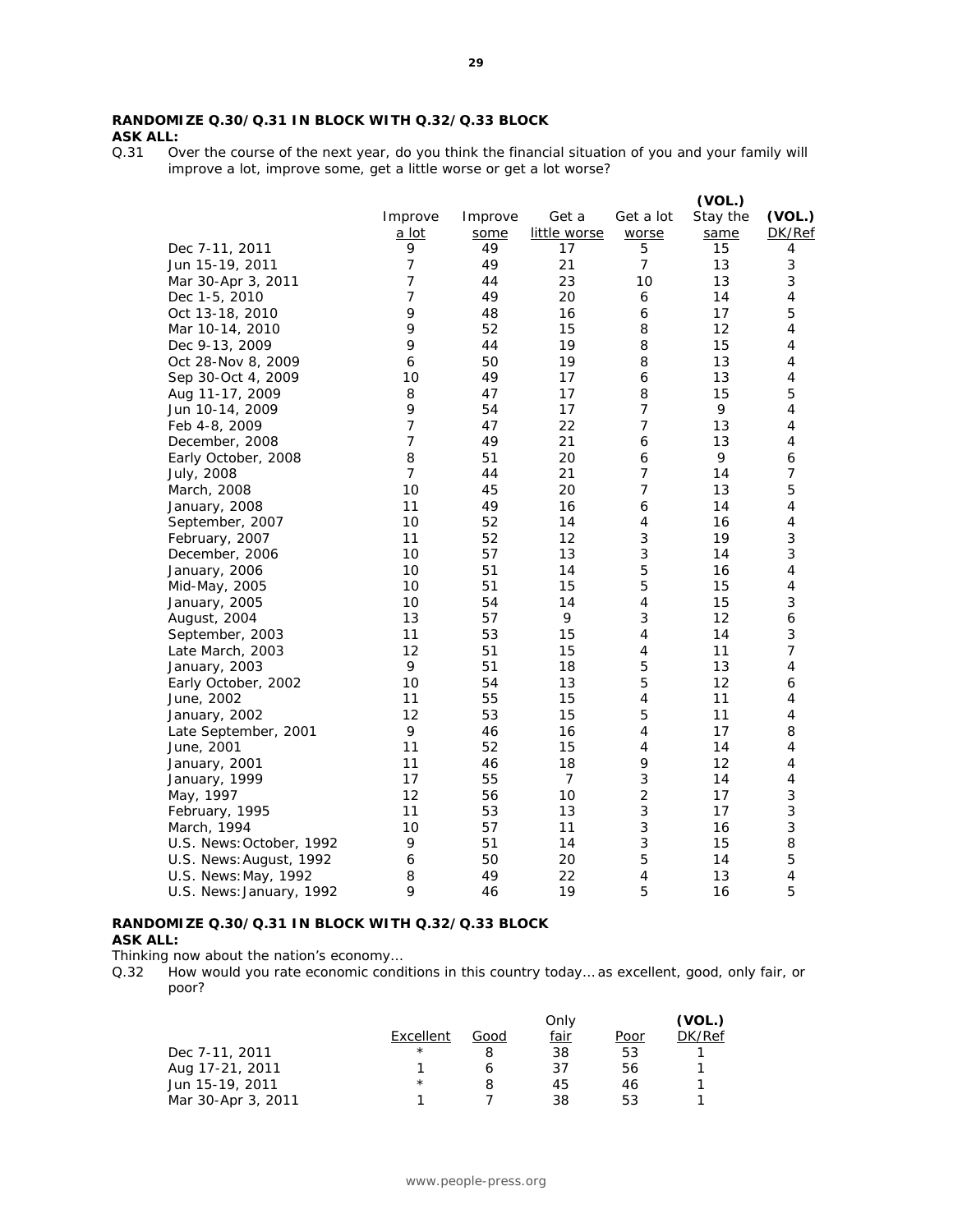#### **Q.32 CONTINUED…**

|                                  |                  |                | Only        |             | (VOL.)         |
|----------------------------------|------------------|----------------|-------------|-------------|----------------|
|                                  | <b>Excellent</b> | <u>Good</u>    | <u>fair</u> | <u>Poor</u> | DK/Ref         |
| Feb 2-7, 2011                    | 1                | 11             | 45          | 42          | 1              |
| Dec 1-5, 2010                    | 1                | 8              | 44          | 45          | 1              |
| Oct 13-18, 2010                  | 1                | 7              | 38          | 54          | 1              |
| Aug 25-Sep 6, 2010               | 1                | $\overline{7}$ | 43          | 48          | 1              |
| Jun 3-6, 2010                    | 1                | 8              | 48          | 43          | 1              |
| Apr 21-26, 2010                  | $\star$          | 11             | 39          | 49          | 1              |
| Mar 10-14, 2010                  | 1                | 6              | 39          | 53          | 1              |
| Feb 3-9, 2010                    | 1                | 7              | 38          | 53          | 1              |
| Dec 9-13, 2009                   | 1                | 7              | 41          | 50          | 1              |
| Oct 28-Nov 8, 2009               | $\star$          | 8              | 41          | 50          | 1              |
| Sep 30-Oct 4, 2009               | 1                | 8              | 43          | 48          | 1              |
| Aug 11-17, 2009                  | $\star$          | 8              | 38          | 52          | 2              |
| Jun 10-14, 2009                  | 1                | 8              | 39          | 52          | 1              |
| Mar 9-12, 2009                   | $\star$          | 6              | 25          | 68          | 1              |
| Feb 4-8, 2009                    | $^\star$         | 4              | 24          | 71          | 1              |
| December, 2008                   | $^\star$         | 7              | 33          | 59          | 1              |
| November, 2008                   | 1                | 6              | 28          | 64          | 1              |
| Late October, 2008               | $^\star$         | 7              | 25          | 67          | 1              |
| Early October, 2008              | 1                | 8              | 32          | 58          | 1              |
| Late September, 2008             | $^\star$         | $\overline{7}$ | 27          | 65          | 1              |
| July, 2008                       | 1                | 9              | 39          | 50          | 1              |
| April, 2008                      | 1                | 10             | 33          | 56          | $^\star$       |
| March, 2008                      | 1                | 10             | 32          | 56          | 1              |
| Early February, 2008             | 1                | 16             | 36          | 45          | 2              |
| January, 2008                    | 3                | 23             | 45          | 28          | 1              |
| November, 2007                   | 3                | 20             | 44          | 32          | 1              |
| September, 2007                  | 3                | 23             | 43          | 29          | $\overline{c}$ |
| June, 2007                       | 6                | 27             | 40          | 25          | 2              |
| February, 2007                   | 5                | 26             | 45          | 23          | 1              |
| December, 2006                   | 6                | 32             | 41          | 19          | 2              |
| Early November, 2006 (RVs)       | 9                | 35             | 37          | 17          | $\overline{2}$ |
| Late October, 2006               | 6                | 27             | 40          | 25          | $\overline{2}$ |
| September, 2006                  | 5                | 32             | 41          | 20          | 2              |
| March, 2006                      | 4                | 29             | 44          | 22          | 1              |
| January, 2006                    | 4                | 30             | 45          | 19          | 2              |
| Early October, 2005              | $\overline{2}$   | 23             | 45          | 29          | 1              |
| Mid-September, 2005              | 3                | 28             | 44          | 24          | 1              |
| Mid-May, 2005                    | 3                | 29             | 47          | 20          | 1              |
| January, 2005                    | 3                | 36             | 45          | 15          | 1              |
| December, 2004                   | 3                | 33             | 43          | 20          | 1              |
| Early November, 2004 (RVs)       | 5                | 31             | 37          | 26          | 1              |
| Mid-September, 2004              | 4                | 34             | 40          | 20          | 2              |
| August, 2004                     | 3                | 30             | 45          | 21          | 1              |
| Late April, 2004                 | 4                | 34             | 38          | 22          | 2              |
| Late February, 2004 <sup>8</sup> | $\overline{2}$   | 29             | 42          | 26          | 1              |

# **RANDOMIZE Q.30/Q.31 IN BLOCK WITH Q.32/Q.33 BLOCK ASK ALL:**<br>0.33 A

A year from now, do you expect that economic conditions in the country as a whole will be better than they are at present, or worse, or just about the same as now?

|                 |        |       |      | (VOL.)        |
|-----------------|--------|-------|------|---------------|
|                 | Better | Worse | Same | DK/Ref        |
| Dec 7-11, 2011  | 28     | 18    | 50   |               |
| Aug 17-21, 2011 | 29     | 18    | 50   |               |
| Jun 15-19, 2011 | 29     | 23    | 46   | $\mathcal{D}$ |
| Oct 13-18, 2010 | 35     | 16    | 45   | 4             |
|                 |        |       |      |               |

 $\frac{1}{8}$ Earlier trends available from Gallup.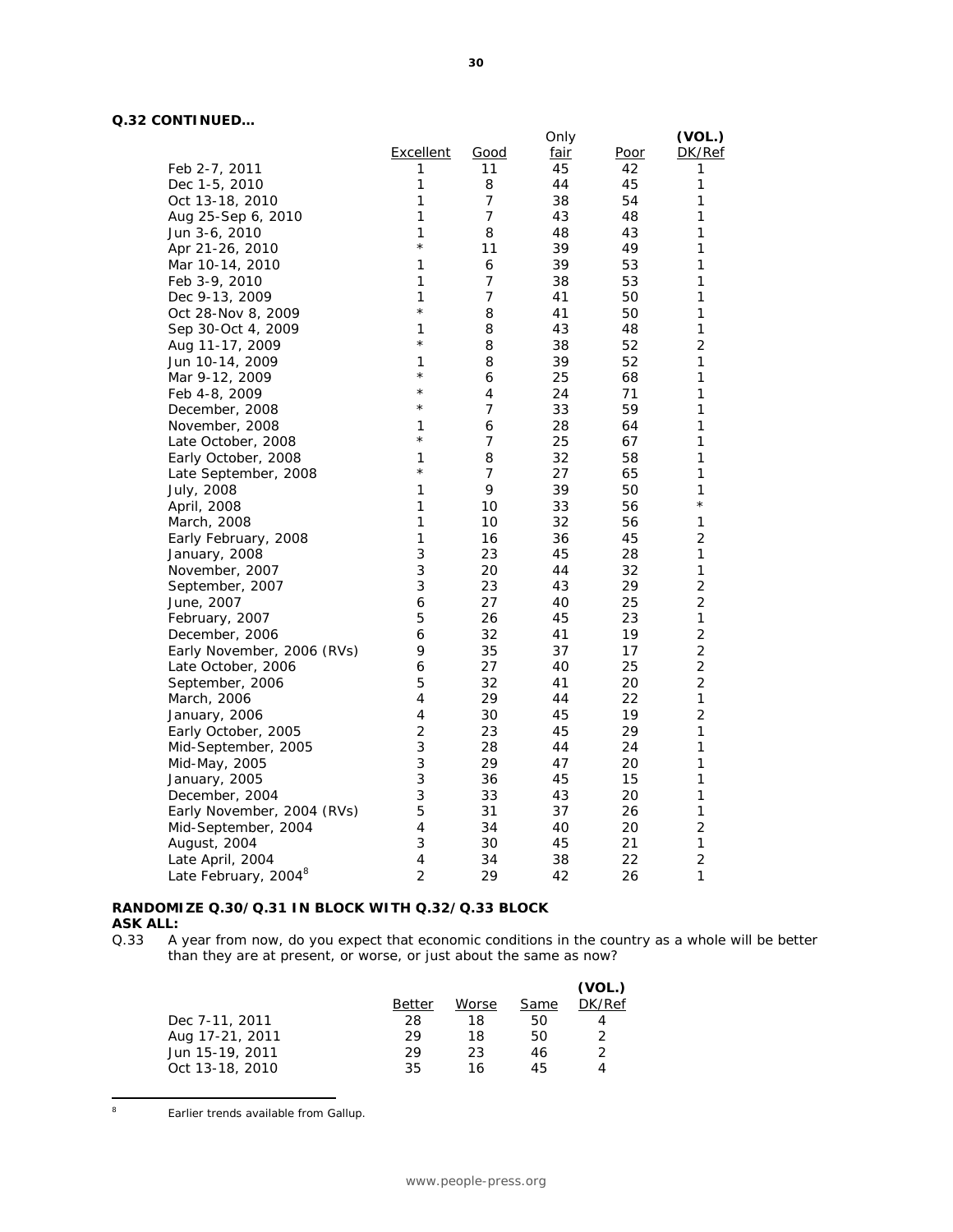#### **Q.33 CONTINUED…**

|                               |               |              |             | (VOL.)                  |
|-------------------------------|---------------|--------------|-------------|-------------------------|
|                               | <b>Better</b> | <b>Worse</b> | <b>Same</b> | DK/Ref                  |
| Apr 21-26, 2010               | 42            | 19           | 36          | 3                       |
| Feb 3-9, 2010                 | 42            | 16           | 40          | 3                       |
| Dec 9-13, 2009                | 42            | 17           | 38          | 3                       |
| Oct 28-Nov 8, 2009            | 39            | 19           | 39          | $\overline{c}$          |
| Sep 30-Oct 4, 2009            | 45            | 15           | 38          | 3                       |
| Aug 11-17, 2009               | 45            | 19           | 33          | 3                       |
| Jun 10-14, 2009               | 48            | 16           | 34          | $\overline{c}$          |
| Mar 9-12, 2009                | 41            | 19           | 37          | 3                       |
| Feb 4-8, 2009                 | 40            | 18           | 38          | $\overline{\mathbf{4}}$ |
| December, 2008                | 43            | 17           | 36          | 4                       |
| Early October, 2008           | 46            | 16           | 30          | 8                       |
| July, 2008                    | 30            | 21           | 41          | 8                       |
| March, 2008                   | 33            | 22           | 39          | 6                       |
| January, 2008                 | 20            | 26           | 48          | 6                       |
| September, 2007               | 19            | 23           | 53          | 5                       |
| June, 2007                    | 16            | 24           | 55          | 5                       |
| February, 2007                | 17            | 20           | 58          | 5                       |
| December, 2006                | 22            | 18           | 56          | 4                       |
| September, 2006               | 16            | 25           | 55          | $\sqrt{4}$              |
| January, 2006                 | 20            | 22           | 55          | 3                       |
| Early October, 2005           | 20            | 32           | 45          | 3                       |
| Mid-September, 2005           | 18            | 37           | 43          | $\overline{2}$          |
| Mid-May, 2005                 | 18            | 24           | 55          | 3                       |
| January, 2005                 | 27            | 18           | 52          | 3                       |
| August, 2004                  | 36            | 9            | 47          | 8                       |
| Late February, 2004           | 39            | 12           | 41          | 8                       |
| September, 2003               | 37            | 17           | 43          | 3                       |
| May, 2003                     | 43            | 19           | 35          | 3                       |
| Late March, 2003              | 33            | 23           | 37          | $\overline{7}$          |
| January, 2003                 | 30            | 20           | 44          | 6                       |
| January, 2002                 | 44            | 17           | 36          | 3                       |
| Newsweek: January, 2001       | 18            | 33           | 44          | 5                       |
| June, 2000                    | 15            | 24           | 55          | 6                       |
| Early October, 1998 (RVs)     | 16            | 22           | 57          | 5                       |
| Early September, 1998         | 18            | 17           | 61          | $\overline{4}$          |
| May, 1990                     | 18            | 31           | 45          | 6                       |
| February, 1989                | 25            | 22           | 49          | 4                       |
| September, 1988 (RVs)         | 24            | 16           | 51          | 9                       |
| May, 1988                     | 24            | 20           | 46          | 10                      |
| January, 1988                 | 22            | 26           | 45          | 7                       |
| Newsweek: January, 1984 (RVs) | 35            | 13           | 49          | 3                       |
|                               |               |              |             |                         |

#### **ASK ALL:**

And a different kind of question…

Q.34 Some people think of American society as divided into two groups, the "haves" and the "have-nots," while others think it's incorrect to think of America that way. Do you, yourself, think of America as divided into haves and have-nots, or don't you think of America that way?

|                     |              |           | (VOL.) |
|---------------------|--------------|-----------|--------|
|                     | Yes, divided | <u>No</u> | DK/Ref |
| Dec 7-11, 2011      | 38           | 58        | 4      |
| Sep 22-25, 2011     | 45           | 52        | 2      |
| Apr 21-26, 2010     | 42           | 53        | 5      |
| Apr 14-21, 2009     | 35           | 62        | 3      |
| Early October, 2008 | 44           | 53        | 3      |
| January, 2008       | 43           | 54        | 3      |
| July, 2007          | 48           | 48        | 4      |
| September, 2006     | 41           | 55        | 4      |
| Early October, 2005 | 48           | 50        | っ      |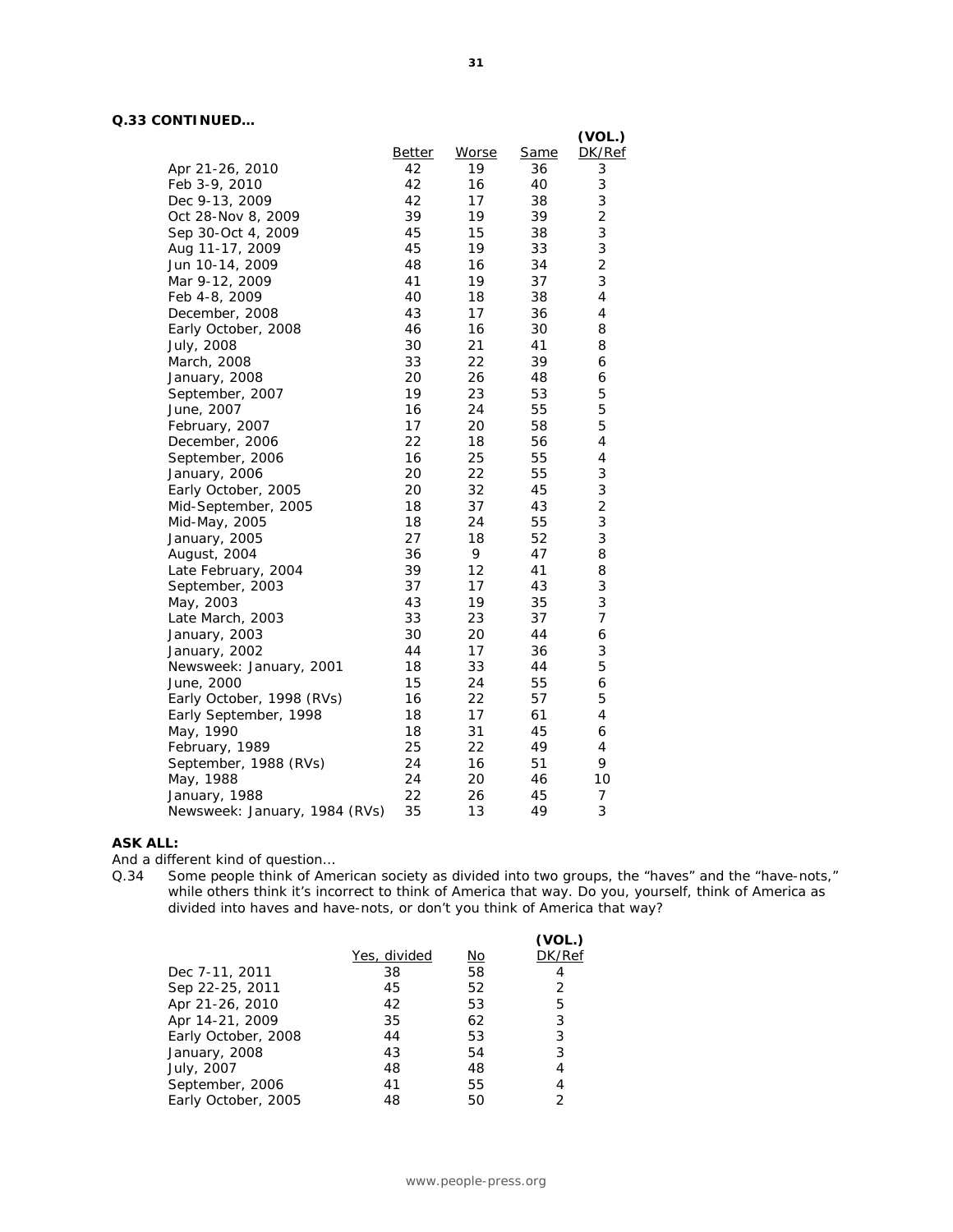#### **Q.34 CONTINUED…**

|                         |              |    | (VOL.) |
|-------------------------|--------------|----|--------|
|                         | Yes, divided | No | DK/Ref |
| Late March, 2005        | 38           | 59 |        |
| Late February, 2004     | 38           | 59 | 3      |
| June, 2001              | 44           | 53 | 3      |
| Gallup: April, 1998     | 39           | 59 | っ      |
| Gallup: July, 1988      | 26           | 71 | 3      |
| CBS/NY Times: Aug, 1984 | 31           |    | 8      |

#### **ASK ALL:**

Q.35 If you had to choose, which of these groups are you in, the haves or the have-nots?

|                     | Haves | Have-nots | (VOL.)<br>Neither | (VOL.)<br>DK/Ref |
|---------------------|-------|-----------|-------------------|------------------|
| Dec 7-11, 2011      | 46    | 39        |                   | 9                |
|                     |       |           |                   |                  |
| Sep 22-25, 2011     | 48    | 34        | 11                |                  |
| Apr 21-26, 2010     | 45    | 36        | 9                 | 10               |
| Apr 14-21, 2009     | 48    | 36        |                   | 9                |
| Early October, 2008 | 47    | 38        | 8                 |                  |
| January, 2008       | 50    | 34        | 10                | 6                |
| July, 2007          | 45    | 34        | 13                | 8                |
| September, 2006     | 52    | 29        | 10                | 9                |
| Early October, 2005 | 47    | 38        | 11                | 4                |
| Late March, 2005    | 48    | 34        | 8                 | 10               |
| Late February, 2004 | 59    | 27        |                   |                  |
| June, 2001          | 52    | 32        | 10                | 6                |
| Gallup: April, 1998 | 67    | 24        | 6                 | 3                |
| Gallup: July, 1988  | 59    |           | 15                | 9                |
|                     |       |           |                   |                  |

# **ASK ALL:**<br>Q.36 No

Now, thinking about some possible economic concerns for the country. First, do you think that **[INSERT ITEM; RANDOMIZE]** poses a major threat, a minor threat, or no threat to the economic well being of the U.S.? What about **[INSERT ITEM]**? **[IF NECESSARY:** Is **[ITEM]** a major threat, a minor threat, or no threat to the economic well being of the U.S.?**]**

|                |                                                                 | Major threat | Minor threat | No threat | (VOL.)<br>DK/Ref |
|----------------|-----------------------------------------------------------------|--------------|--------------|-----------|------------------|
| a.             | Economic problems in Europe<br>Dec 7-11, 2011                   | 46           | 33           | 8         | 13               |
| b.             | Economic competition from China<br>Dec 7-11, 2011               | 59           | 27           |           |                  |
| C <sub>1</sub> | The power of financial institutions and banks<br>Dec 7-11, 2011 | 56           | 29           | 8         |                  |
| $d$ .          | The size of the national debt<br>Dec 7-11, 2011                 | 76           | 16           | 4         |                  |
| е.             | Government regulation of business<br>Dec 7-11, 2011             | 44           | 34           | 13        | 9                |

#### **NO QUESTIONS 37-40**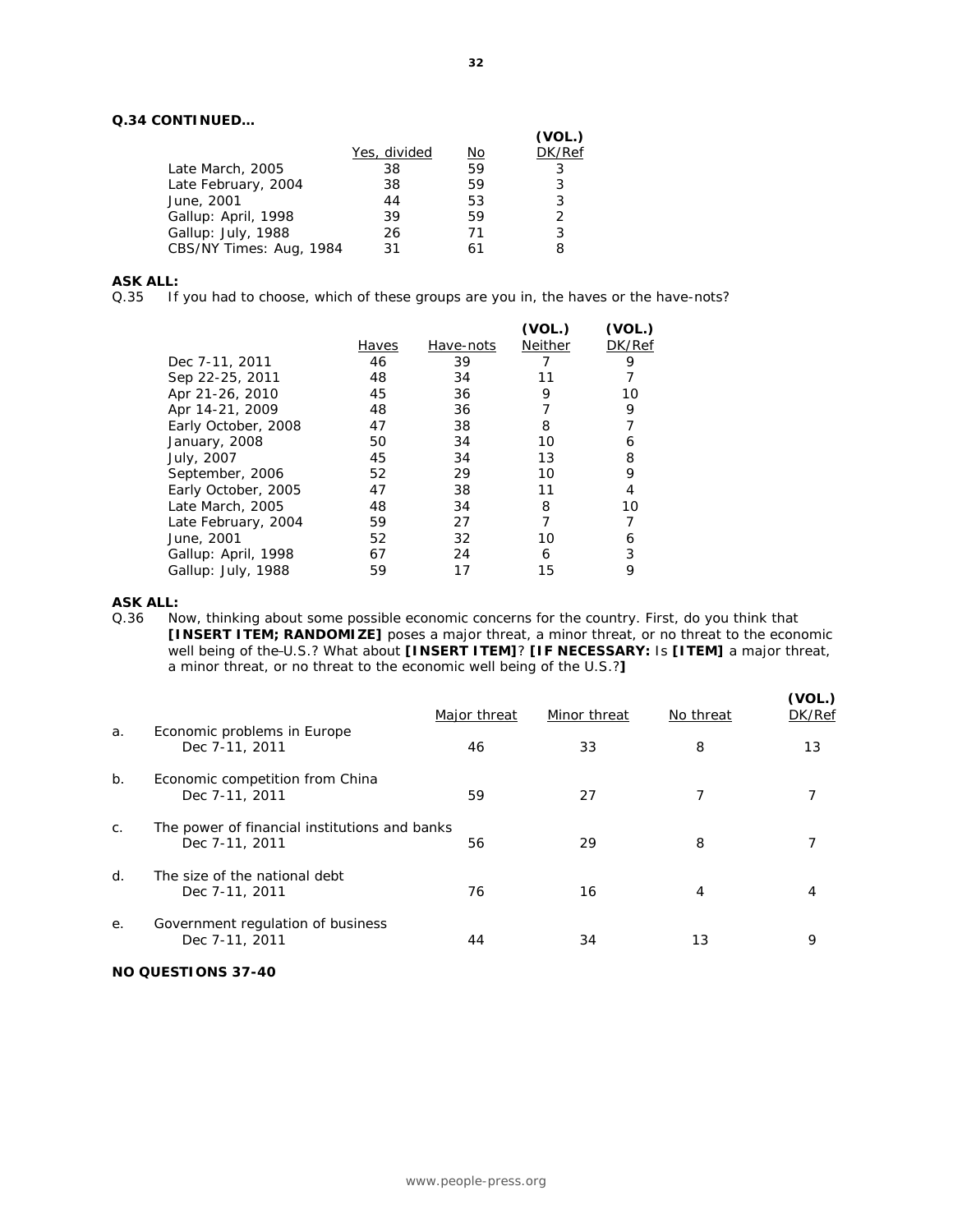#### Next,

# **ASK ALL:**<br>Q.41 Co

Compared to recent Congresses, would you say THIS Congress has accomplished more, accomplished less, or accomplished about the same amount?

|                            |      |      | Same   | (VOL.) |
|----------------------------|------|------|--------|--------|
|                            | More | Less | amount | DK/Ref |
| Dec 7-11, 2011             | 8    | 50   | 37     | 5      |
| Sep 30-Oct 3, 2010         | 20   | 36   | 37     |        |
| Jun 16-20, 2010            | 18   | 33   | 44     | 6      |
| October, 2007              | 5    | 43   | 42     | 10     |
| October, 2006              | 6    | 39   | 47     | 8      |
| Early September, 2006      |      | 37   | 49     |        |
| June, 2006                 |      | 43   | 42     | 8      |
| April, 2006                | 8    | 38   | 48     | 6      |
| Early November, 2002 (RVs) | 11   | 27   | 54     | 8      |
| June, 2002                 | 16   | 22   | 56     | 6      |
| July, 2000                 | 21   | 15   | 55     | 9      |
| August, 1999               | 15   | 20   | 60     | 5      |
| Early October, 1998(RVs)   | 24   | 23   | 49     | 4      |
| Early September, 1998      | 25   | 15   | 55     | 5      |
| Early August, 1998         | 18   | 15   | 60     |        |
| November, 1997             | 23   | 12   | 59     | 6      |
| April, 1997                | 10   | 22   | 59     | 9      |
| Gallup: October, 1994      | 10   | 36   | 51     | 3      |
|                            |      |      |        |        |

#### **[IF "2" IN Q.41, ASK]:**

#### **BASED ON THOSE WHO SAY CONGRESS ACCOMPLISHED LESS [N=861]:**

|                 |         |                       |        | (VOL.)       |        |
|-----------------|---------|-----------------------|--------|--------------|--------|
|                 |         | Republican Democratic | (VOL.) | Neither/     | (VOL.) |
|                 | leaders | leaders               | Both   | Someone else | DK/Ref |
| Dec 7-11, 2011  | 40      | 23                    | 32     |              | 3      |
| Jun 16-20, 2010 | 16      | 49                    | 28     | 5            | 3      |
| October, 2007   | 30      | 26                    | 34     | 5            | 5      |
| October, 2006   | 59      | 10                    | 21     |              | 6      |
| June, 2006      | 56      | 16                    | 22     |              |        |
| April, 2006     | 58      | 13                    |        |              |        |

#### **ASK ALL:**

Q.43 Which comes closer to your view of Congress these days? **[READ AND RANDOMIZE]**

| Dec 7-11<br>2011 |                                                                                                                                                    | Mar 11-21<br>2010 |
|------------------|----------------------------------------------------------------------------------------------------------------------------------------------------|-------------------|
| 32               | Most members of Congress have good intentions,<br>it's the political system that is broken<br>The political system can work fine, it's the members | 38                |
| 55               | of Congress that are the problem                                                                                                                   | 52                |
| 6                | Both (VOL.)                                                                                                                                        | 3                 |
| 1                | Neither (VOL.)                                                                                                                                     |                   |
|                  | Don't know/Refused (VOL.)                                                                                                                          | 6                 |

Q.42 Who do you think is most to blame for this **[READ AND RANDOMIZE]**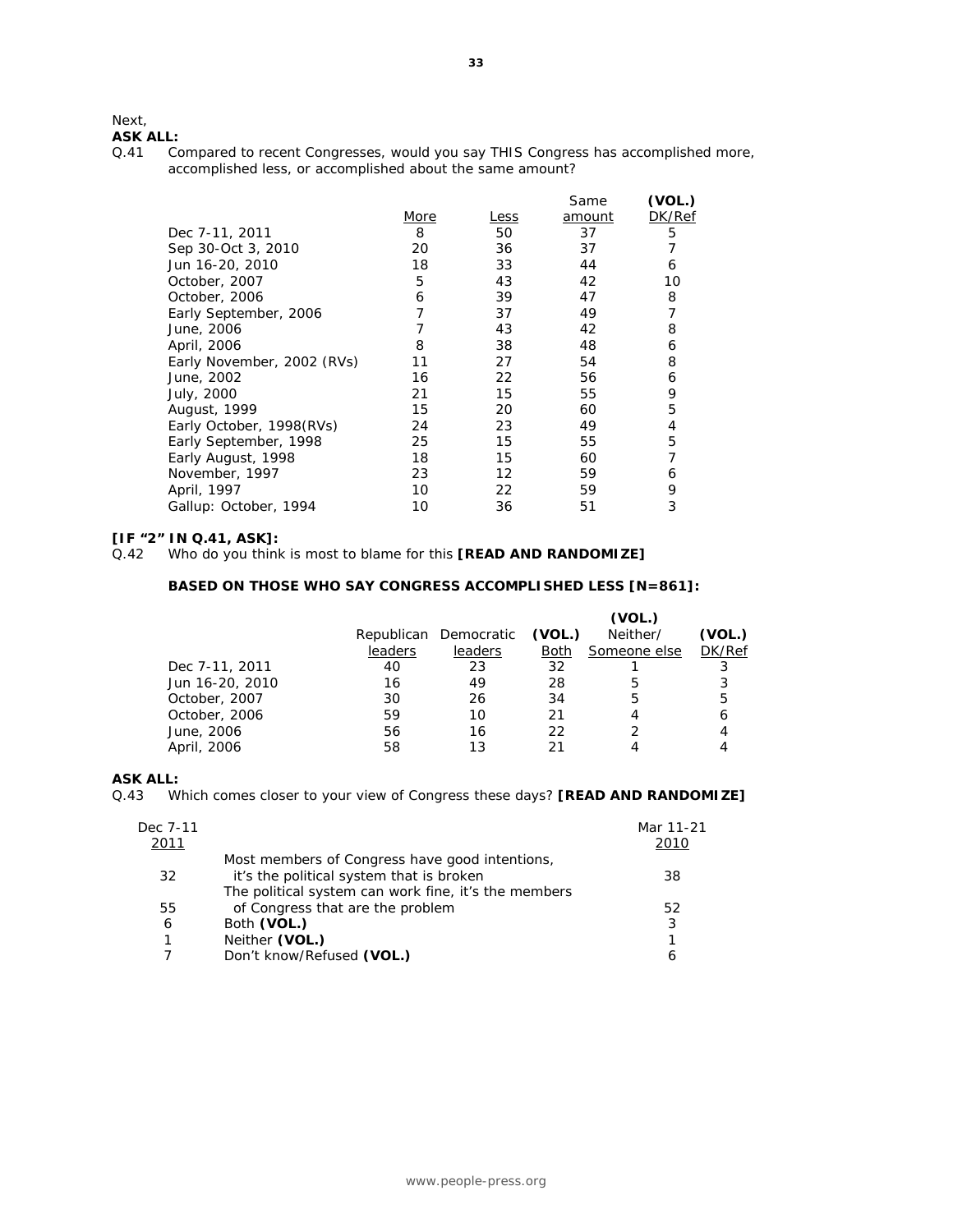# **ASK ALL:**<br>Q.44 **I'r**

I'm going to read you some pairs of statements. As I read each pair, tell me whether the FIRST statement or the SECOND statement comes closer to your own views — even if neither is exactly right. The first pair is... **[READ AND RANDOMIZE PAIRS BUT NOT STATEMENTS WITHIN EACH PAIR].** The next pair is **[NEXT PAIR]**…

| a.                       | Most people who want to get<br>ahead can make it if they're<br>willing to work hard | Hard work and determination<br>are no quarantee of success<br>for most people | (VOL.)<br>Neither/DK |
|--------------------------|-------------------------------------------------------------------------------------|-------------------------------------------------------------------------------|----------------------|
| Dec 7-11, 2011           | 58                                                                                  | 40                                                                            |                      |
| Feb 22-Mar 14, 2011      | 62                                                                                  | 34                                                                            |                      |
| Aug 25-Sep 6, 2010 (RVs) | 64                                                                                  | 33                                                                            |                      |
| March, 2006              | 64                                                                                  | 33                                                                            |                      |
| December, 2005           | 64                                                                                  | 33                                                                            |                      |
| December, 2004           | 68                                                                                  | 28                                                                            |                      |
| September, 2000          | 73                                                                                  | 24                                                                            |                      |
| August, 1999             | 74                                                                                  | 23                                                                            |                      |
| July, 1994               | 68                                                                                  | 30                                                                            |                      |

#### **NO ITEM b**

| C.                       | As Americans, we can always find<br>ways to solve our problems and    | This country can't solve many                                                 | (VOL.)               |
|--------------------------|-----------------------------------------------------------------------|-------------------------------------------------------------------------------|----------------------|
|                          | get what we want<br>60                                                | of its important problems                                                     | Neither/DK           |
| Dec 7-11, 2011           |                                                                       | 36                                                                            | 3                    |
| Feb 22-Mar 1, 2011       | 57                                                                    | 37                                                                            | 6                    |
| Aug 25-Sep 6, 2010 (RVs) | 54                                                                    | 42                                                                            | 5                    |
| December, 2008           | 68                                                                    | 27                                                                            | 5                    |
| October, 2008            | 64                                                                    | 29                                                                            |                      |
| December, 2004           | 59                                                                    | 36                                                                            | 5                    |
| September, 2000          | 59                                                                    | 36                                                                            | 5                    |
| August, 1999             | 63                                                                    | 32                                                                            | 5                    |
| July, 1994               | 52                                                                    | 45                                                                            | 3                    |
| d.                       | Wall Street helps the American<br>economy more than it hurts          | Wall Street hurts the American<br>economy more than it helps                  | (VOL.)<br>Neither/DK |
| Dec 7-11, 2011           | 36                                                                    | 51                                                                            | 13                   |
| Mar 8-14, 2011           | 38                                                                    | 47                                                                            | 15                   |
| е.                       | The economic system in<br>this country unfairly<br>favors the wealthy | The economic system in this<br>country is generally fair<br>to most Americans | (VOL.)<br>Neither/DK |
| Dec 7-11, 2011           | 61                                                                    | 36                                                                            | 3                    |

Next…

-<br>9

**ASK ALL:**<br>Q.45 Do

Do you think there is too much power in the hands of a few rich people and large corporations in the United States, or don't you think so?

| Dec. 7-11      |                                                                         | Gallup                  |
|----------------|-------------------------------------------------------------------------|-------------------------|
| <u> 2011</u>   |                                                                         | April 1941 <sup>9</sup> |
| 77             | Yes, think a few rich people and corporations have too much power       | 60                      |
| 19             | No, do not think a few rich people and corporations have too much power | 26                      |
| $\overline{A}$ | Don't know/Refused (VOL.)                                               | 14                      |
|                |                                                                         |                         |

In April 1941, question read "Do you think there is too much power in the hands of a few rich men and large corporations in the United States?"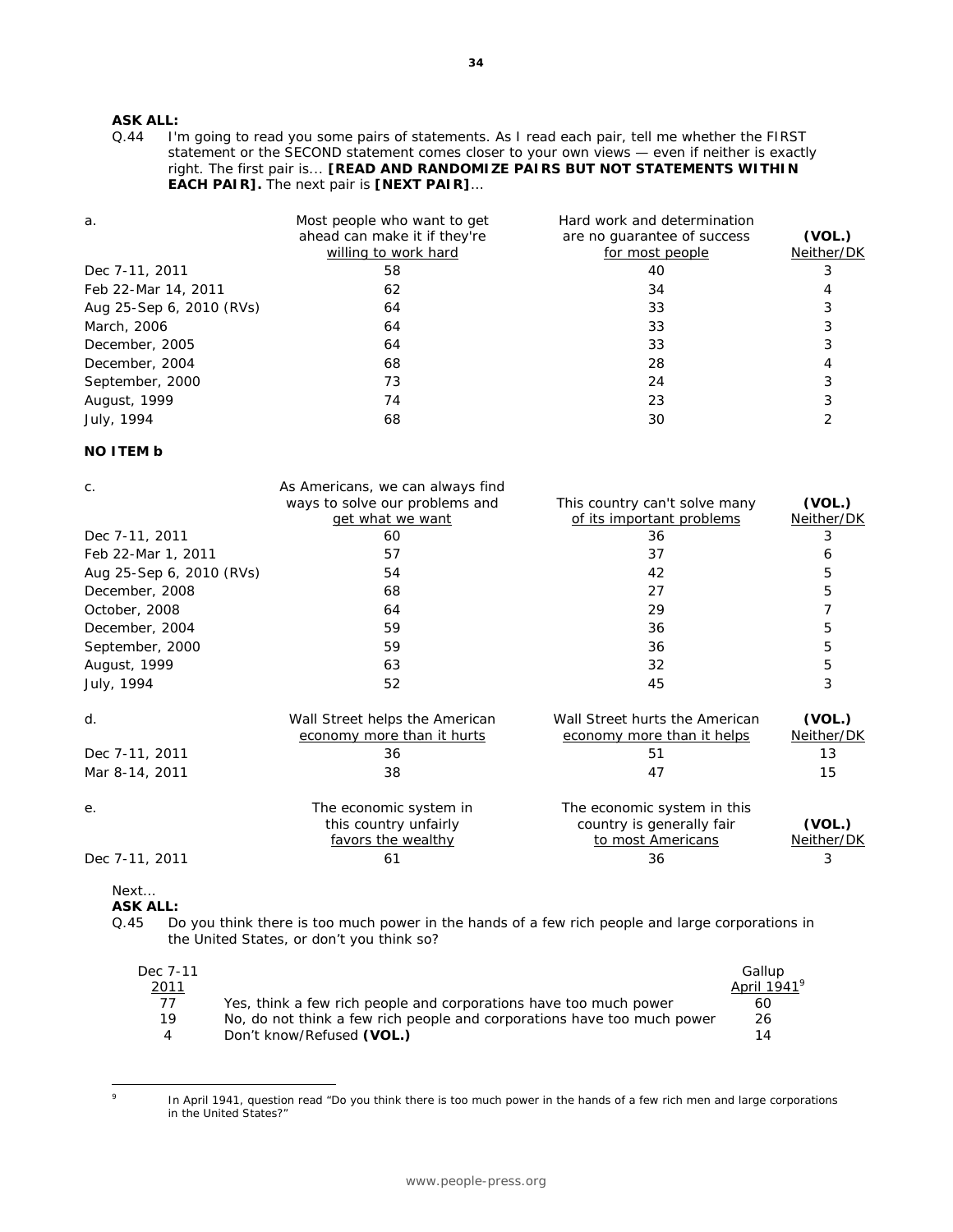Thinking about the political parties …

**ASK ALL:**<br>Q.46 Ple Please tell me if you think each phrase I read better describes the REPUBLICAN Party and its leaders or the DEMOCRATIC Party and its leaders (First,) which party do you think is better described by the phrase… **[INSERT ITEM; RANDOMIZE.]** Which party **[NEXT ITEM]**?

|    |                                                                        | Party    | Republican Democratic<br>Party | (VOL.)<br>Both<br>equally | (VOL.)<br>Neither | (VOL.)<br>DK/Ref |
|----|------------------------------------------------------------------------|----------|--------------------------------|---------------------------|-------------------|------------------|
| a. | Is more extreme in its positions                                       |          |                                |                           |                   |                  |
|    | Dec 7-11, 2011                                                         | 53       | 33                             | 4                         | 1                 | 9                |
|    | Sep 22-Oct 4, 2011                                                     | 50       | 38                             | 3                         | 1                 | 7                |
|    | Jul 20-24, 2011                                                        | 50       | 35                             | 4                         | $\overline{2}$    | 9                |
| b. | Is more willing to work with political<br>leaders from the other party |          |                                |                           |                   |                  |
|    | Dec 7-11, 2011                                                         | 25       | 51                             | 3                         | 12                | 10               |
|    | Jul 20-24, 2011                                                        | 26       | 51                             | $\mathbf{1}$              | $12 \overline{ }$ | 9                |
|    | Mar 30-Apr 3, 2011                                                     | 32       | 49                             | $\overline{2}$            | 10                | 6                |
| C. | Can better manage the federal<br>government                            |          |                                |                           |                   |                  |
|    | Dec 7-11, 2011                                                         | 35       | 41                             | 3                         | 13                | 9                |
|    | Jul 20-24, 2011                                                        | 40       | 38                             | $\overline{2}$            | 14                | 7                |
|    | Mar 30-Apr 3, 2011                                                     | 41       | 39                             | $\overline{2}$            | 8                 | 9                |
|    | Oct 13-18, 2010                                                        | 43       | 36                             | $\overline{2}$            | 11                | 8                |
|    | Aug 25-Sep 6, 2010                                                     | 41       | 41                             | 3                         | 8                 | 7                |
|    | Jun 16-20, 2010                                                        | 41       | 37                             | 3                         | 12                | $\overline{7}$   |
|    | Feb 3-9, 2010                                                          | 40       | 40                             | 4                         | 9                 | 8                |
|    | Aug 27-30, 2009                                                        | 34       | 38                             | 4                         | 14                | 10               |
|    | October, 2007                                                          | 32       | 44                             | 5                         | 9                 | 10               |
|    | March, 2007                                                            | 31       | 47                             | 3                         | 8                 | 11               |
|    | Early October, 2006                                                    | 34       | 44                             | 3                         | 9                 | 10               |
|    | April, 2006 <sup>10</sup>                                              | 35       | 39                             | 3                         | 15                | 8                |
|    | January, 2006                                                          | 34       | 40                             | $\overline{4}$            | 12                | 10               |
|    | Early October, 2005                                                    | 35       | 41                             | 3                         | 13                | 8                |
|    | July, 2004                                                             | 37       | 40                             | 4                         | 9                 | 10               |
|    | Early September, 1998                                                  | 37       | 32                             | 8                         | 12                | 11               |
|    | August, 1997                                                           | 39       | 33                             | 4                         | 16                | 8                |
|    | July, 1996                                                             | 45       | 32                             | $\overline{4}$            | 12                | $\overline{7}$   |
|    | April, 1995                                                            | 49<br>43 | 30                             | 3<br>4                    | 13<br>17          | 5<br>5           |
|    | July, 1994                                                             | 36       | 31<br>32                       | $\overline{2}$            | 17                | 13               |
|    | May, 1993<br>July, 1992                                                | 30       | 36                             | $\mathbf{1}$              | 23                | 10               |
|    | May, 1990                                                              | 28       | 20                             | 12                        | 31                | 9                |
|    | May, 1988                                                              | 33       | 30                             | 10                        | 17                | 10               |
|    | January, 1988                                                          | 30       | 28                             | 12                        | 20                | 10               |
|    | May, 1987                                                              | 24       | 25                             | 13                        | 28                | 10               |
| a. | Governs in a more honest and ethical way                               |          |                                |                           |                   |                  |
|    | Dec 7-11, 2011                                                         | 28       | 45                             | $\overline{c}$            | 16                | 9                |
|    | Jul 20-24, 2011                                                        | 30       | 42                             | 2                         | 20                | 7                |
|    | Mar 30-Apr 3, 2011                                                     | 33       | 42                             | 3                         | 14                | 8                |
|    | Oct 13-18, 2010                                                        | 35       | 35                             | 4                         | 16                | 9                |
|    | Jun 16-20, 2010                                                        | 31       | 41                             | 4                         | 18                | 6                |
|    | August 27-30, 2009                                                     | 26       | 42                             | 4                         | 20                | 9                |
|    | October, 2007                                                          | 26       | 40                             | 6                         | 19                | 9                |
|    | March, 2007                                                            | 25       | 43                             | 4                         | 18                | 10               |
|    | Early October, 2006                                                    | 27       | 41                             | 4                         | 18                | 10               |

 $10<sup>10</sup>$ 

In April 2006 and earlier, the item was worded: "Able to manage the federal government well."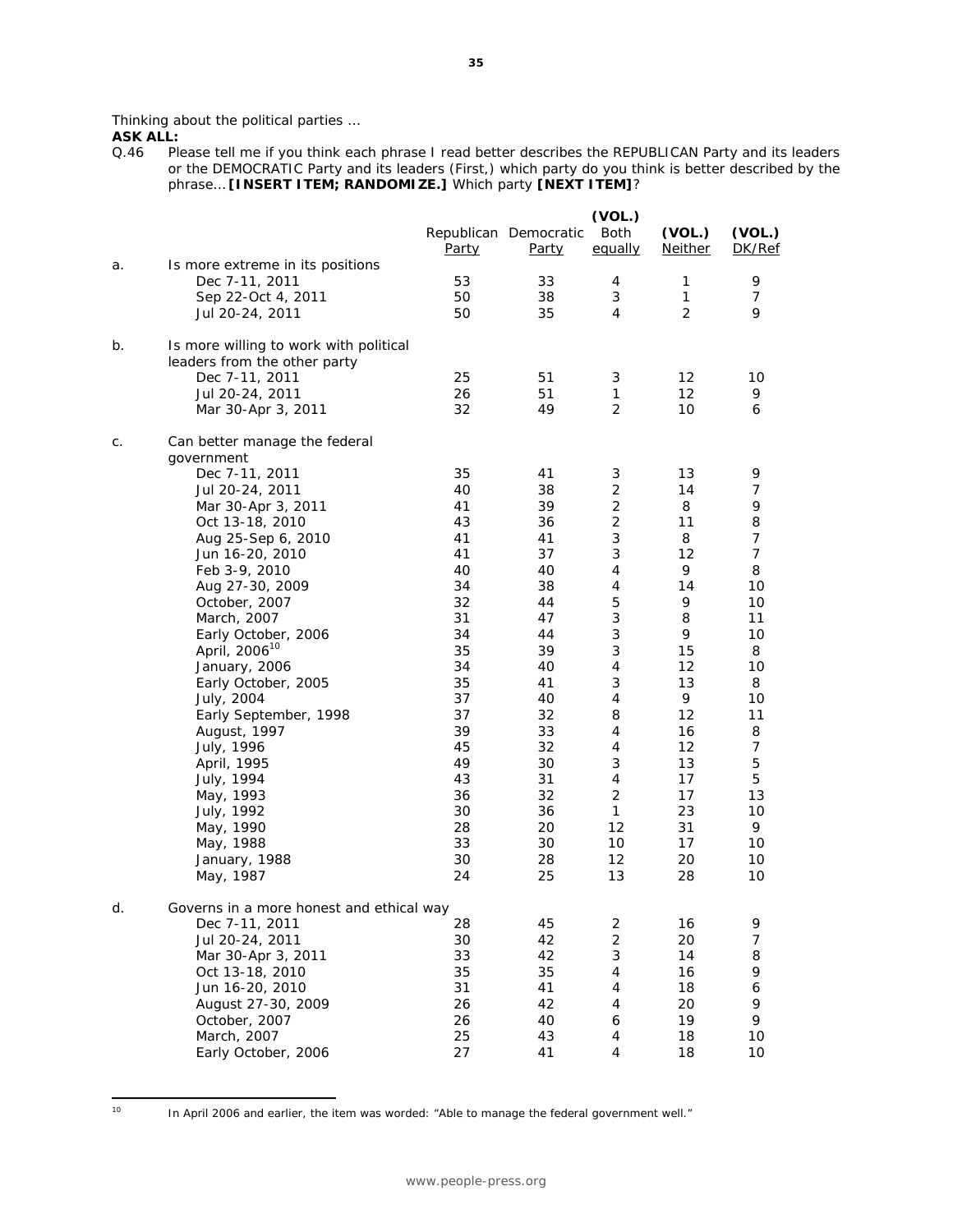|       |              | (VOL.)      |                       |        |
|-------|--------------|-------------|-----------------------|--------|
|       |              | <b>Both</b> | (VOL.)                | (VOL.) |
| Party | <u>Party</u> | equally     | Neither               | DK/Ref |
| 28    | 36           | 4           | 23                    | 9      |
| 30    | 37           | 4           | 19                    | 10     |
| 30    | 40           | 6           | 18                    | 6      |
| 34    | 37           | 5           | 15                    | 9      |
| 31    | 28           | 6           | 23                    | 12     |
| 28    | 32           |             | 24                    | 9      |
| 28    | 33           | 5           | 26                    | 8      |
| 38    | 37           | 2           | 18                    | 5      |
| 35    | 36           | 4           | 19                    | 6      |
| 32    | 35           | 6           | 21                    | 6      |
|       |              |             | Republican Democratic |        |

#### **NO QUESTION 47**

**QUESTIONS 48-52 HELD FOR FUTURE RELEASE** 

 $11<sup>7</sup>$ 

<sup>11</sup> In April 2006 and earlier, the item was worded: "Governs in an honest and ethical way."